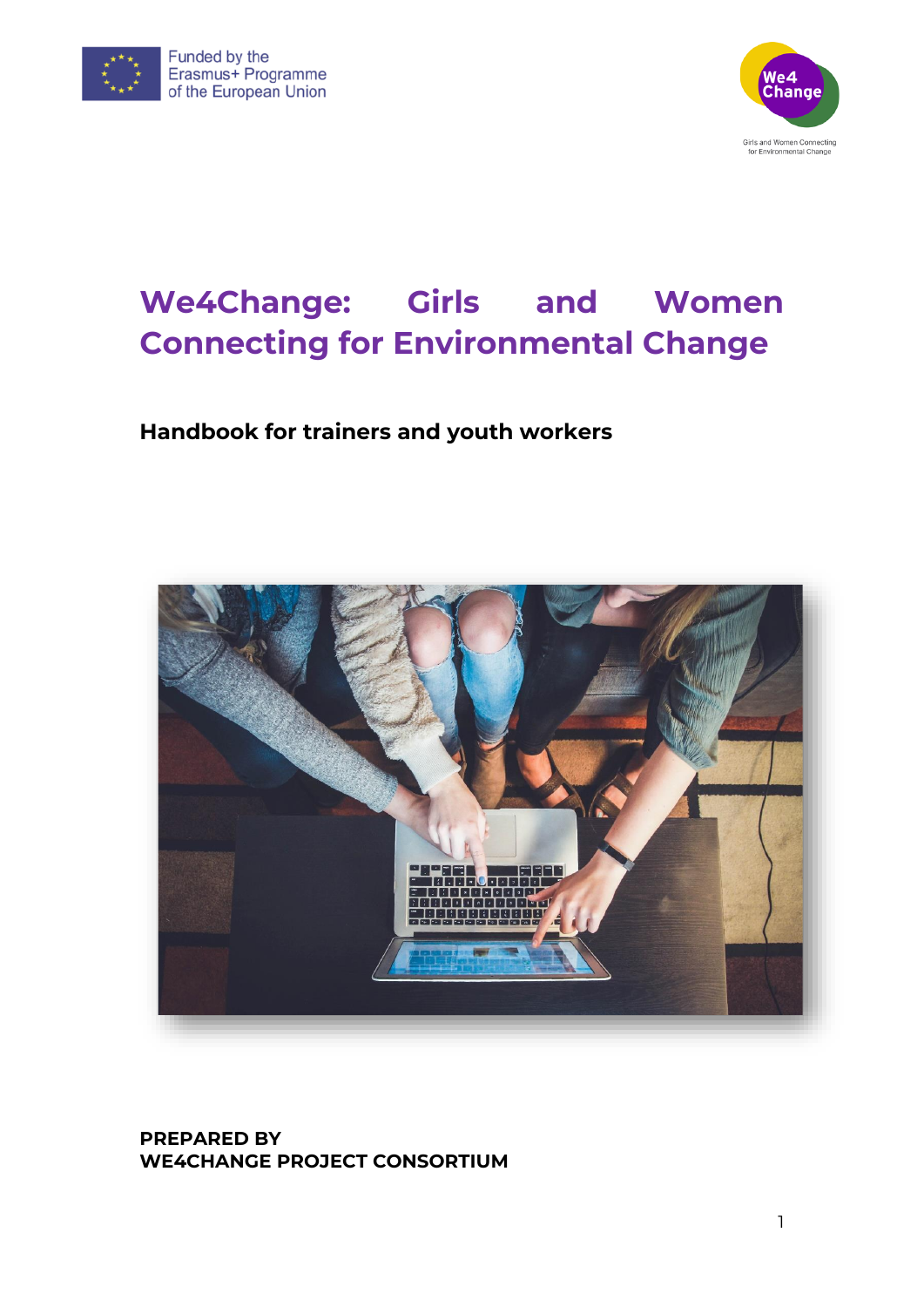



## **Intellectual output 2: We4Change "Train the Trainer" Programme**

**Handbook for trainers and youth workers** 

Coordinated by Stimmuli for Social Change

Contributing partners

Empow'Her

Digital Leadership Institute

Asociatia pentru Dezvoltarea Tehnologiilor Informationale TEKEDU

ZERO – Associação Sistema Terrestre Sustentável



Acknowledgments: The European Commission support for the production of this publication does not constitute an endorsement of the contents which reflects the views only of the authors, and the Commission cannot be held responsible for any use which may be made of the information contained therein.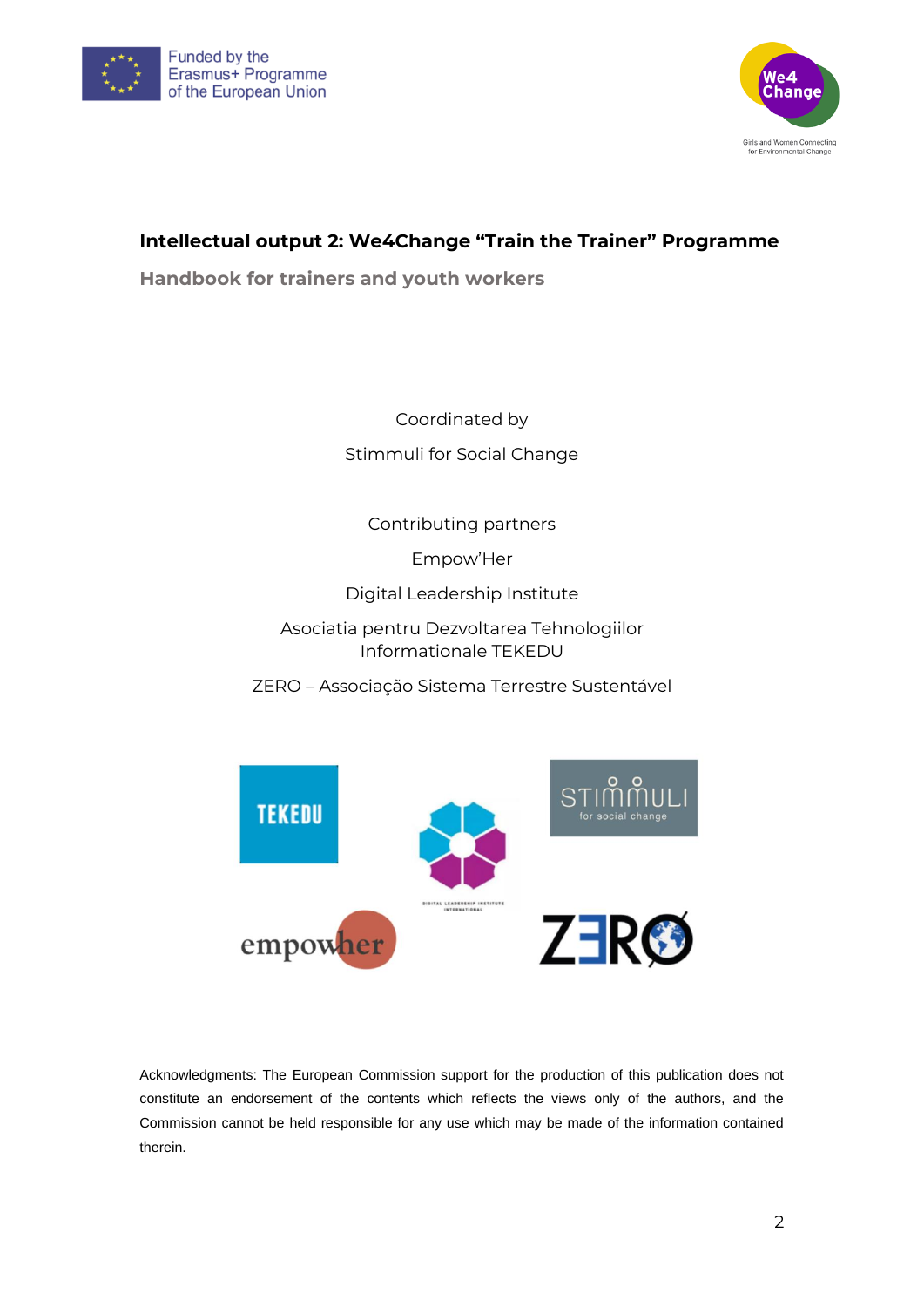



#### **Table of contents:**

| Part 2: Needs analysis for youth workers' needs and Competence models7  |
|-------------------------------------------------------------------------|
|                                                                         |
|                                                                         |
| 2.3 Skills development for girls and women in We4Change events14        |
| Part 3: Guidelines for organizing the We4Change Changemakers events. 28 |
|                                                                         |
|                                                                         |
|                                                                         |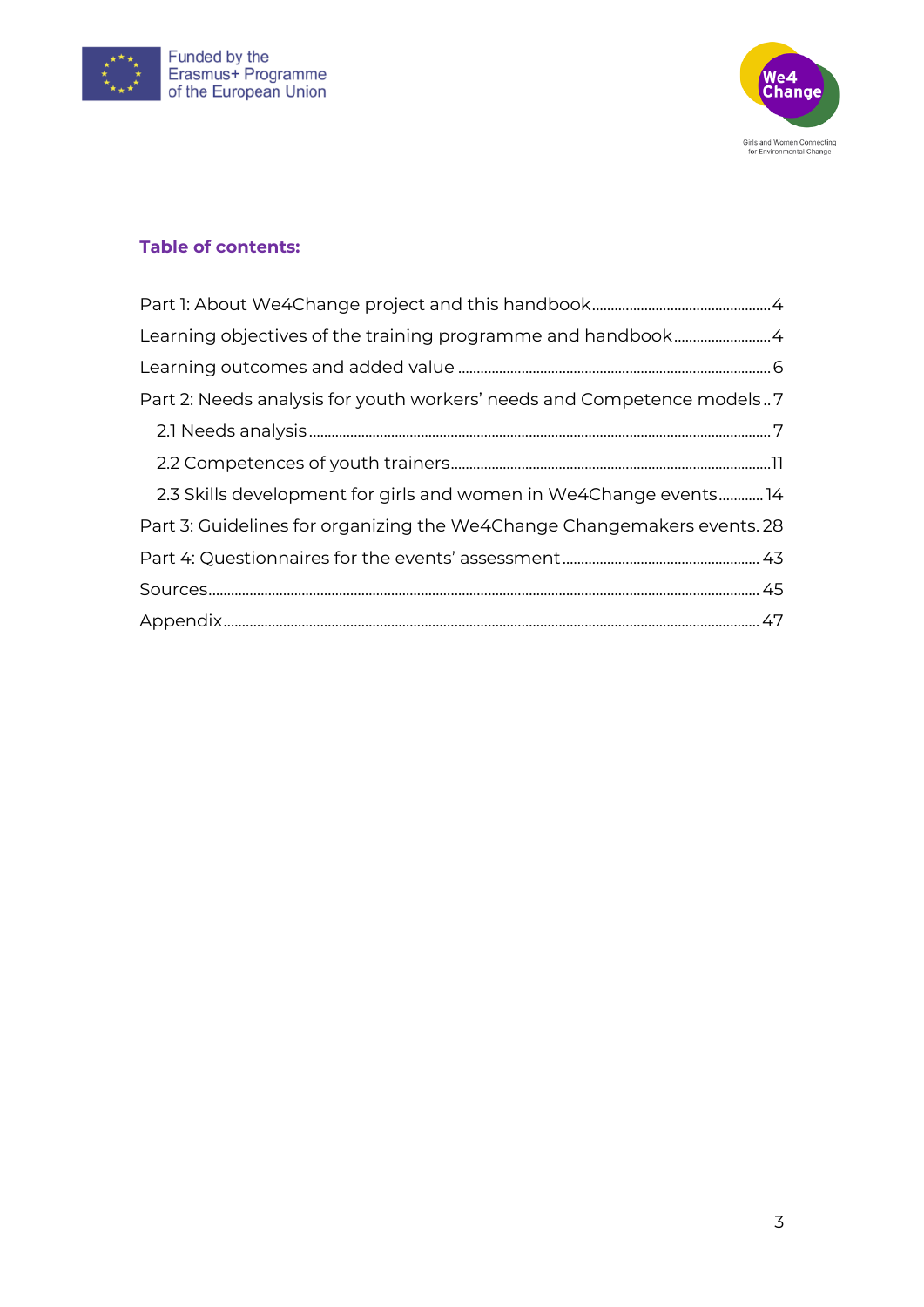



#### <span id="page-3-0"></span>**Part 1: About We4Change project and this handbook**

Dear trainers and youth workers,

This **handbook** is the course material for the **We4Change 'Train the Trainer' workshop**, part of the second Intellectual Output of the *We4Change: Girls and Women Connecting for Environmental Change* project funded under the Erasmus+ programme.

The training workshop, accompanied by this handbook, seeks to support trainers and youth workers – including those that may have never applied before gender mainstreaming tools – to organize effectively a We4Change Changemakers Event. The aim of these events is to trigger active citizenship and to empower girls and young women with digital and environmental awareness skills to become the future changemakers of their community.

The handbook is complemented by the **We4Change Changemakers Events Curriculum**, which is the theoretical and conceptual backbone for organizing and facilitating the pilot implementation of the We4Change Changemakers Events that aim to bring together girls and young women to provide them with the skills, resources and access to the expertise necessary to develop their entrepreneurial mindsets and inspire them to act for climate.

The events curriculum is freely available for download at: <http://we4change.eu/we4change-changemakers-event-curriculum/>

#### <span id="page-3-1"></span>**Learning objectives of the training programme and handbook**

The We4Change 'Train the Trainer' workshop together with this handbook aims to provide trainers and youth workers with all the information necessary to successfully organize 'Changemakers Events' dedicated to girls and young women. It serves as a support package for any trainer, practitioner or expert interested in the field of youth and most importantly in the area of female empowerment and enhancement of young women' 2<sup>1st</sup> century competencies (such as digital skills, active citizenship, social innovation skills etc.). The aim is to incorporate the gender dimension in effective youth policies and programmes both at a national and European level, contributing with practical examples and data for mainstreaming gender into youth policies and practices. The gender perspective is more than essential because today the youth sector remains highly influenced by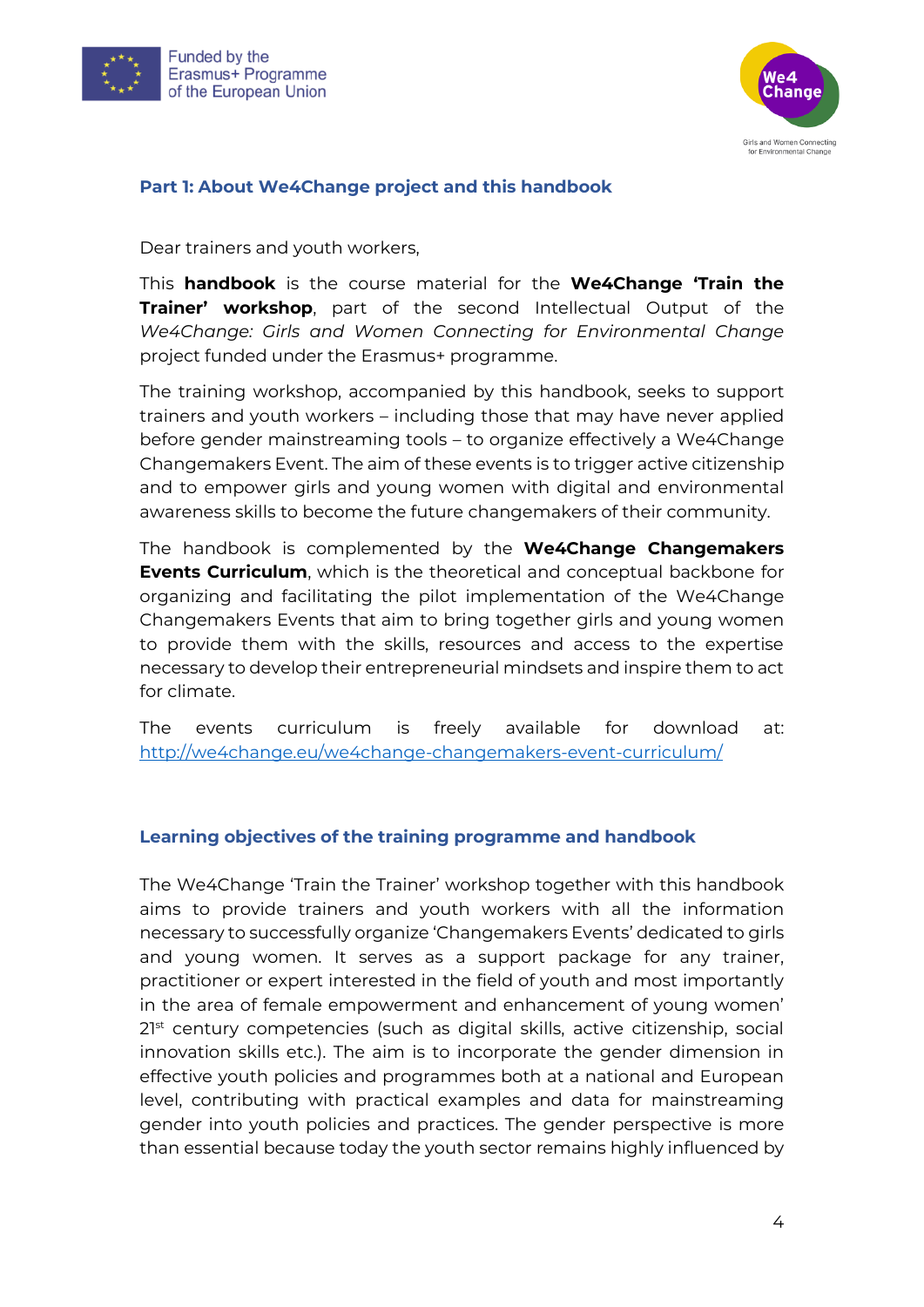



gender-based inequalities. Specifically, young women, particularly those from disadvantaged backgrounds, face gender specific challenges related to education, employability, and civic participation and tend to be more exposed and unequipped in front of threatening phenomena, like the climate change.

Another objective of this handbook is to foster your professional development and enrich your experience and knowledge on the project's idea and thematic areas, by enhancing your readiness and consciousness to successfully adopt a gender-based and bottom-up approach during the events and generally during any inspiring activity you may lead in the short or in the long-term and is related to female engagement.

Due to its participatory, transferable, and flexible character, this handbook can inspire and guide any youth worker wishing to replicate the philosophy and methods of We4Change Changemaker events and disseminate in their own way the idea and impact of these events in the future within their organization.

Based on the concrete structure of this practical handbook, you have the chance to learn more about:

- $\checkmark$  a need analysis that summarizes the opinions and perspectives of youth workers who are generally active in the area of youth and women empowerment and who participated in a survey, developed as part of our research activities in the framework of the project, focused on the identification of their needs in relation to the adoption of We4Change curriculum;
- $\checkmark$  the skillset that a current or potential youth worker needs to acquire and exercise today, according to the ETS (European Training Strategy) Competence Model and in line with Competence Frameworks from EU and other initiatives (e.g., *Digital Competence Framework, the European Entrepreneurship Competence Framework, the Social Innovation Learning Framework – SILF*);
- $\checkmark$  your role as trainer during the We4Change events and the practical guidelines to follow for the smooth operation of the events' activities;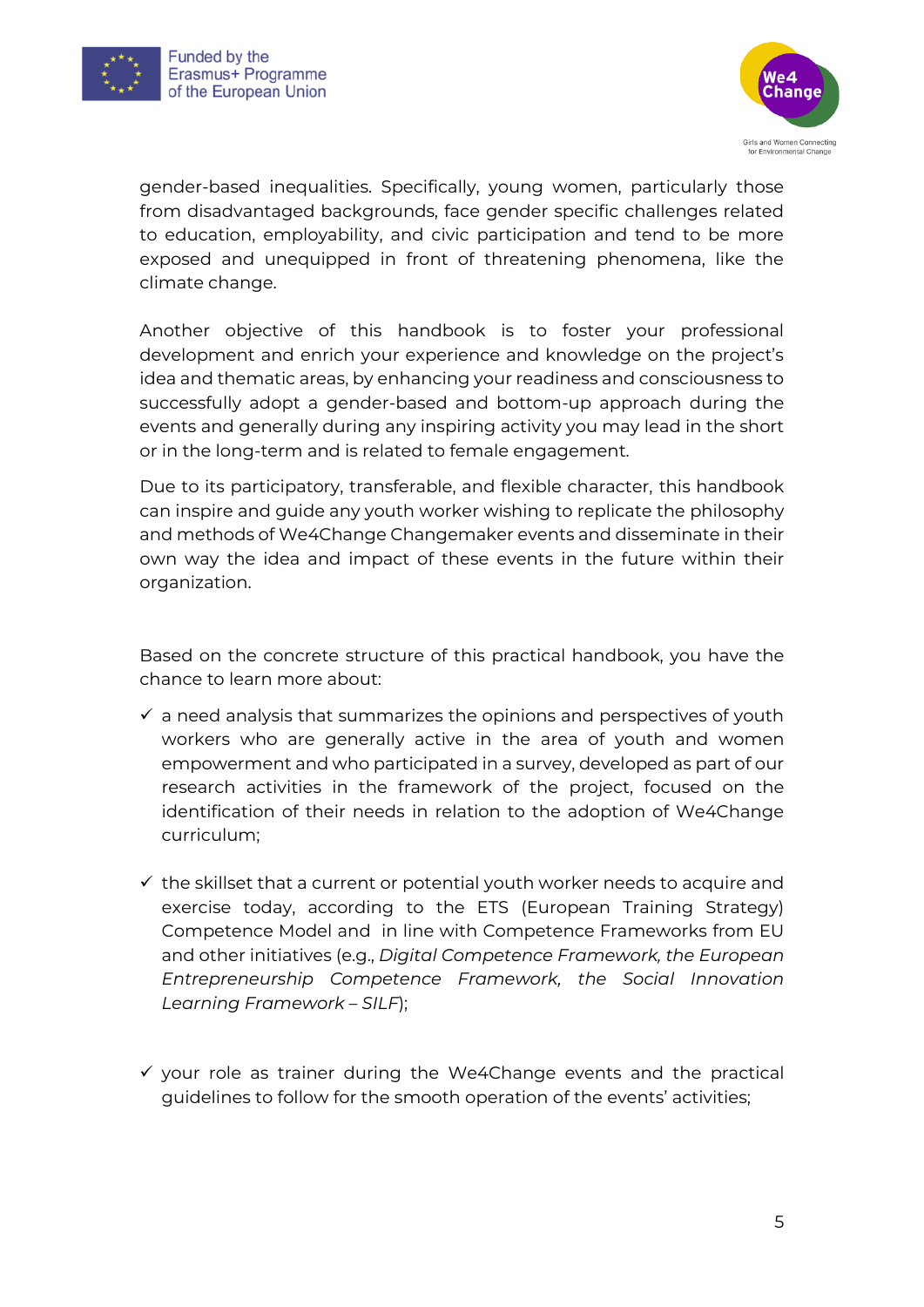



- ✓ different ideas on how to carry out the We4Change events virtually;
- $\checkmark$  as well as some suggestions for applying community building activities/ icebreakers during the events.
- $\checkmark$  how to get feedback from your participants in the events with the provision of basic assessment questionnaires for the evaluation of the events. These questionnaires are indicative and can be distributed to all participants before and after the events so as to get useful feedback about their expectations and their experience.

#### <span id="page-5-0"></span>**Learning outcomes and added value**

The We4Change training workshop and this handbook aim to guide and prepare trainers and youth workers to:

- $\checkmark$  support effectively the end-users during the events to create and design new ideas through the We4Change changemaking curriculum and its resources, which have a gender inclusive and innovative character.
- ✓ promote gender mainstreaming in your existing and future youth work programmes, having as a useful guide all the provided and accessible materials developed by the project.
- ✓ understand your role to the development of a female civic changemaking culture, with the support of coaching and mentoring techniques.
- $\checkmark$  embed the We4Change methods in your youth work practices through various meaningful and educational materials based on best practices.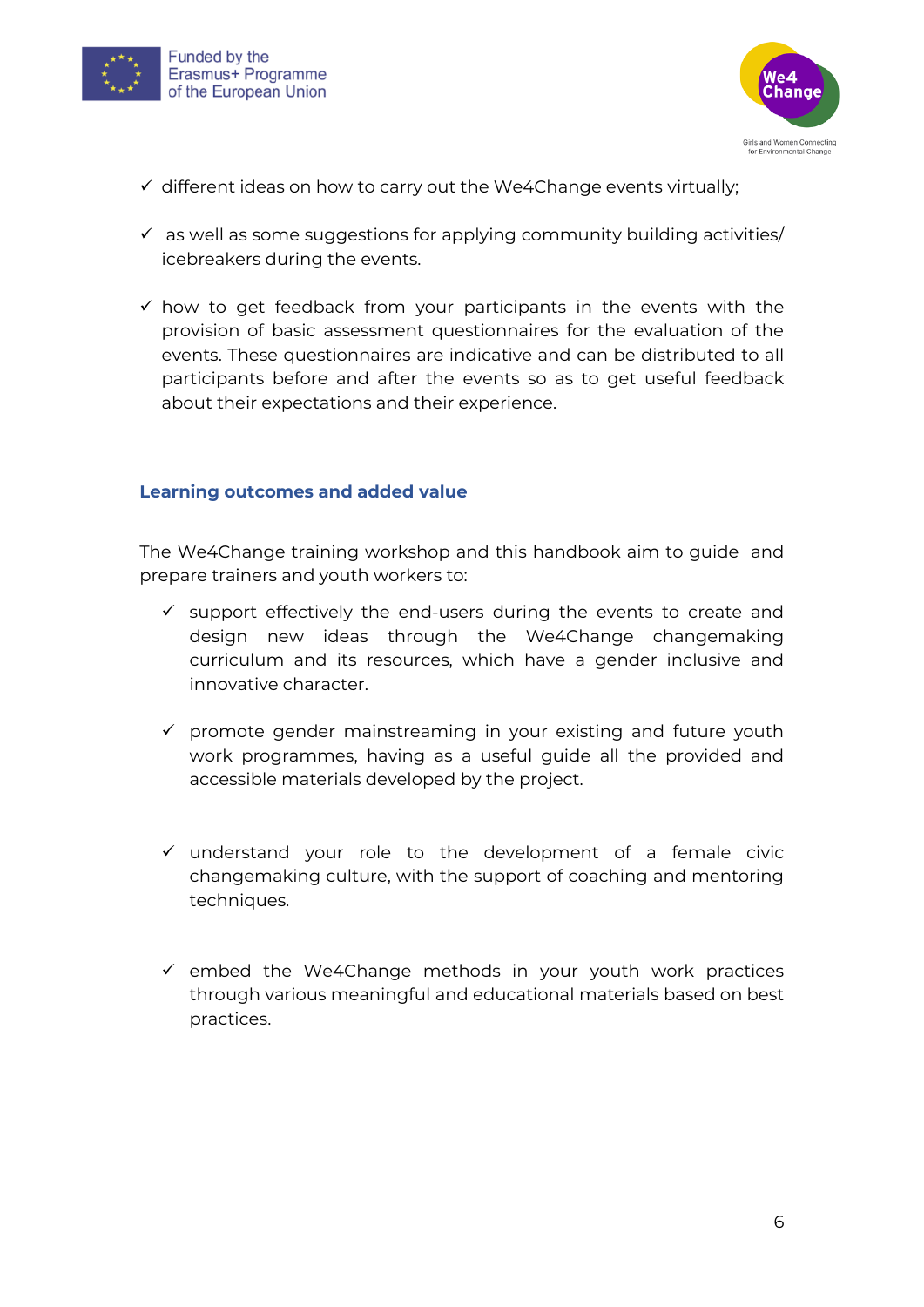



- $\checkmark$  become more creative, effective, empowered, confident, and better connected to the final beneficiaries in order to contribute substantially to local and regional development;
- $\checkmark$  exercise your communication skills while you are interacting with a diverse audience, and you are called to adapt to different situations that requires from you to handle complex group dynamics to keep things running smoothly.
- $\checkmark$  deliver or assist several workshops on themes relevant to this project, such as training in digital literacy, design thinking and pitching.

#### <span id="page-6-0"></span>**Part 2: Needs analysis for youth workers' needs and Competence models**

#### <span id="page-6-1"></span>**2.1 Needs analysis**

As integral part of IO2 'We4Change Train the Trainer Programme,' and a key element for its design process, an online survey was carried out the period November 2021 – January 2022 addressed to youth workers, and in general professionals in youth area from the participating countries, to identify and validate their training needs in relation to the adoption of We4Change curriculum and what skills they would like to enhance. In addition, their preferred methods of training as well as further context-specific factors that would lead to better customized teaching materials were captured.

It is important to present at this point the main findings in order to take into account needs and gaps that were pointed out by the people who participated from the project's countries. These findings put emphasis on the bottom-up character of the training programme and were taken into consideration for the development of training content and the workshop's concrete topics.

To begin with, regarding some demographic elements, about 81% of total number of participants of the survey addressed to youth workers are female, while only 16% are male, as the following figure displays: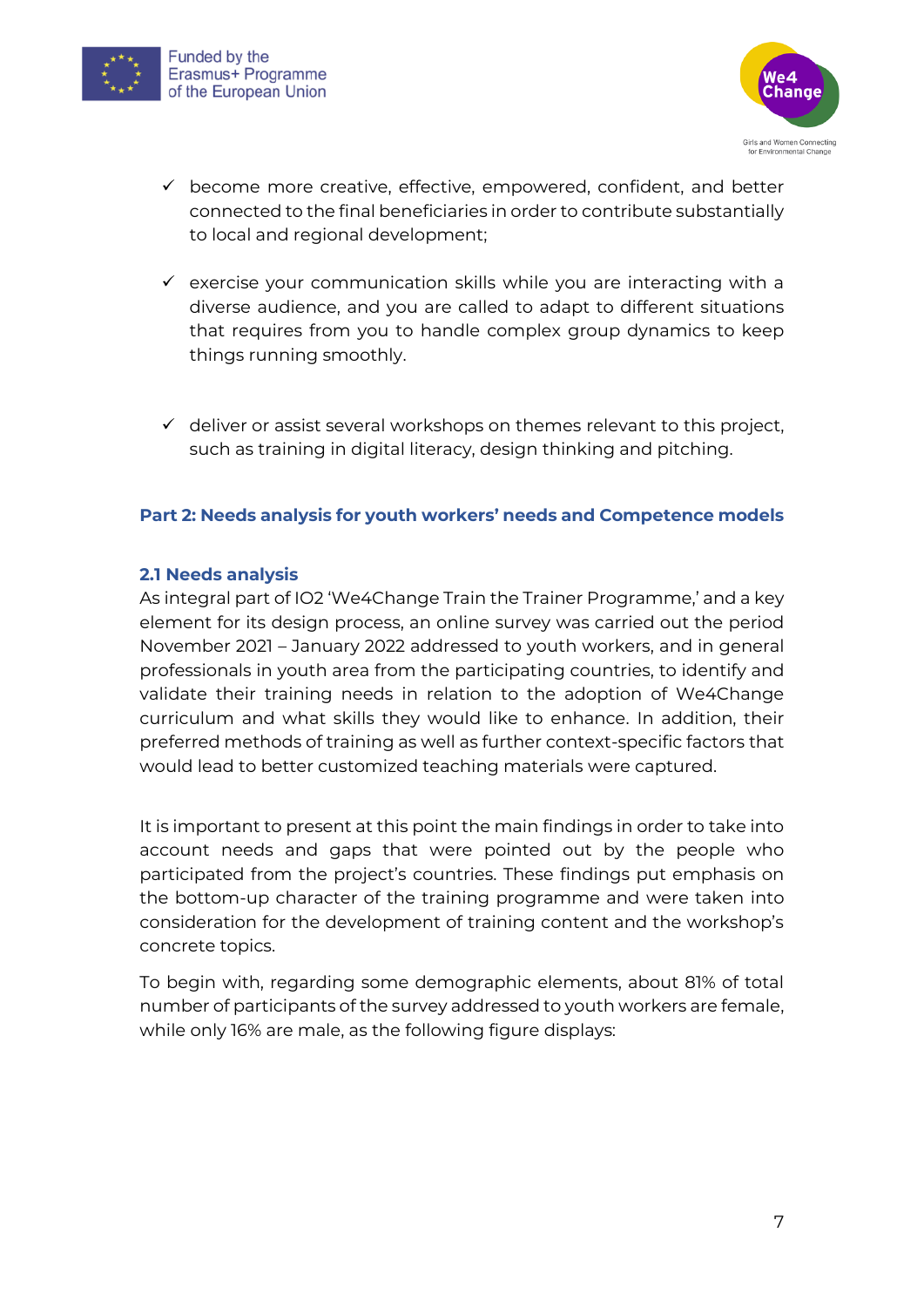





Regarding their educational background and the type of organisation they are involved in at professional level, the majority of participants hold a master's degree and the areas of their work are in the private sector, an NGO (non-governmental organisation) or an educational institution. In addition, with regard to their participation in training programmes, seminars or workshops related to capacity building of youth workers, most participants in the survey said that they are not experienced. A strong lack of experience was also captured in the question that focused on their level of participation in any engagement activity or educational training with aim to empower girls/young women from disadvantaged communities. Based on these observations, it seems that there is a need of offering more opportunities and opening new pathways to youth workers in order to be effectively trained as professionals, enrich their knowledge, and improve their engagement with new topics, including the female empowerment that constitutes today one of the hot topics in youth area.

Moving to the following parts of the survey, when asked about their preference in the online training programmes, it seems that most participants disagree with this method, as the figure clearly shows below: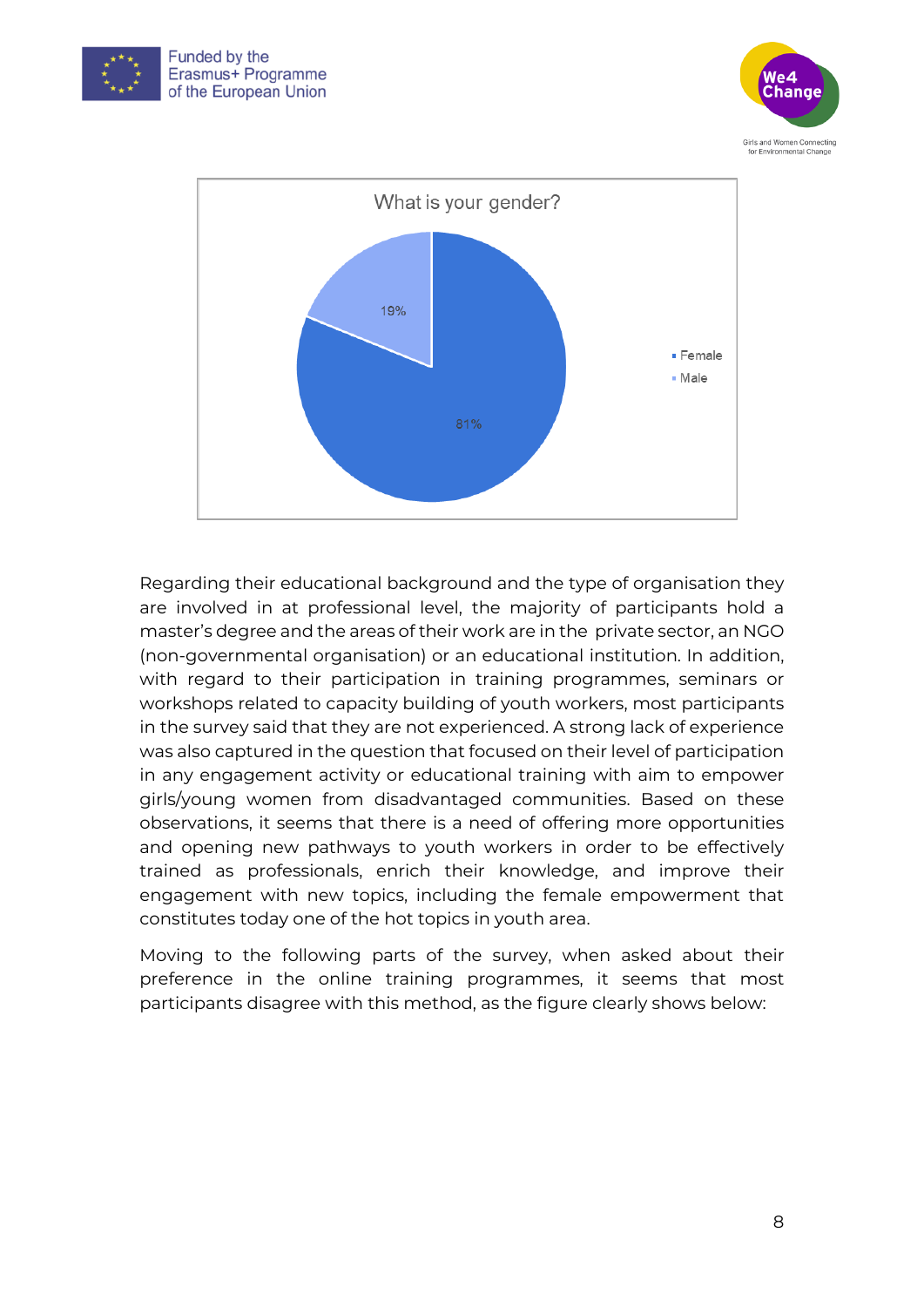





On the other hand, in next question about their opinion to participate in physical trainings, most participants strongly agreed that they prefer more this method (the in-person training) in training activities, and this is proven from the following figure:



Apart from the two previous questions for the two separate methods of trainings, the opinion of surveyed youth workers for the training that are delivered in a blended learning method was also captured. Regarding this aspect, around 20 participants prefer both online and offline means of training, while approximately only 6 participants expressed tehri disagreement with such kind of methods in the training programmes' way of implementation, as the figure next clearly presents: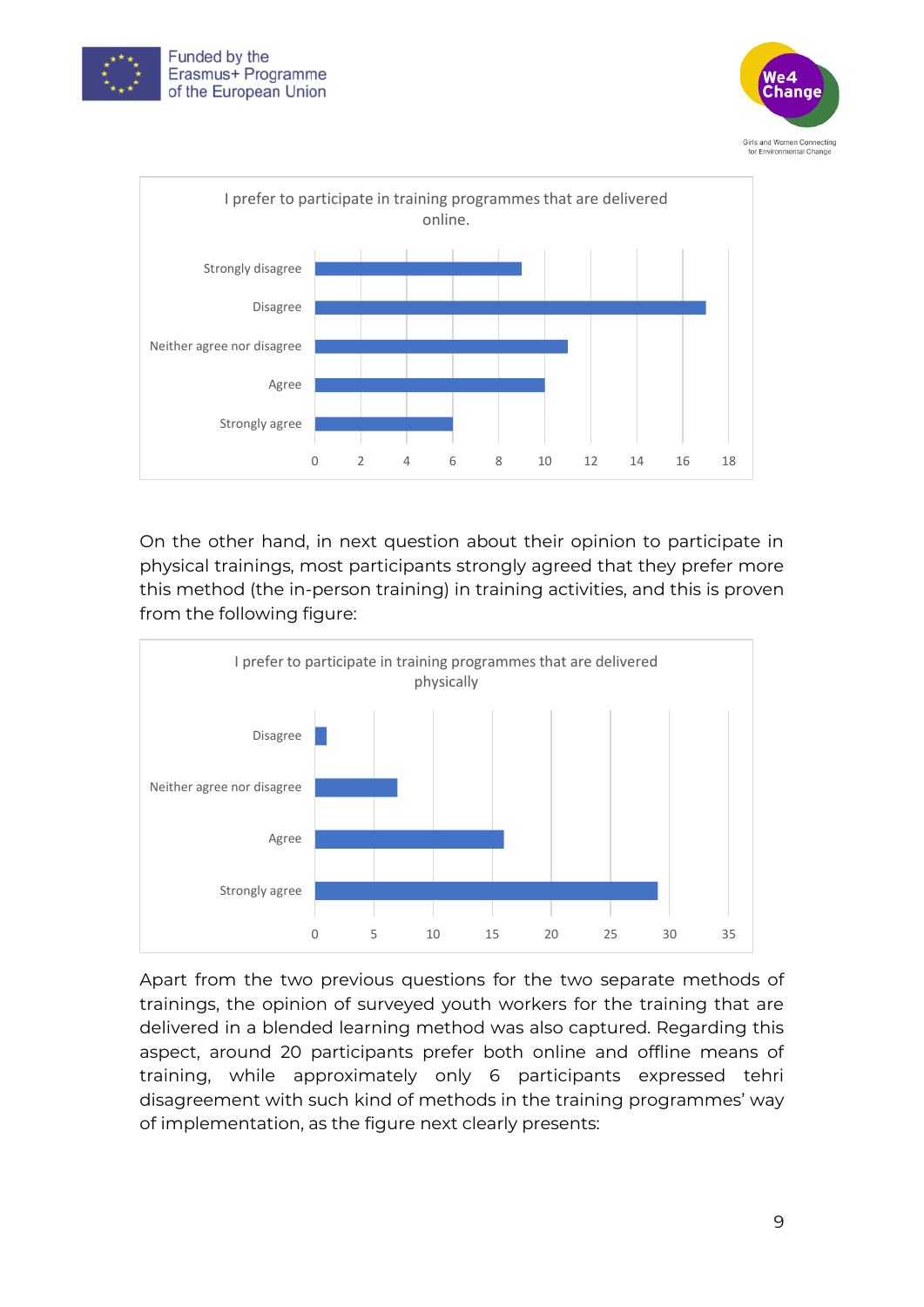





Besides their preference in the way a training programme can be delivered, the surveyed youth workers expressed their opinion and interest in being trained in participatory methodologies. It is really interesting that the vast majority of the participants are very interested in being trained in collaborative and participatory processes (figure below), as such kind of innovative methods and activities contribute to the enhancement of their understanding in new concepts and to the exchange of knowledge and ideas with other colleagues in this area.

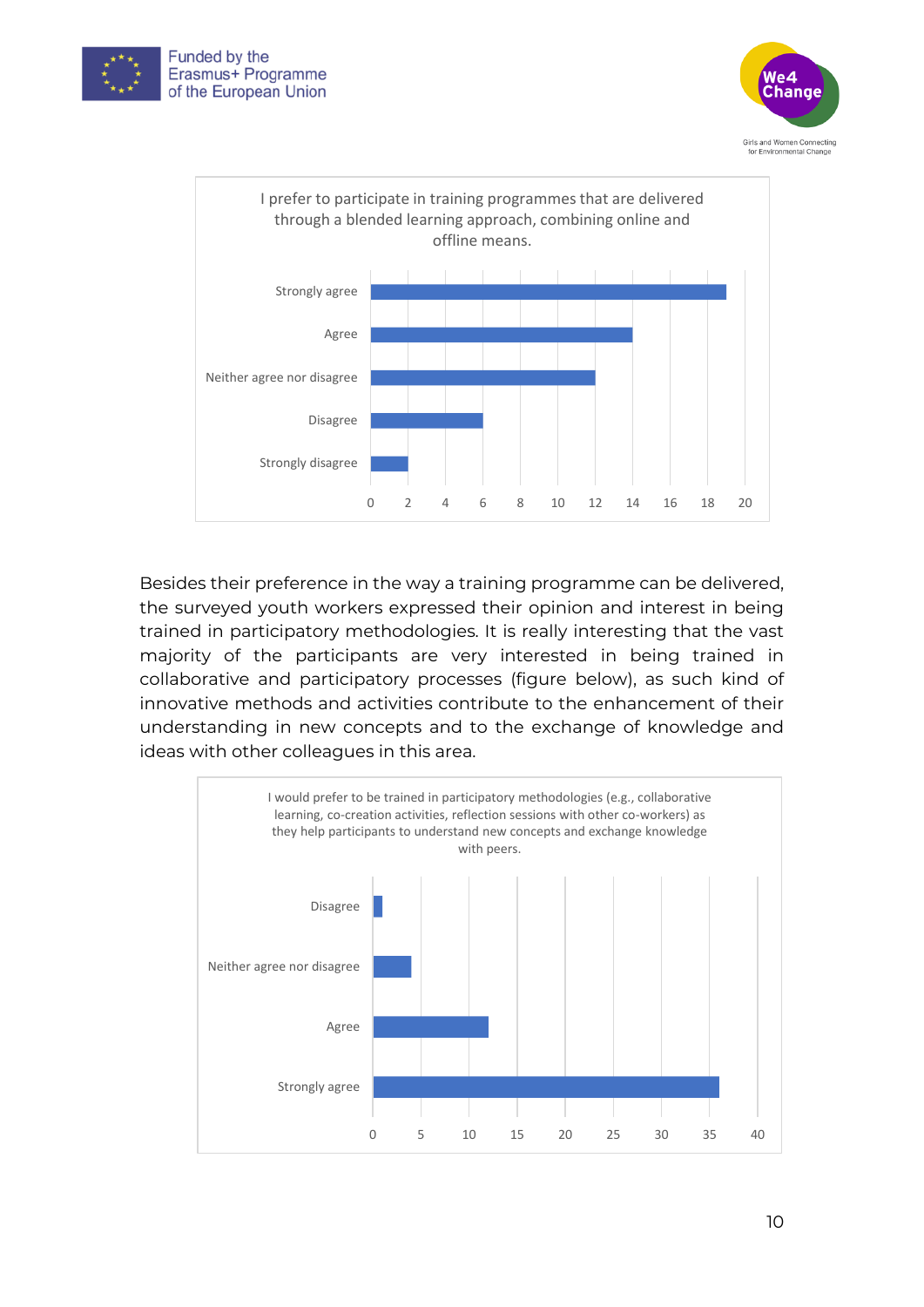



Finally with regards to the set of skills they need to acquire for inspiring, as potential trainers, young female participants and delivering relevant engagement activities/events in their country or abroad, all the types of competencies in the survey are necessary for the participants, but some of them have a dominant role. Specifically, the **entrepreneurial competencies** are the first most preferred and needed skill by most participants, followed by the youth leadership and changemaking skills. Next, the **skills related to digital literacy** (e.g., familiarization with online tutorials, web-page management skills, online resources management skills) seem to be the third most necessary option for the participating youth workers, while the **competencies related to environmental awareness** and sustainable development follow with a slight difference, but they are considered equally important for a valuable number of participants. Last but not least, another set of skills in which a number of surveyed youth workers considered necessary to be further trained regards the skills that focus on **social innovation and soft skills**.

#### <span id="page-10-0"></span>**2.2 Competences of youth trainers**

Offering young people and trainers the possibility to have equal opportunities and to join learning mobility projects across Europe as part of their continuous capacity building and lifelong learning journey is more than essential today. Such a process is often accompanied by the cultivation and acquisition of certain competences for the people working with and for young people. At the same time, the EU educational agendas as well as the EU institutions and providers of formal or non-formal learning give a continuous emphasis on this necessity. During the last years, multiple training strategies, capacity building tools and educational materials have been developed by experienced actors in youth work field, with the purpose to help the growth and professional development of youth workers to become more effective and impactful.

Competences are always connected to a specific context (intercultural work, youth work, social work etc.). However, this fact makes it challenging to explore and assess. For this reason, competence development frameworks vary according to target groups, youth workers and work context. This handbook focuses first of all on the '*Competence Model for Youth Workers to Work Internationally',* as core objective of the European Training Strategy in the field of Youth. This model supports training and quality in youth work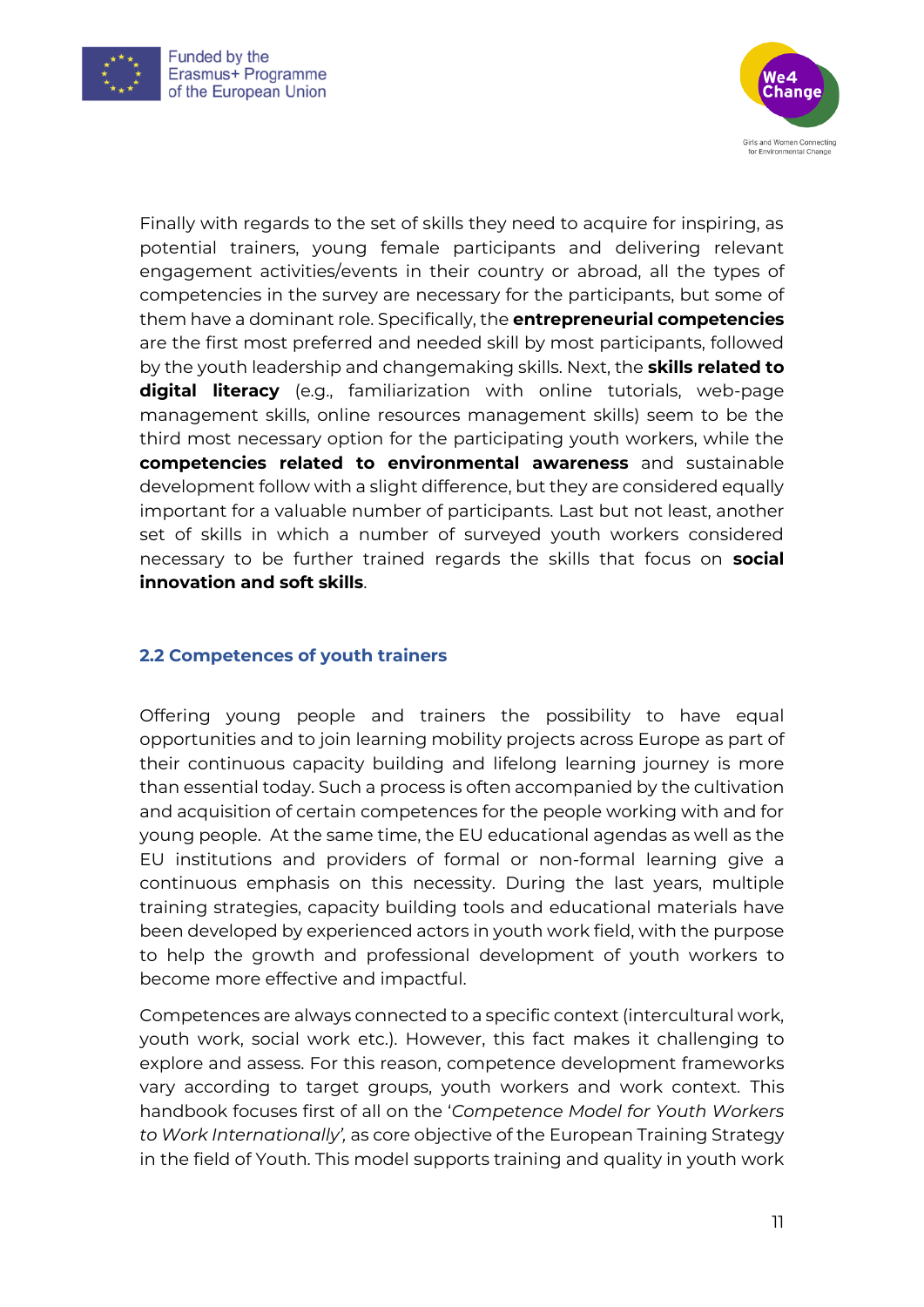



and offers the opportunity to create training strategies, training courses and allows to people working in youth sector to analyse their own competences and address their personal challenges, by improving themselves as workers and citizens. In parallel, it is a good basis for peer-support, peer-review and (self-) assessment.

The abovementioned model is adapted to European youth work and the principles of non-formal learning. Some of the core principles behind this competence model are:

- ✓ Young person centeredness (*a focus on young persons and their development*)
- ✓ Transparency
- ✓ Confidentiality
- ✓ Attention to content and methodology
- ✓ Voluntariness
- ✓ Participation
- $\checkmark$  Ownership of the development process
- $\checkmark$  Empowerment
- $\checkmark$  Democratic values and practices<sup>1</sup>

And since the basic principles of non-formal learning were presented, it is time to focus on the 'youth workers' competences'. According to a multidimensional approach that the previous competence model adopts, there are eight (8) competences:

- $\checkmark$  Facilitating individual and group learning in an enriching environment
- $\checkmark$  Designing programmes
- $\checkmark$  Organising and managing resources
- $\checkmark$  Collaborating successfully in teams
- $\checkmark$  Communicating meaningfully with others
- ✓ Displaying intercultural competence
- ✓ Networking and advocating
- ✓ Developing evaluative practices to assess and implement appropriate change

<sup>&</sup>lt;sup>1</sup> Evrard, G. & Bergstein, R. (2016). A Competence Model for Youth Workers to Work Internationally. Salto Youth. Available at: [https://www.salto-youth.net/downloads/4-17-](https://www.salto-youth.net/downloads/4-17-3460/CompetencemodelForYoutworker_Online-web.pdf.pdf) [3460/CompetencemodelForYoutworker\\_Online-web.pdf.pdf](https://www.salto-youth.net/downloads/4-17-3460/CompetencemodelForYoutworker_Online-web.pdf.pdf)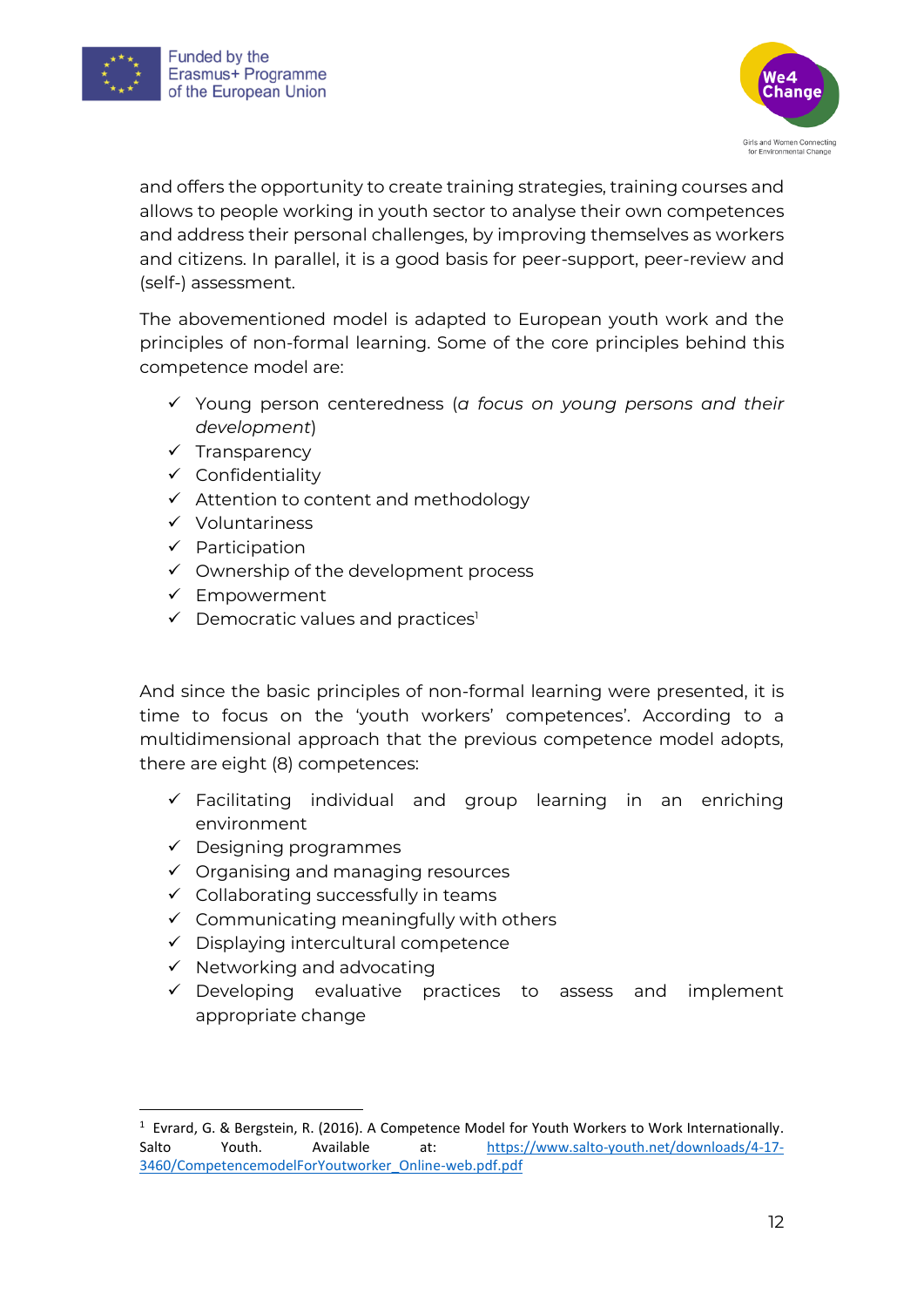



It is important to underline that these competences should be taken into considered and adopted together as a whole and not independently, as they are perceived as an overall system of values, attitudes, and beliefs as well as skills and knowledge that youth workers need to develop and cultivate so as to successfully manage complex situations and tasks.

Additionally, each competence is divided in four parts: *attitudes, knowledge, skills, and behaviours*, as the image displays below:



According to the competence model that displays the four dimensions underpinning each competence, the **attitudes** are the pre-requisite, the foundation for the competence development. The feature of an attitude leads to knowledge (gained through experience, books, the Internet, etc.) and specific skills (ability to perform a task, to apply knowledge and turn attitudes into actions). Next, the **knowledge** and **skills** that a youth worker develops will lead to appropriate and contextual behaviour. The part related to the **behaviour** incorporates attitudes and actions, knowledge, and skills. Through behaviour, the competence level of the youth worker can be assessed, and it can be examined whether it is sufficient for his/her work. However, it has been stressed that there is no hierarchy between the various elements mentioned in each competence area (under attitudes, knowledge, skills, and behaviours, respectively) and all dimensions are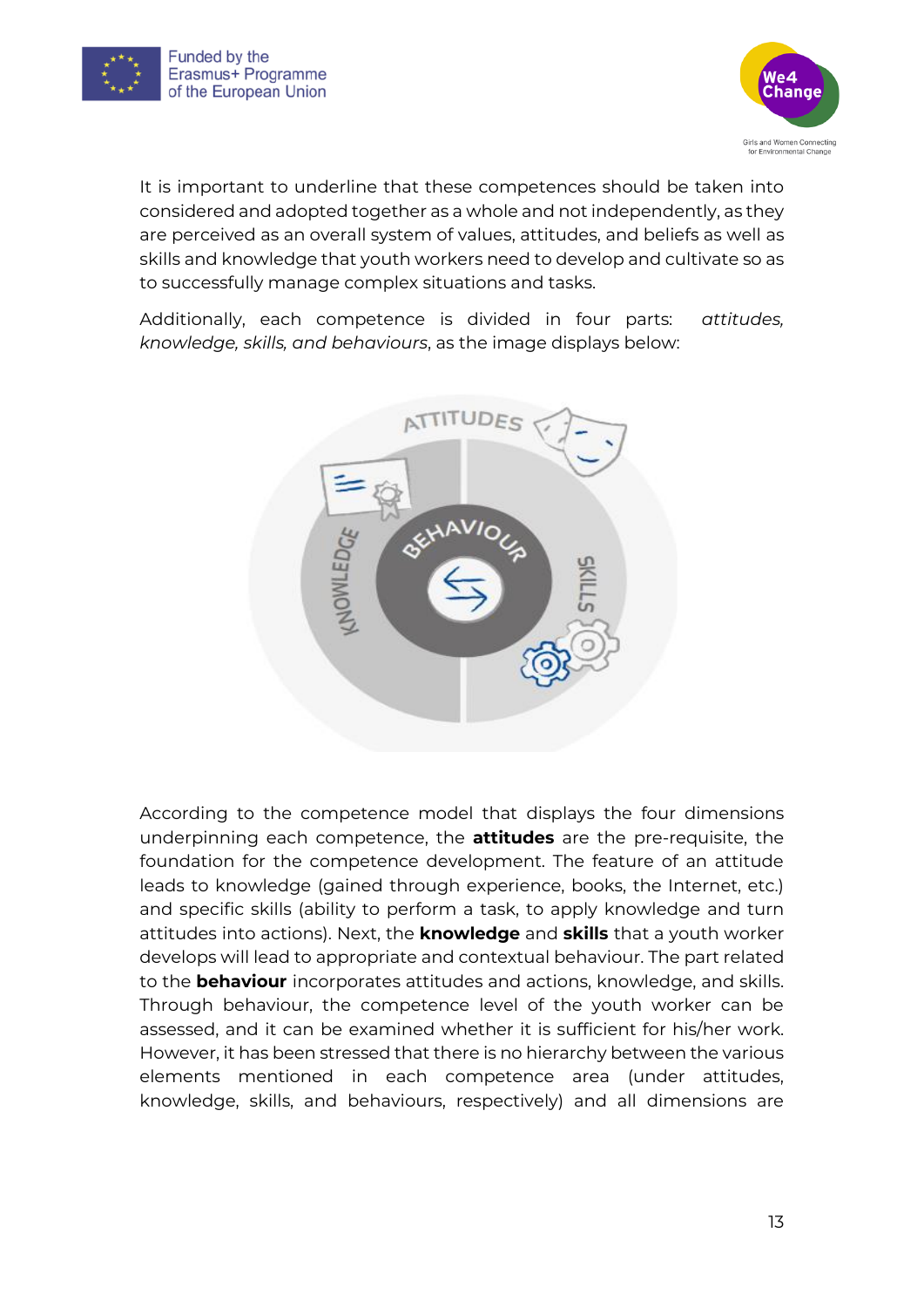



independent and equally important for youth workers' professional development.<sup>2</sup>

Through their active participation and training in the "Train the trainer' workshop, the selected youth trainers will enhance multiple competences that are essential both for their professional and their personal development. Since the training will be focused on areas that promote and are related to the development of 21st century competencies (e.g., digital skills training, design thinking and social innovation, environmental awareness, etc.), the workshop's character and the skillset that will be highlighted during the workshop conform to the objectives and skills that are entailed in basic European competence frameworks.

#### <span id="page-13-0"></span>**2.3 Skills development for girls and women in We4Change events**

As our societies are changing, building fairer and more inclusive economies must be the goal of global and national, but also ours, **the changemakers**. To get there, instilling gender parity across education, health, politics and across all forms of economic participation is essential. Investment in skillsbuilding initiatives is one critical pathway to building girls' and young women's self-confidence and resilience, increasing their access to opportunities, ensuring their equal participation in the labor force, and promoting their empowerment. Ensuring that programs are tailored to meet girls' unique needs and that girls themselves are involved in the design and implementation of such initiatives are central principles to the efficacy and impact of these programs.

Many girls lack access to female role models in their communities, to supportive female adults who are themselves empowered, enabled, and/or meaningfully employed, and to trusted adults to confide in, and to help them navigate the life challenges and roadblocks that prevent them from achieving their aspirations. As such, a future where they have and are able to apply the skills they need to earn an equitable income, become financially independent, start a business, or lead a community initiative, can seem unattainable to many girls.

Because of the gendered risks and barriers girls experience along their pathway toward adulthood, efforts to support girls to develop their skills will be ineffective if they do not also seek to build their self-efficacy to utilize

<sup>&</sup>lt;sup>2</sup> Ibid[. https://www.salto-youth.net/downloads/4-17-3460/CompetencemodelForYoutworker\\_Online](https://www.salto-youth.net/downloads/4-17-3460/CompetencemodelForYoutworker_Online-web.pdf.pdf)[web.pdf.pdf](https://www.salto-youth.net/downloads/4-17-3460/CompetencemodelForYoutworker_Online-web.pdf.pdf)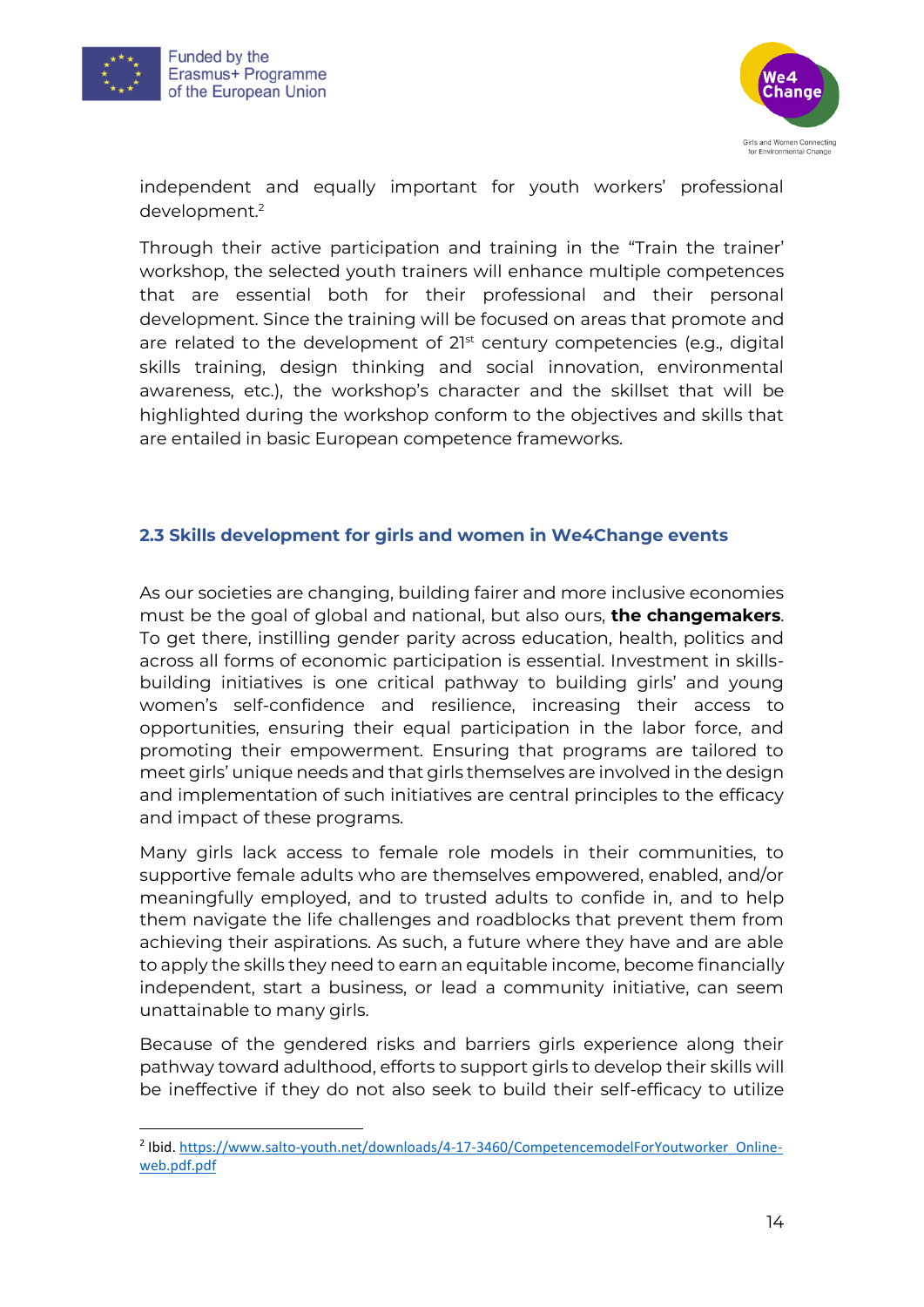



them and minimize the risks that threaten their life trajectories. Girls must, first and foremost, have a physically and emotionally safe environment in which to learn. They must be able to see examples of other empowered females in their community so that they can begin to also imagine themselves as empowered adults. Girls need to know their opinions are valuable. Finally, girls must be provided opportunities to apply their skills in their communities.

Taking into account these considerations, the principles that guide the organization of the We4Change Changemakers events are based on the following best practices:

1. **Female-focused**: the event is tackling challenges impacting girls and women;

2. **Beginner-focused**: no prior experience is requested with technology, start-ups or the topic in question;

3. **Practical & result-oriented**: Hands-on, output-oriented and digital skillsfocused workshops are given during the two days of the event;

4. **Socially oriented**: the outputs are projects/business ideas that are addressing social challenges and with a clear societal impact;

5. **Local ecosystem & community**: tapping into the local community helps to deliver solutions that are suited for the local ecosystem and ensure greater support of initiatives beyond the event;

6. **Language**: specific language has been adopted to tackle the unconscious gender stereotypes related to digital entrepreneurship which is also reflected in the adopted branding.

Throughout the We4Change Changemakers events, the focus is on building the following skills for girls and young women:

#### **Digital skills**

Digital skills have increasingly become a basis for global competitiveness, boosting jobs and growth. Digital societies require digital competencies if they are to ensure full participation of people in social and working life. The internet has been of paramount importance in working towards highquality education at all levels, while the COVID-19 crisis has shown that most jobs can be done remotely using technology.

Digital skills and knowledge support the development of digitally literate youth, enabling them to use and understand technology, search for and manage information, create and share content, collaborate, communicate,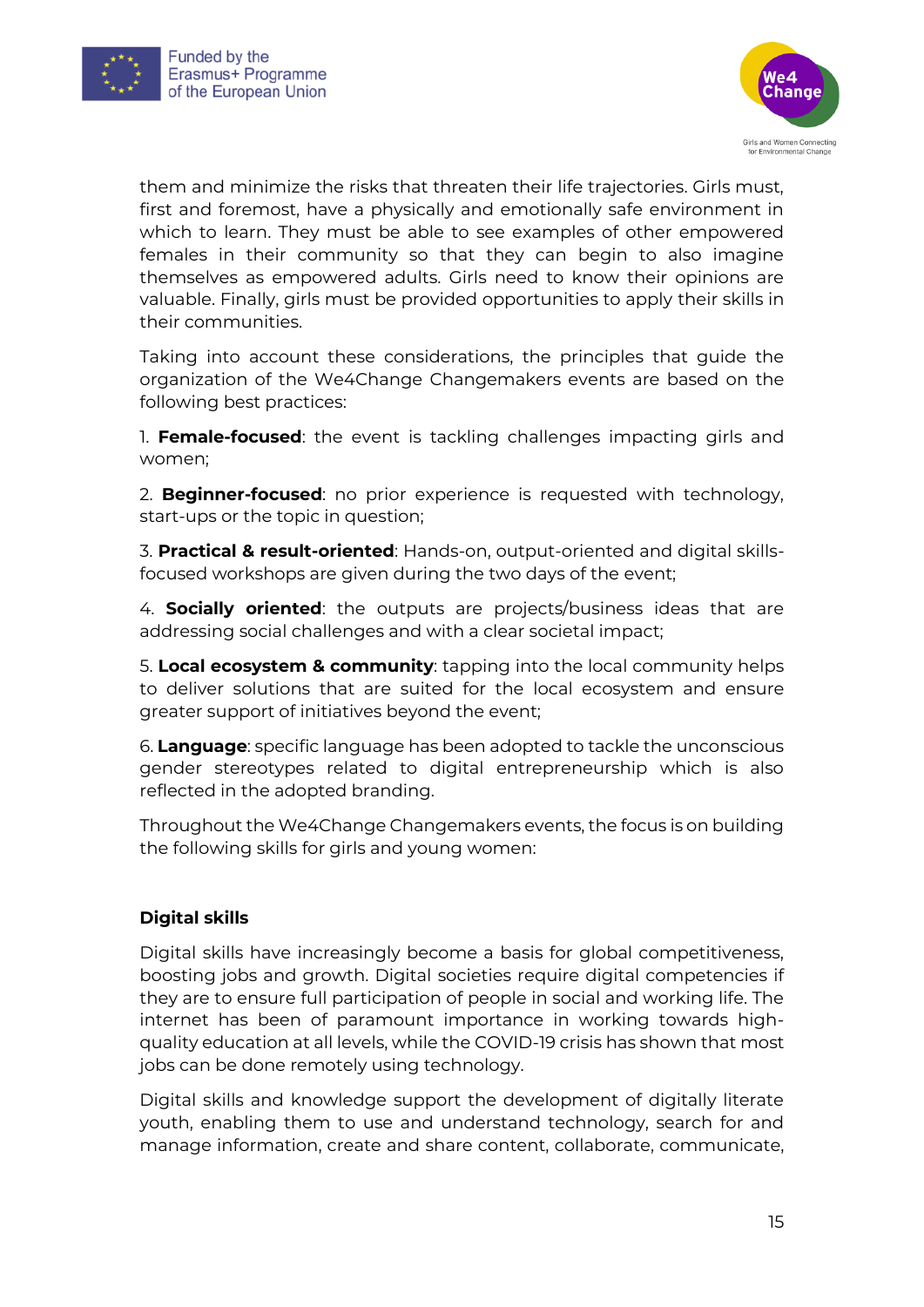



build knowledge, and solve problems safely, critically and ethically. Digital skills are key for girls' and young women's successful transition into the 21st century labour market as well as for their ability to safely socialize and engage online. Building digital skills starts early with hands-on exposure to technology to build girls' interest and confidence. Typically, complementing technical skills training with soft skills, engaging role models, and creating structured linkages to the labour market have positive outcomes.

#### **The European Digital Competence Framework**

The European Digital Competence Framework<sup>3</sup>, also known as DigComp, identifies the key components of digital competence in 5 areas which can be summarised as below:

| Competence areas<br>Dimension 1        | Competences<br>Dimension 2                                                                                                                                  |  |  |  |  |
|----------------------------------------|-------------------------------------------------------------------------------------------------------------------------------------------------------------|--|--|--|--|
| 1. Information<br>and<br>data literacy | searching and<br>filtering<br>Browsing,<br>data,<br>1.1<br>information and digital content                                                                  |  |  |  |  |
|                                        | To articulate information needs, to search for data,<br>information and content in digital environments,                                                    |  |  |  |  |
|                                        | to access them and to navigate between them. To<br>create and update personal search strategies.                                                            |  |  |  |  |
|                                        | 1.2 Evaluating data, information and digital content<br>To analyse, compare and critically evaluate the                                                     |  |  |  |  |
|                                        | credibility and reliability of sources of data,<br>information and digital content. To analyse,                                                             |  |  |  |  |
|                                        | interpret and critically evaluate<br>the<br>data,<br>information and digital content.                                                                       |  |  |  |  |
|                                        | 1.3 Managing data, information and digital content<br>To organise, store and retrieve data, information<br>and content in digital environments. To organise |  |  |  |  |
|                                        | and process them in a structured environment.                                                                                                               |  |  |  |  |
| Communication<br>2.                    | 2.1 Interacting through digital technologies                                                                                                                |  |  |  |  |
| and collaboration                      | To interact through a variety of digital technologies                                                                                                       |  |  |  |  |
|                                        | understand<br>appropriate<br>digital<br>to<br>and                                                                                                           |  |  |  |  |
|                                        | communication means for a given context.                                                                                                                    |  |  |  |  |
|                                        | 2.2 Sharing through digital technologies                                                                                                                    |  |  |  |  |
|                                        | To share data, information and digital content with                                                                                                         |  |  |  |  |
|                                        | others through appropriate digital technologies.                                                                                                            |  |  |  |  |
|                                        | To act as an intermediary, to know<br>about                                                                                                                 |  |  |  |  |
|                                        | referencing and attribution practices.                                                                                                                      |  |  |  |  |

#### *The DigComp Conceptual reference model*

<sup>&</sup>lt;sup>3</sup> More information and resources here[: https://joint-research-centre.ec.europa.eu/digcomp\\_en](https://joint-research-centre.ec.europa.eu/digcomp_en)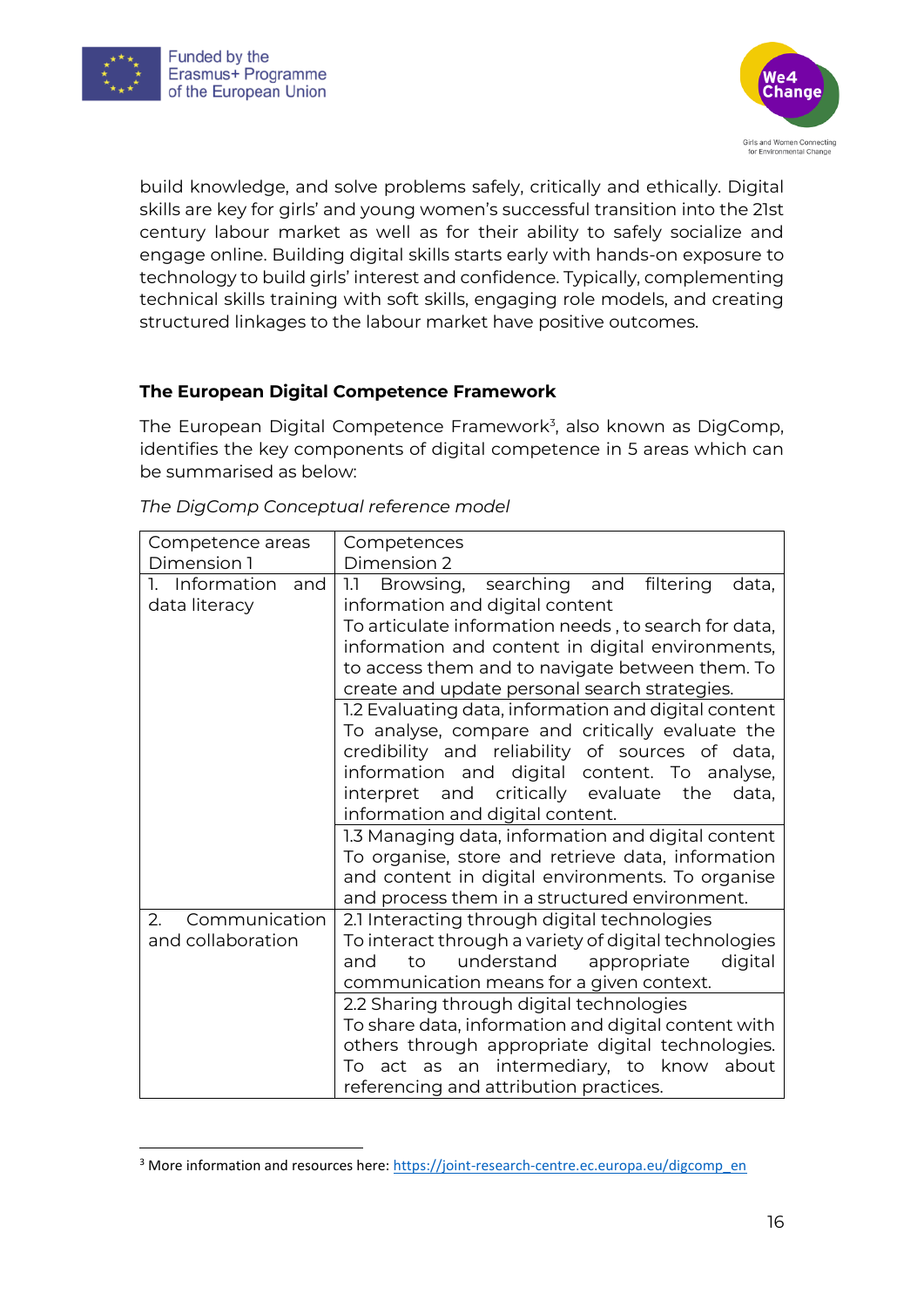



|               |         | 2.3 Engaging in citizenship through digital             |
|---------------|---------|---------------------------------------------------------|
|               |         | technologies                                            |
|               |         | To participate in society through the use of public     |
|               |         | and private digital services. To seek opportunities     |
|               |         | for self-empowerment and for participatory              |
|               |         | through<br>citizenship<br>appropriate<br>digital        |
|               |         | technologies.                                           |
|               |         | 2.4 Collaborating through digital technologies          |
|               |         | To use digital tools and technologies<br>for            |
|               |         | collaborative processes, and for co-construction        |
|               |         | and co-creation of resources and knowledge.             |
|               |         | 2.5 Netiquette                                          |
|               |         | To be aware of behavioural norms and know-how           |
|               |         | while using digital technologies and interacting in     |
|               |         | digital environments. To adapt communication            |
|               |         | strategies to the specific audience and to be aware     |
|               |         | of cultural and generational diversity in digital       |
|               |         | environments.                                           |
|               |         | 2.6 Managing digital identity                           |
|               |         | To create and manage one or multiple digital            |
|               |         | identities, to be able to protect one's own             |
|               |         | reputation, to deal with the data that one produces     |
|               |         | through several digital tools, environments and         |
|               |         | services.                                               |
|               |         |                                                         |
| Digital<br>3. | content | 3.1 Developing digital content                          |
| creation      |         | To create and edit digital content in different         |
|               |         | formats, to express oneself through digital means.      |
|               |         | 3.2 Integrating and re-elaborating digital content      |
|               |         | refine,<br>improve<br>and<br>To<br>modify,<br>integrate |
|               |         | information and content into an existing body of        |
|               |         | knowledge to create new, original and relevant          |
|               |         | content and knowledge.                                  |
|               |         | 3.3 Copyright and licences                              |
|               |         | To understand how copyright and licences apply to       |
|               |         | data, information and digital content.                  |
|               |         | 3.4 Programming                                         |
|               |         | To plan and develop a sequence of understandable        |
|               |         | instructions for a computing system to solve a          |
|               |         | given problem or perform a specific task.               |
|               |         |                                                         |
| 4. Safety     |         | 4.1 Protecting devices                                  |
|               |         | To protect devices and digital content, and to          |
|               |         | understand<br>risks<br>and threats<br>in<br>digital     |
|               |         | environments. To know about safety and security         |
|               |         | measures and to have due regard to reliability and      |
|               |         | privacy.<br>4.2 Protecting personal data and privacy    |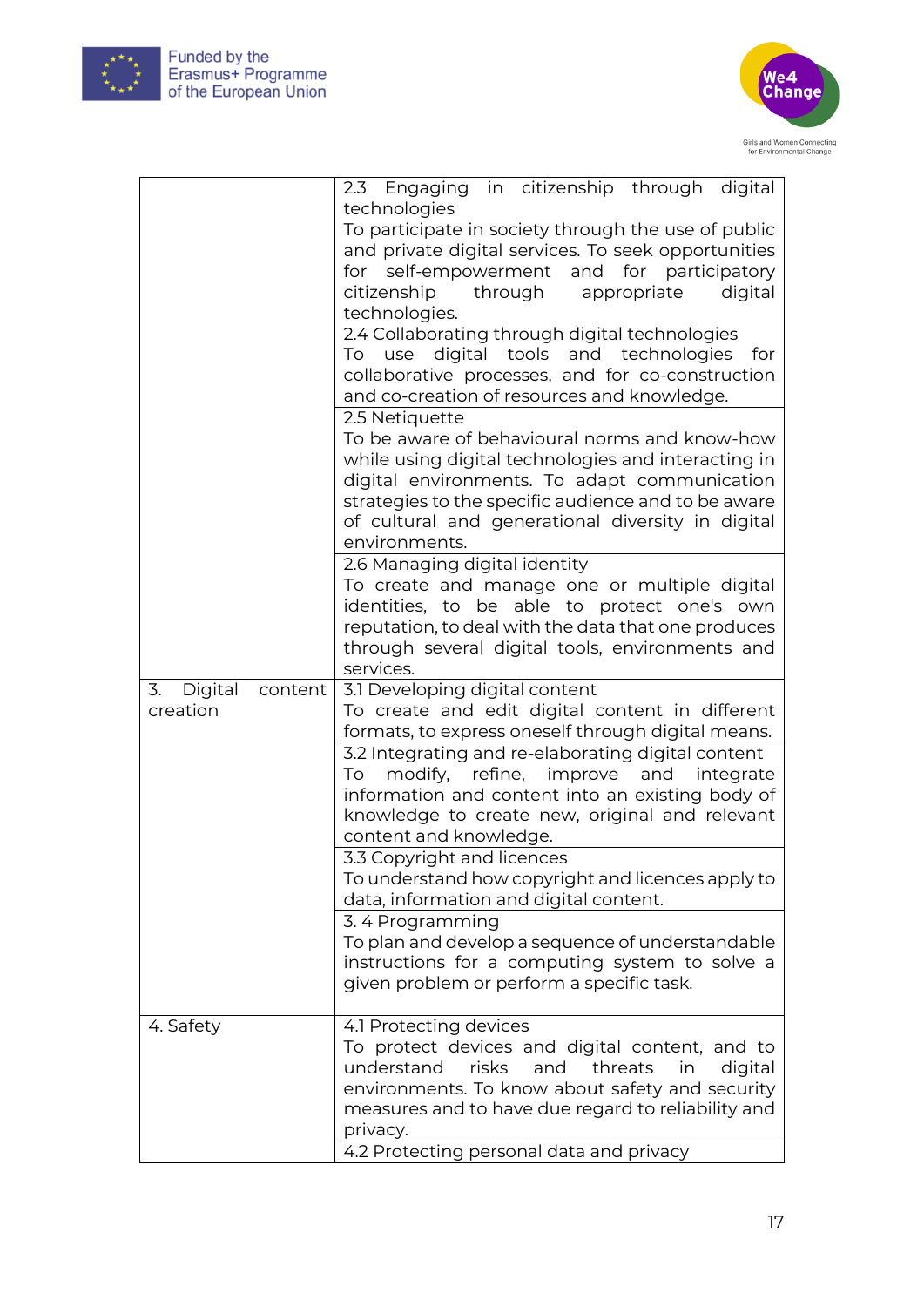



|                    | To protect personal data and privacy in digital<br>environments. To understand how to use and<br>share personally identifiable information while<br>being able to protect oneself and others from<br>damages. To understand that digital services use a<br>"Privacy policy" to inform how personal data is<br>used.<br>4.3 Protecting health and well-being |
|--------------------|-------------------------------------------------------------------------------------------------------------------------------------------------------------------------------------------------------------------------------------------------------------------------------------------------------------------------------------------------------------|
|                    | To be able to avoid health-risks and threats to<br>physical and psychological well-being while using<br>digital technologies. To be able to protect oneself<br>and others from possible dangers in digital<br>environments (e.g. cyber bullying). To be aware of<br>digital technologies for social well-being and social<br>inclusion.                     |
|                    | 4.4 Protecting the environment<br>To be aware of the environmental impact of digital<br>technologies and their use.                                                                                                                                                                                                                                         |
| 5. Problem solving | 5.1 Solving technical problems<br>To identify technical problems when operating<br>devices and using digital environments, and to<br>solve them (from trouble-shooting to solving more<br>complex problems).                                                                                                                                                |
|                    | 5.2 Identifying needs and technological responses<br>To assess needs and to identify, evaluate, select<br>and use digital tools and possible technological<br>responses to solve them. To adjust and customise<br>digital environments to personal needs (e.g.<br>accessibility).                                                                           |
|                    | 5.3 Creatively using digital technologies<br>To use digital tools and technologies to create<br>knowledge and to innovate processes<br>and<br>products. To engage individually and collectively in<br>cognitive processing to understand and resolve<br>conceptual problems and problem situations in<br>digital environments.                              |
|                    | 5.4 Identifying digital competence gaps<br>understand where<br>To<br>one's<br>digital<br>own<br>competence needs to be improved or updated. To<br>be able to support others with their digital<br>competence development. To seek opportunities<br>for self-development and to keep up-to-date with<br>the digital evolution.                               |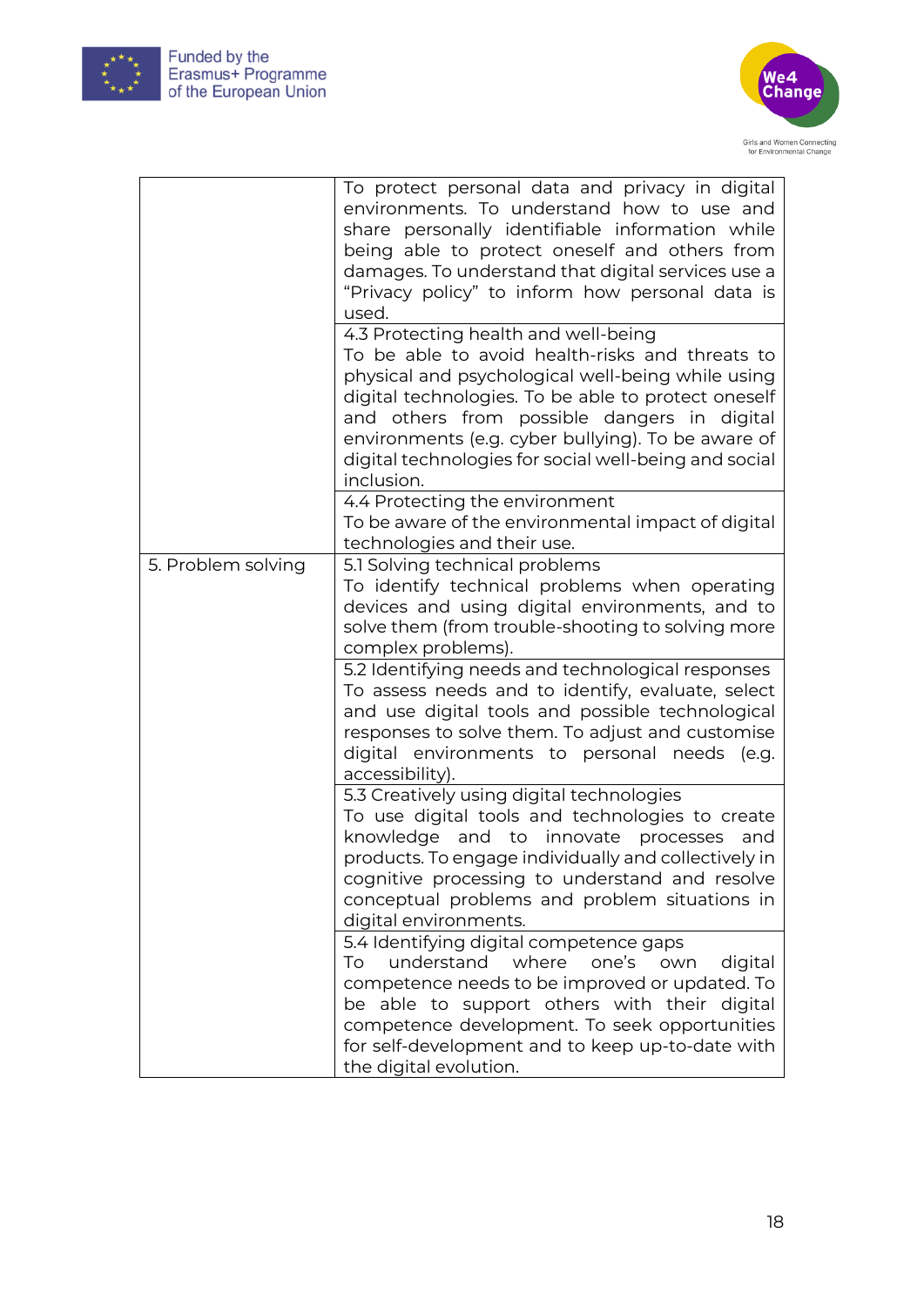



#### **Entrepreneurial thinking**

Digital technologies are transforming the way we interact with each other, learn, access services, work, exert our rights as citizens, travel and have fun. At the same time, phenomena such as demographic change, migration, climate change and the threat of food scarcity are putting unprecedented pressure on the planet and humanity. To face up to these challenges and keep pace with change, people need to strengthen their capacity to challenge mainstream thinking, develop relevant skills, and transform new ideas into sustainable solutions for the common good. Being entrepreneurial enables people to act and transform ideas and opportunities into shared value.

Entrepreneurship as a key competence refers less to skills for starting and growing a business and more to "mindset" – the psychological and behavioural traits (e.g. creative thinking, problem solving, opportunityseeking and risk assessment) typically associated with the entrepreneurial character. From crowdfunding platforms to ecommerce, and from global supply chains to the gig economy, new opportunities are opening up for young entrepreneurs. Equipping girls and young women with the skills they need to thrive in today's digital economy and in the future represents a priority to support them to become resilient, self-reliant, and eventually, the employment leaders in their communities.

#### **European Entrepreneurship Competence Framework**

The European Commission has developed EntreComp: the European Entrepreneurship Competence Framework as a reference framework to explain what is meant by an entrepreneurial mindset. It offers a comprehensive description of the knowledge, skills and attitudes that people need to be entrepreneurial and create financial, cultural or social value for others, identifying 15 competences in three key areas that describe what it means to be entrepreneurial.

The EntreComp wheel offers an overview of the different yet interconnected competences. These competences are designed to help you think about the entrepreneurial skills and attitudes that your work involves, they can be used as a guide when designing a new activity and/or a model for you to use or adapt for learning and assessment.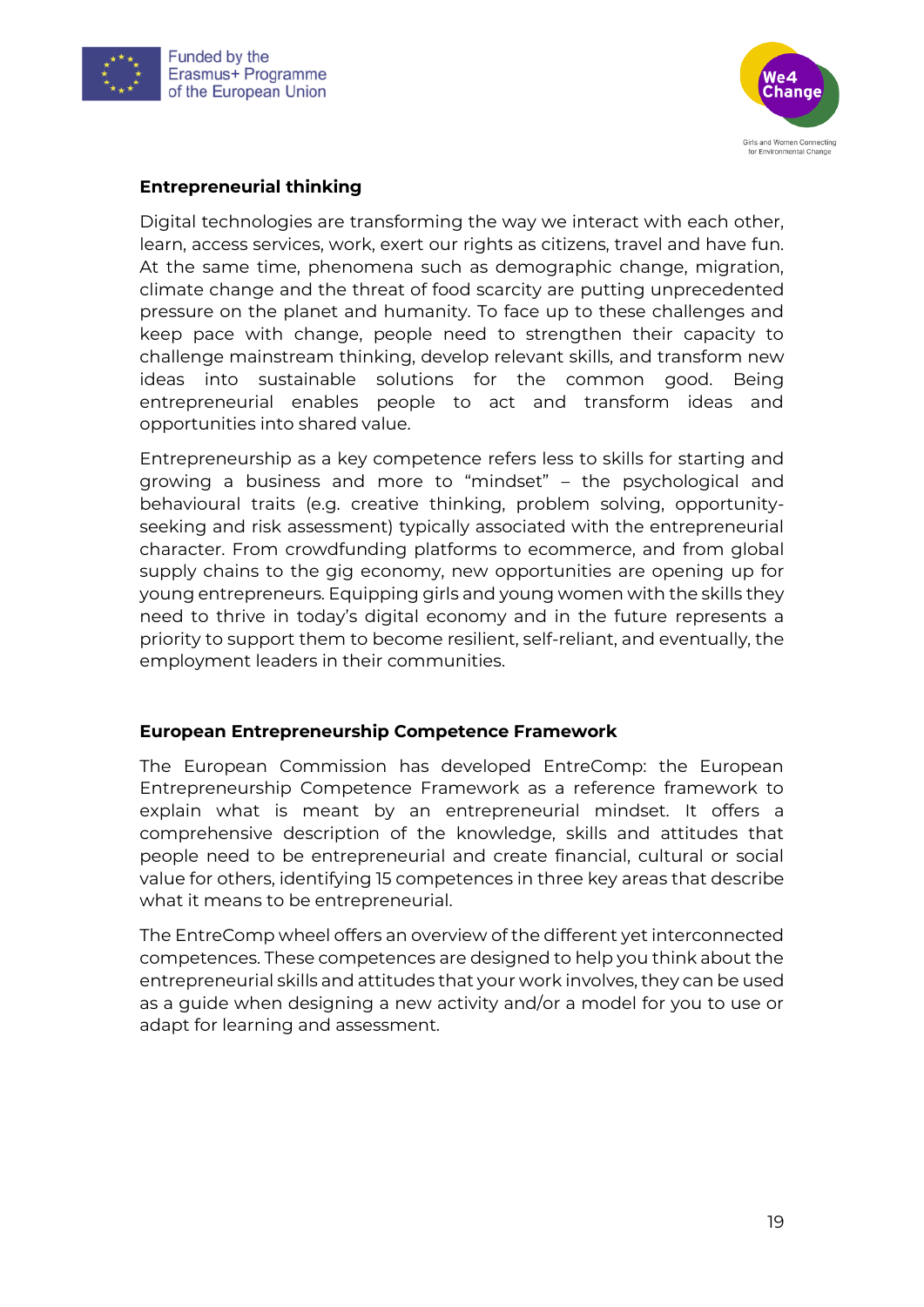





At its very simplest level, EntreComp is made up of 3 competence areas: Ideas & Opportunities, Resources, and Into Action. Each area contains 5 competences, and together these make up the 15 competences that individuals use to discover and act upon opportunities and ideas.

The [User Guide to the European Entrepreneurship Competence Framework](https://publications.jrc.ec.europa.eu/repository/handle/JRC109128) represents a further step in in informing, promoting and inspiring the development of entrepreneurial learning based on EntreComp. EntreComp can be used to raise awareness about the importance of entrepreneurial learning, appraise and assess entrepreneurship as a competence, set up effective delivery methods and recognise entrepreneurial earning progression.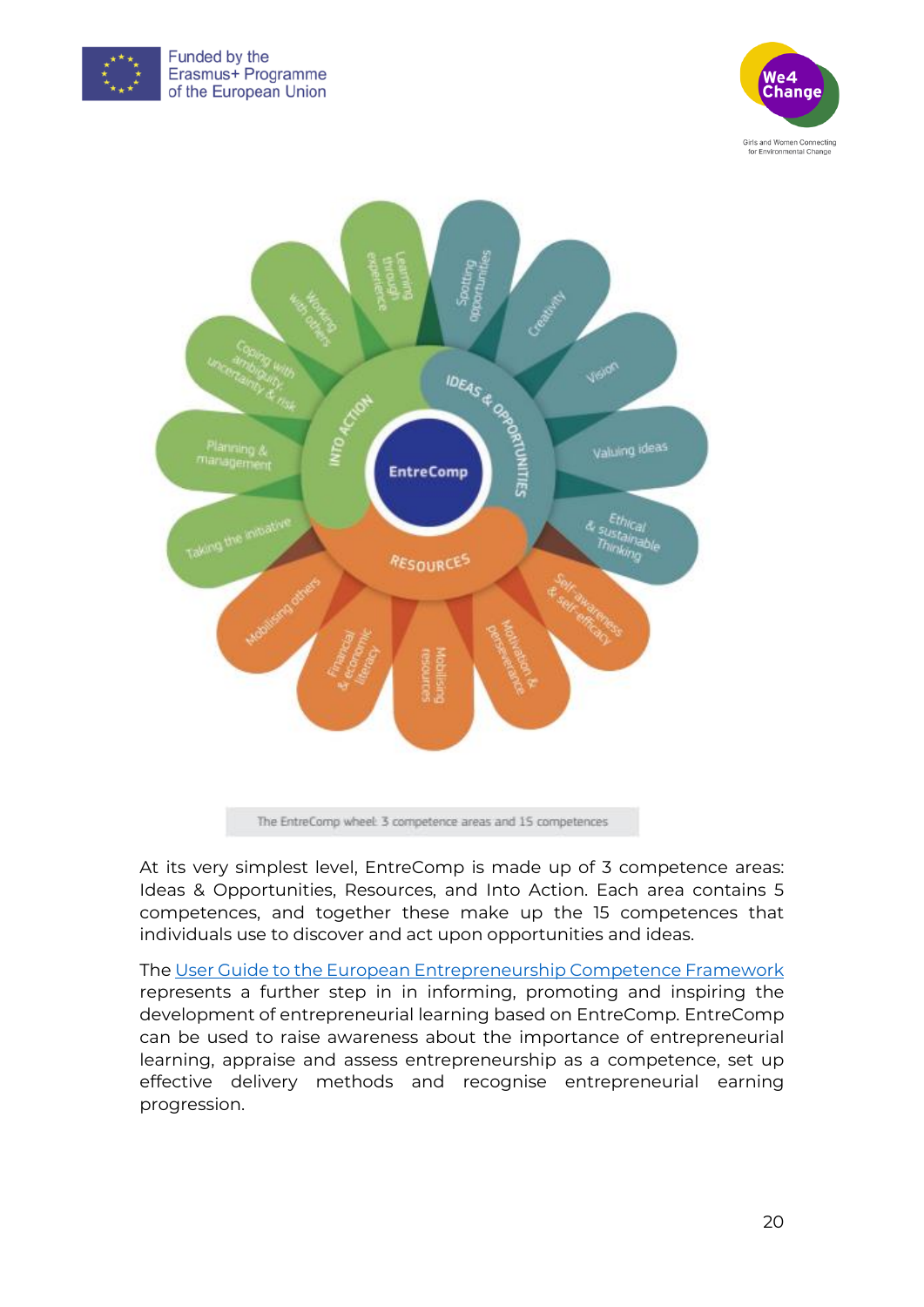



#### **Environmental awareness and sustainable thinking**

#### *Bridging the past with the present***: from the beginning of environmental movement to GreenComp – the European sustainability competence framework**

In the 1960's, nature conservationist Rachel Carson published the book "Silent Spring" which drew attention to the devastating effects on ecosystems and biodiversity of continued use of pesticides. To this day, Silent Spring is still praised for its scientific rigor, considered a landmark publication for the environmental movement, and widely recognized for kickstarting the social (including women's) grassroot movements of the following decade raising awareness and concern about the impacts of human activities on natural systems.

This gave more emphasis on environmental issues by the global political agenda, which in turn laid out the foundation to the most pressing challenge of the 21st century: Climate change. How we think about and address environmental challenges looks very different from what it did last century, and as knowledge and science advanced throughout the turn of it, so did our understanding of the complex nature of climate change. As of the environmental, social and economic dimension, to its intergenerational and inter-geographical scope, climate change is often regarded as a "wicked problem"<sup>4</sup> , i.e., a problem with no straightforward solution, due to its systemic and intersectional nature with other issues.

However, as wicked as it may be, the way forward is to foster and share knowledge and skills to current and future generations, and they embody values aligned with the sustainability guiding principles, in order for them to live up to the challenge. Adding to the challenge comes the scope of approaches that can be partaken, from top to bottom and from policy to action, a lot has been made in terms of guiding principles and frameworks for shaping and reshaping societal action and organization. Examples of such frameworks include the European Green Deal and the Sustainable Development Goals (SDGs).

Formal and non-formal education plays a crucial role on how we help learners develop knowledge, skills and attitudes that promote ways to think, plan and act with empathy, responsibility, and care for the planet and each other. In light of this, a European sustainability competence framework was developed

<sup>&</sup>lt;sup>4</sup> Stang, G. & and Balazs, U. (2015). Climate change as a 'wicked problem'. European Union Institute for Security Studies. Retrieved from: [https://www.iss.europa.eu/sites/default/files/EUISSFiles/Alert\\_52\\_Climate\\_change.pdf](https://www.iss.europa.eu/sites/default/files/EUISSFiles/Alert_52_Climate_change.pdf)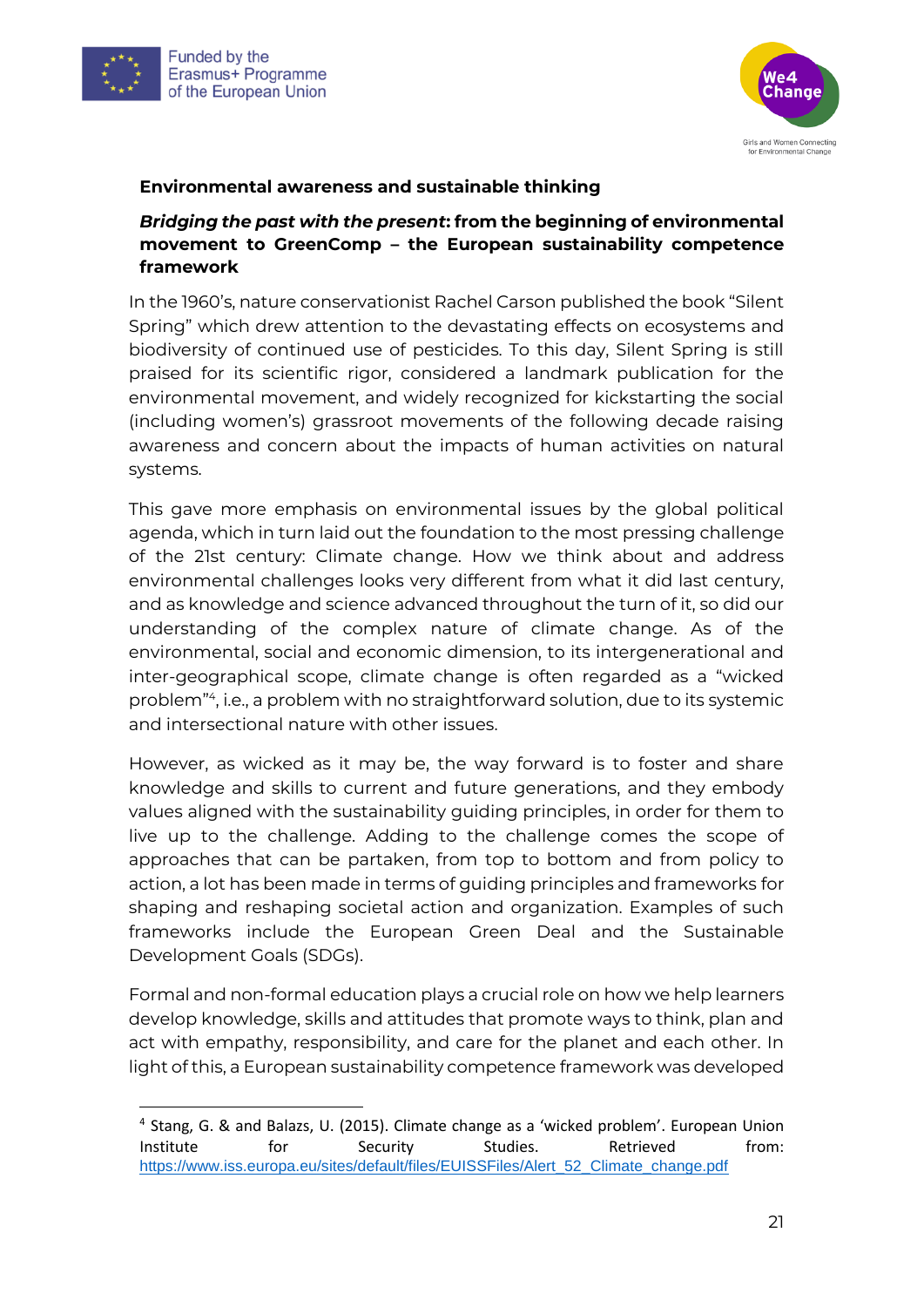





that identifies a set of sustainability competences to be integrated and fostered in education programmes and promote learning on environmental sustainability.

The development of the European sustainability competence framework (in other words the *GreenComp*) is one of the policy actions set out in the European Green Deal and operates as a catalyst to promote learning on environmental sustainability in the European Union. According to this framework, a set of sustainability competences have been identified to feed into education programmes to help learners develop knowledge, skills and attitudes that promote ways to think, plan and act with empathy, responsibility, and care for our planet and for public health.

The GreenComp Framework<sup>5</sup> identifies four main categories that are interrelated and are complemented with 12 specific competencies that interconnect and interact with each other and should be treated as part of a whole. These competences are summarized on the next table:

<sup>5</sup> Bianchi, G., Pisiotis, U., Cabrera Giraldez, M. GreenComp – The European sustainability competence framework. Bacigalupo, M., Punie, Y. (editors), EUR 30955 EN, Publications Office of the European Union, Luxembourg, 2022; ISBN 978-92-76-46485-3, doi:10.2760/13286, **JRC128040.Available** at at at a structure at a structure at a structure at a structure at a t <https://publications.jrc.ec.europa.eu/repository/handle/JRC128040>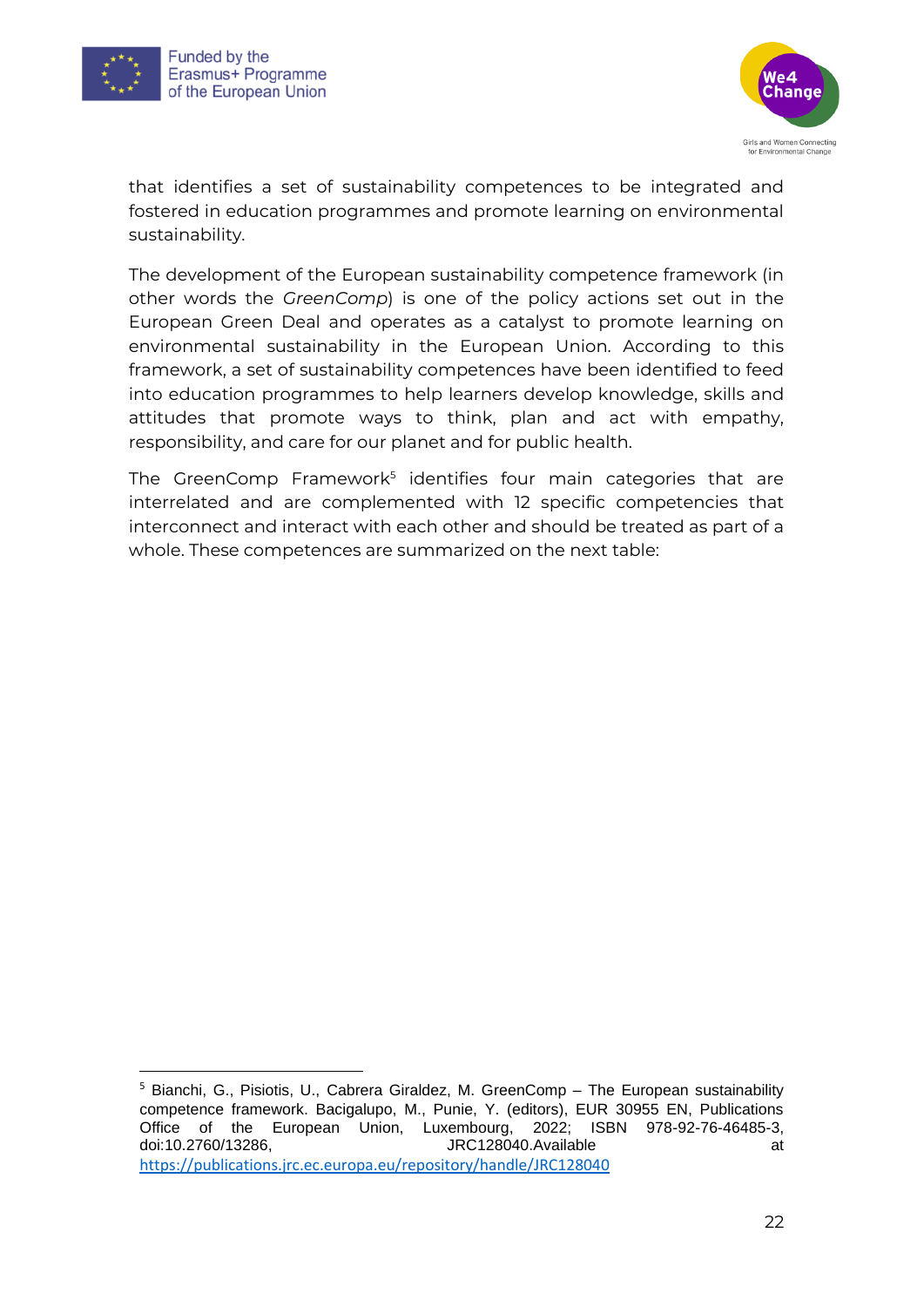



## *Table 1 - European Union GreenComp competences framework*

| <b>Embodying Sustainability values</b>                                                                                                                                                                                                                                                                                                             | <b>Embracing complexity in sustainability</b>                                                                                                                                                                                                                                                                                                                                                                                                                                                                                                                                                                                                                                                                                   |
|----------------------------------------------------------------------------------------------------------------------------------------------------------------------------------------------------------------------------------------------------------------------------------------------------------------------------------------------------|---------------------------------------------------------------------------------------------------------------------------------------------------------------------------------------------------------------------------------------------------------------------------------------------------------------------------------------------------------------------------------------------------------------------------------------------------------------------------------------------------------------------------------------------------------------------------------------------------------------------------------------------------------------------------------------------------------------------------------|
| → Valuing sustainability: Reflecting on<br>personal and societal values and its<br>alignment with sustainability<br>values;<br>→ Supporting fairness: Justice and<br>equity amongst past and future<br>generations;<br>→ Promoting nature: Acknowledging<br>humans as a part of nature and<br>respecting the needs and rights of<br>other species. | → Systems thinking:<br>can<br>be<br>understood as a tool for evaluating<br>options, decision-making<br>and<br>taking action. It is necessary to<br>understand complex sustainability<br>problems and their evolution and<br>how elements interact within and<br>between systems.<br>$\rightarrow$ Critical thinking:<br>Assessing<br>challenge<br>information<br>and<br>assumptions, understanding how<br>personal, social and cultural<br>contexts influence thinking and<br>conclusions;<br>→ Problem framing:<br>Formulate<br>potential challenges within several<br>of<br>space,<br>time,<br>scopes<br>and<br>contextual dimensions and scopes,<br>order to identify suitable<br>in in<br>approaches for existing problems. |
| <b>Envisioning sustainable futures</b>                                                                                                                                                                                                                                                                                                             | <b>Acting for sustainability</b>                                                                                                                                                                                                                                                                                                                                                                                                                                                                                                                                                                                                                                                                                                |
| → Futures literacy:<br>Envisioning<br>alternative futures that are aligned<br>with sustainability values, social<br>needs and within the planetary<br>boundaries;<br>Adaptability: Embracing ambiguity<br>and complexity in sustainability<br>challenges, adapting accordingly to<br>uncertainty.                                                  | > Political agency:<br>  Actively<br>participating in the political sphere,<br>mobilizing and taking action for<br>change<br>with<br>the<br>relevant<br>stakeholders,<br>→ Collective action: Recognizing the<br>role of communities and civil society<br>achieving sustainability<br>and<br>in.<br>acting for change in collaboration                                                                                                                                                                                                                                                                                                                                                                                          |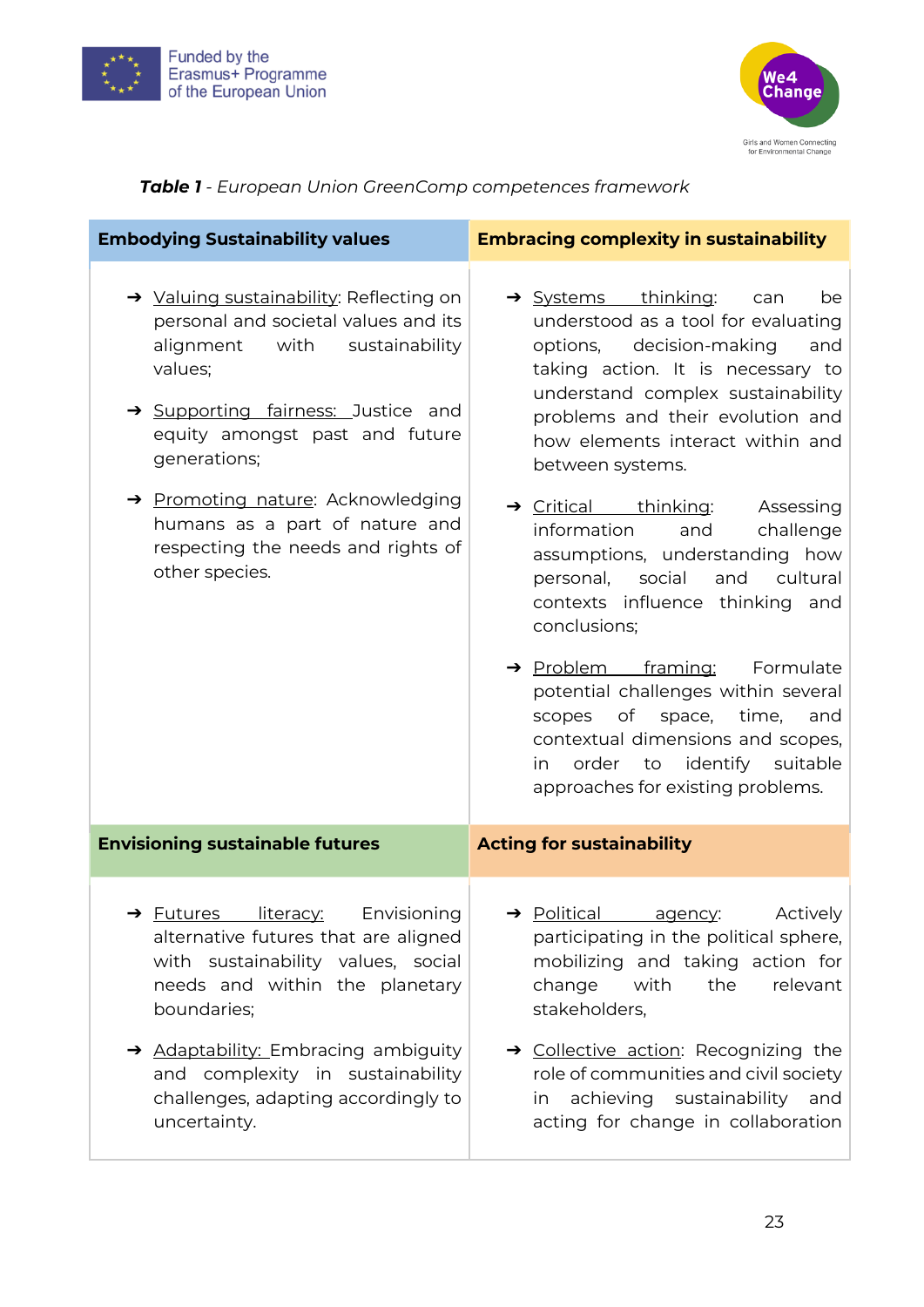



→ Exploratory thinking: Fostering creativity in order to envision alternative futures by tapping into different disciplines, traditions and cultures in a transdisciplinary manner.

with others.

➔ Individual initiative: Identifying one's own potential to influence change and taking action in the individual's sphere.

The competences that are included and highlighted in the GreenComp framework provide practical guidance correspond to the set of skills and knowledge that will be fostered during the implementation of the Changemakers events. Drawing on a 'Systems thinking' approach upon the complexity of climate change and its dimensions, the We4Change project was devised in alignment with the SDG framework whose objectives range from the gender equality to collective action for the environmental protection.

The SDGs' framework is as broad as climate change is. The objectives of the We4Change project are transversal, including SDG 5 - Gender equality and SDG13 - Climate Action; The three events, however, are conceptualized into **three specific themes** which are directly aligned with three individual SDGs:

#### **Energy**:

What is energy? Energy is all around us and quite literally powers our lives - our devices, our modes of transport, even our bodies. But energy does come with a cost: greenhouse gas emissions. Our energy system is still mostly reliant on burning fossil fuels, which is one of the main drivers of climate change. In this context, the event will focus on how the energy system is fueling climate change, alternative approaches and solutions to



address our energy provision and needs on both a collective and individual level. The goal is to explore new approaches and technological solutions to (re)shape the energy system, one which guarantees affordable and clean energy for all.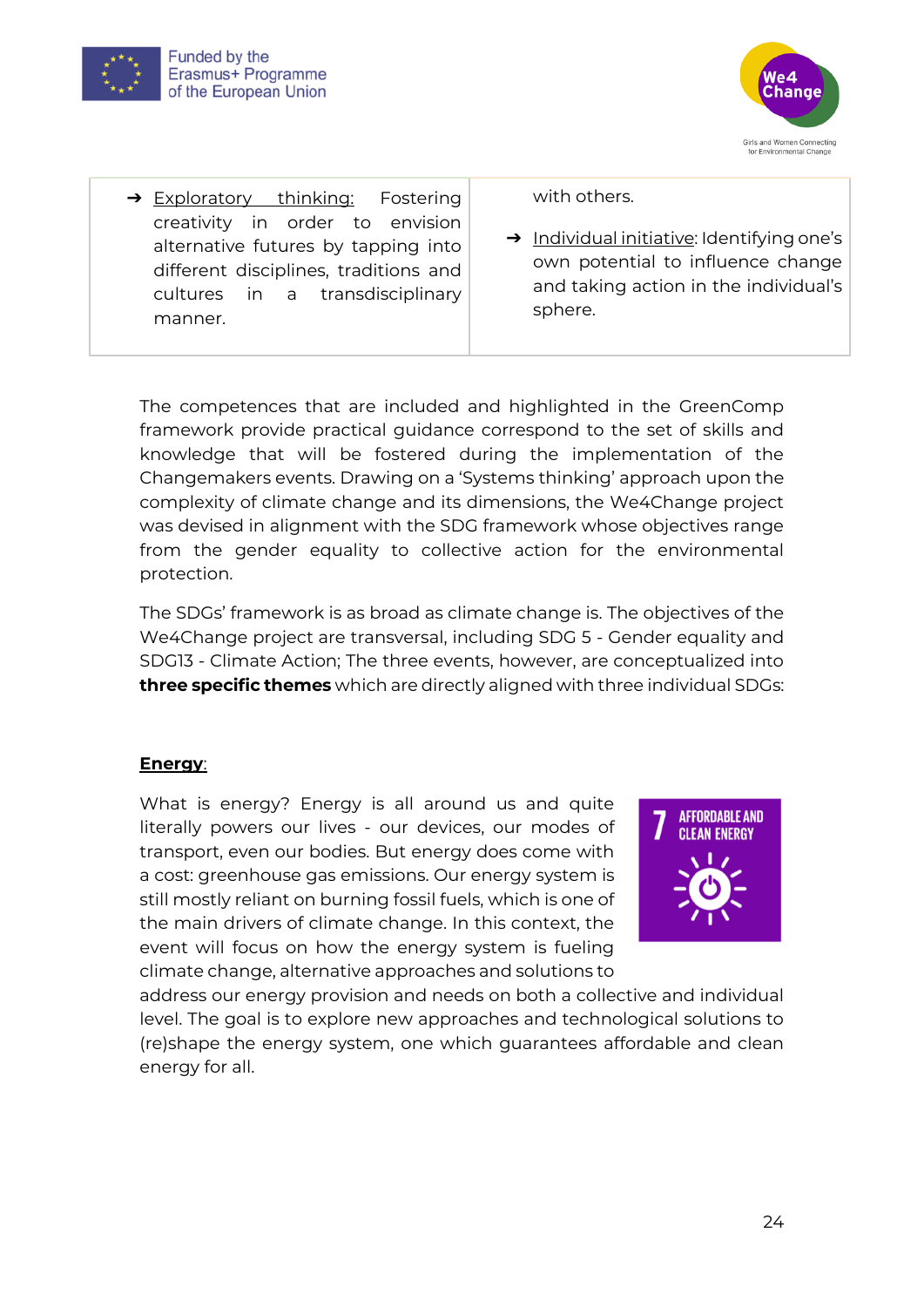

#### **Future of cities and mobility**:

How do you travel from your home to school or work? Where you live in the world greatly affects the answer to this question. The way we move around has radically changed throughout the centuries, and technological progress has revolutionized the planning of cities. The development of individual motorized vehicles allowed another sense of freedom and allowed most people to

live in places not so close from school and work. But it did come at a cost, since most vehicles rely on fossil fuels and are one of the most contributing sectors to global greenhouse gas emissions. There is a lot of debate on how we can decarbonize the sector - is the answer on electrifying our cars or finding other sources to power the vehicles? Should we shift away from individual modes of transportation entirely? And how does this affect urban planning and the cities of the future? This event we will explore these questions whilst conceptualizing technological approaches to envision the future of sustainable mobility and cities.

#### **Sustainable consumption**:

What we eat, what we wear, what we buy, all of it has a common point of origin: our planet. Everything we consume requires resources that are found in the earth, and since the industrial revolution the consumption rate has increased exponentially. Our economic system is based on the premise that infinite economic growth is possible on a planet with finite resources. Not only are we consuming more than our planet can bear, but there

**RESPONSIBLE CONSUMPTION AND PRODUCTION** 

are also questions of access and distribution of these resources amongst all countries in the world. How is the economic system fueling climate change? In this event we will explore how several economic sectors are contributing to the climate crisis, and how it intersects with our lifestyles. We aim to explore individual and collective actions to address equity and fairness across the countries and generations and explore technological based solutions to ensure a new paradigm of sustainability in society.



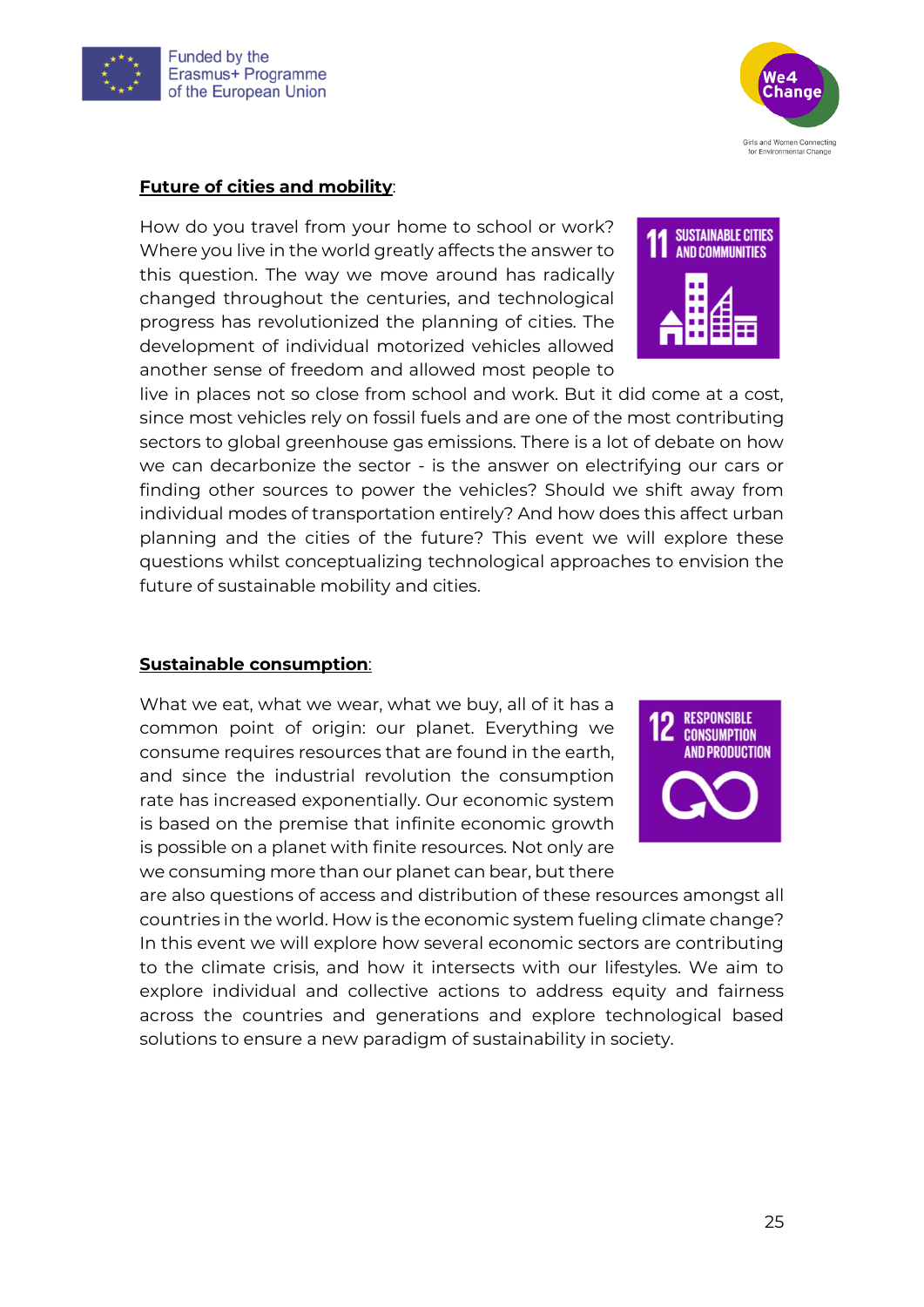



#### **Social Innovation skills**

#### *Social Innovation Competence Framework under NEMESIS project*

The Social Innovation Learning Framework developed under the H2020 project NEMESIS presents the philosophy behind the NEMESIS model and provides the conceptual and theoretical underpinning for the development of high-quality social innovation<sup>6</sup> teaching practices. It gives emphasis on the transformative power of social innovation to foster society's capacity to drive social change and value creation for a better, more democratic and sustainable world.

The NEMESIS SILF provides the conceptual underpinnings of the project together with the key competences related to Social Innovation Education (SIE). The table in the next page presents the key elements of the NEMESIS competence framework whereby the three competence categories are shown together with the 14 core competences that are proposed by the NEMESIS Social Innovation (SI) learning framework. In this respect, the NEMESIS learning framework entails a set of Social Innovation competences such as greater empathy, creative, responsible and collective problemsolving, deeper and critical reflection, enhanced civic responsibility and the adaptive and transformative capacity of individuals when coping with failures or uncertainties<sup>7</sup>.

<sup>&</sup>lt;sup>6</sup> Social Innovation is defined as "new solutions (products, services, models, markets, processes, etc.) that simultaneously meet a social need (more effectively than existing solutions) and lead to new or improved capabilities and relationships and better use of assets and resources. In other words, social innovations are both good for society and enhance society's capacity to act". Definition by Young Foundation (2012), in the following link (p. 13): [https://nemesis-edu.eu/wp](https://nemesis-edu.eu/wp-content/uploads/2019/07/D1.1_NEMESIS-Social-Innovation-Competence-Framework-and-Pedagogical-Model_compressed.pdf)[content/uploads/2019/07/D1.1\\_NEMESIS-Social-Innovation-Competence-Framework-and-](https://nemesis-edu.eu/wp-content/uploads/2019/07/D1.1_NEMESIS-Social-Innovation-Competence-Framework-and-Pedagogical-Model_compressed.pdf)[Pedagogical-Model\\_compressed.pdf](https://nemesis-edu.eu/wp-content/uploads/2019/07/D1.1_NEMESIS-Social-Innovation-Competence-Framework-and-Pedagogical-Model_compressed.pdf)

<sup>7</sup> Kalemaki, I., Garefi, I., Kantsiou S., Protopsaltis, A. (2018). Retrieved from: [https://nemesis](https://nemesis-edu.eu/wp-content/uploads/2019/07/D1.1_NEMESIS-Social-Innovation-Competence-Framework-and-Pedagogical-Model_compressed.pdf)[edu.eu/wp-content/uploads/2019/07/D1.1\\_NEMESIS-Social-Innovation-Competence-Framework](https://nemesis-edu.eu/wp-content/uploads/2019/07/D1.1_NEMESIS-Social-Innovation-Competence-Framework-and-Pedagogical-Model_compressed.pdf)[and-Pedagogical-Model\\_compressed.pdf](https://nemesis-edu.eu/wp-content/uploads/2019/07/D1.1_NEMESIS-Social-Innovation-Competence-Framework-and-Pedagogical-Model_compressed.pdf)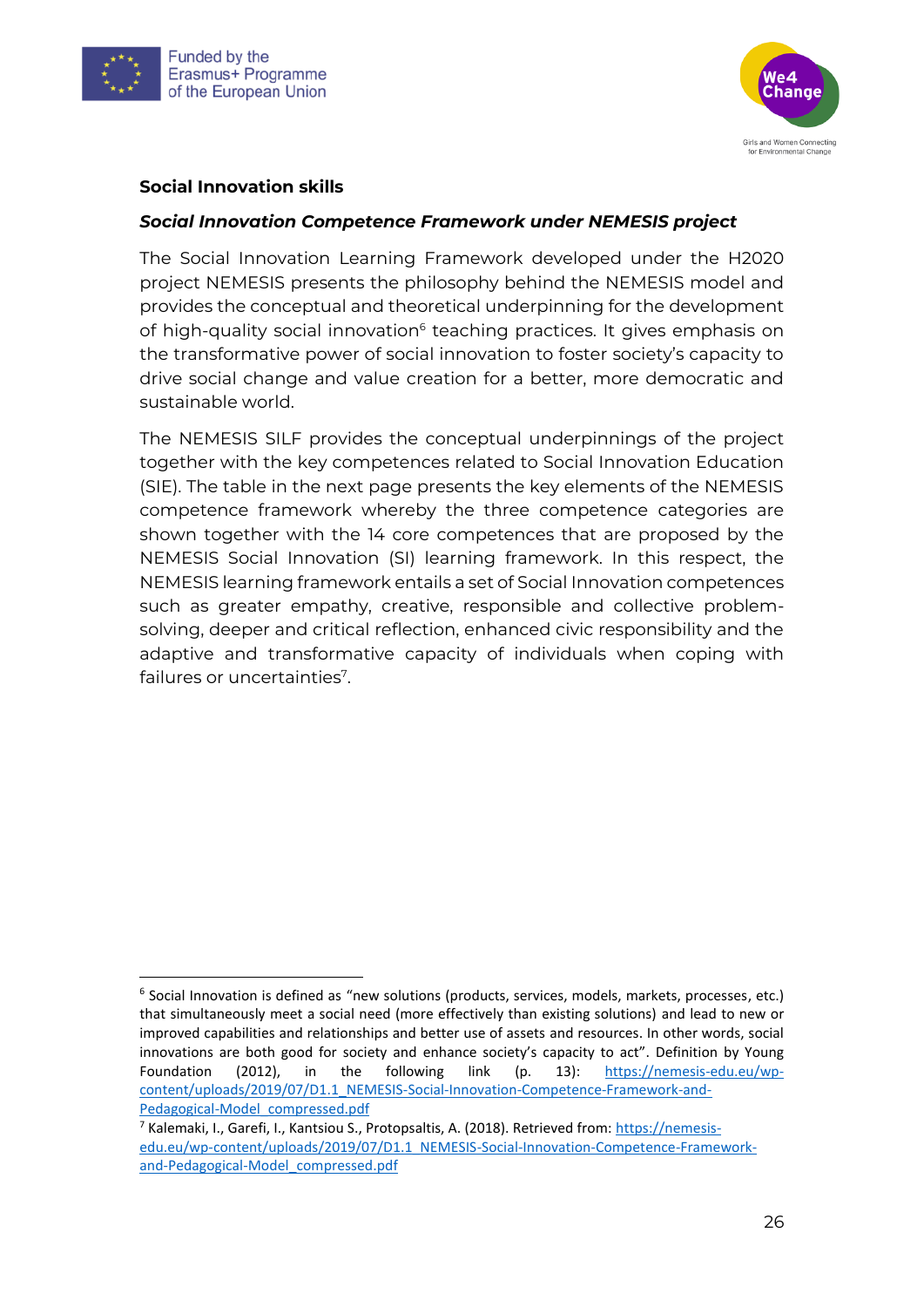



| Spiral of<br><b>Social</b>                            | Competence                                         |                                                                                                                                                      |                                                                                                                                                 |
|-------------------------------------------------------|----------------------------------------------------|------------------------------------------------------------------------------------------------------------------------------------------------------|-------------------------------------------------------------------------------------------------------------------------------------------------|
| <b>Innovation</b>                                     | categories                                         | <b>Competences</b>                                                                                                                                   | <b>Rationale</b>                                                                                                                                |
| Prompts                                               |                                                    | Vision for a better world                                                                                                                            | The ability to constructively and responsibly visualise<br>a better and fairer world                                                            |
|                                                       | dentify opportunities for social<br>value creation | Responsible and critical<br>thinking competences                                                                                                     | The ability to think critically, responsibly and<br>insightfully and make evaluative judgments                                                  |
|                                                       |                                                    | Empathy                                                                                                                                              | The ability to deeply understand and respond to the<br>feelings of others enabling and motivating us to<br>collectively build something better  |
|                                                       |                                                    | Self-efficacy                                                                                                                                        | The ability to believe in yourself, identify and assess<br>your strengths and weaknesses without undervaluing<br>the opinions of others         |
|                                                       |                                                    | <b>Collective and creative</b><br>problem solving                                                                                                    | The ability to collectively generate meaningful ideas<br>that create value and trigger social change                                            |
| <b>Proposals</b><br>Form new<br>relations             | <b>Embracing diversity</b>                         | The ability to bring together creative and different<br>minds and diverse populations to create valuable,<br>responsible and collaborative solutions |                                                                                                                                                 |
|                                                       |                                                    | <b>Collective efficacy</b>                                                                                                                           | The ability to activate people into achieving joint<br>and/or collective goals                                                                  |
|                                                       |                                                    | Social resilience                                                                                                                                    | The ability to persevere, stay focused on your vision<br>and be self-directed when witnessing a setback or<br>failure                           |
|                                                       |                                                    | Digital social innovation<br>competences                                                                                                             | The ability to safely, responsibly, collectively and<br>critically using digital technologies and environments                                  |
|                                                       |                                                    | Take the leap for value<br>creation                                                                                                                  | The ability to act upon your vision and bring social<br>value to your mission                                                                   |
| Systemic change<br>Sustaining<br>Prototype<br>Scaling |                                                    | Organisation and<br>mobilisation of<br>resources                                                                                                     | The ability to coordinate resources from different<br>sources (human and material resources)                                                    |
|                                                       | Take innovative action for value creation          | Social communication<br>competences                                                                                                                  | The ability to effectively communicate and interact<br>with others fostering positive and sustainable<br>relationships and improved performance |
|                                                       |                                                    | <b>Reflective learning</b>                                                                                                                           | The ability to step back and be able to reflectively and<br>critically analyse what you have achieved in order to<br>learn and improve          |
|                                                       |                                                    | <b>Collaborative planning</b><br>and democratic decision<br>making                                                                                   | The ability to democratically decide upon your future<br>actions and shared vision in a collaborative manner                                    |

#### Table 2: Key elements of the NEMESIS competence framework

The design thinking module, that is an integral part of We4Change curriculum and contains elements of social innovation theory and philosophy, will promote this pedagogical philosophy to inspire target group (girls and young women) to become the future changemakers as their ideas and projects will create social innovation impact.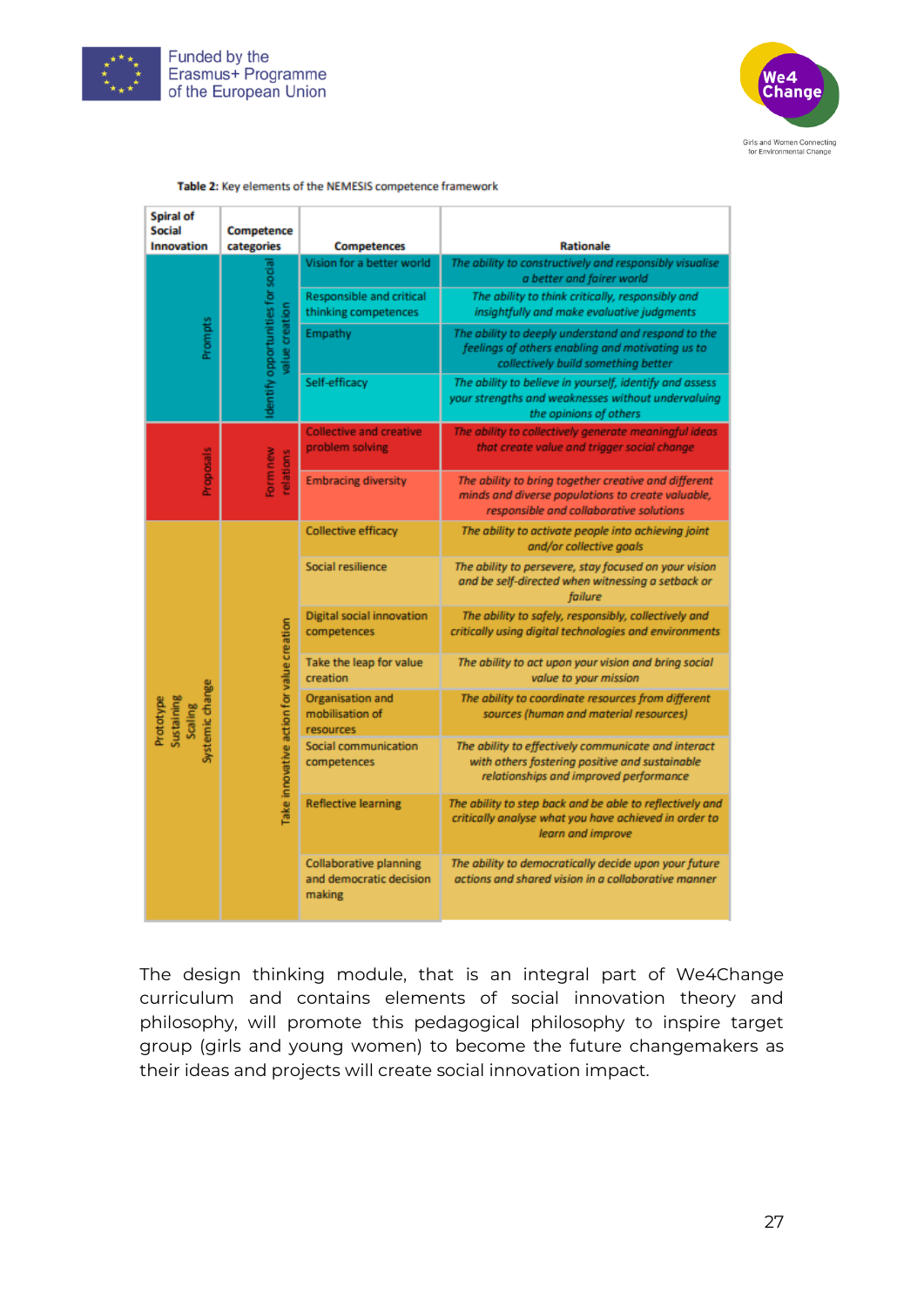



#### <span id="page-27-0"></span>**Part 3: Guidelines for organizing the We4Change Changemakers events**

#### *What are We4Change Changemakers events?*

We4Change Changemakers events aim to bring together **girls and young women** to provide them with the skills, resources and access to the expertise necessary to develop their entrepreneurial mindsets and inspire them to act for climate. Using a bottom-up and results-driven approach, We4Change Changemakers events directly involve girls and young women in identifying social challenges that impact their communities and support them in developing solutions for the benefit of these communities and of society at large.

We4Change Changemakers events are free, targeted toward beginners, and focus on building skill sets, confidence, community and aim to:

- reach 30-40 girls and young women;
- deliver 3-4 relevant skills-building workshops (digital, entrepreneurship etc.);
- create an average of 8 projects per event;
- produce a minimum of 3-4 viable tech-driven/enabled startup initiatives.

Depending on the profile of the organizing associations, following We4Change Changemakers events, participants might take part in an "incubating" program that delivers additional access to mentors and coaches which increases their odds of launching a successful entrepreneurial activity. Moreover, other actors—from public authorities to civil society and business owners—are directly involved to create an ecosystem in which women can engage beyond the event.

#### **In practice…**

… We4Change Changemakers events follow a hackathon-like structure, taking place over a period of two days, usually during the weekends because participants who work or go to school during the week are usually more available then. The event has an intense schedule that includes hands-on workshops for skills building, time for team project work with coaches, but also includes sessions that aim to inspire the participants to develop projects that could have a positive impact on their communities.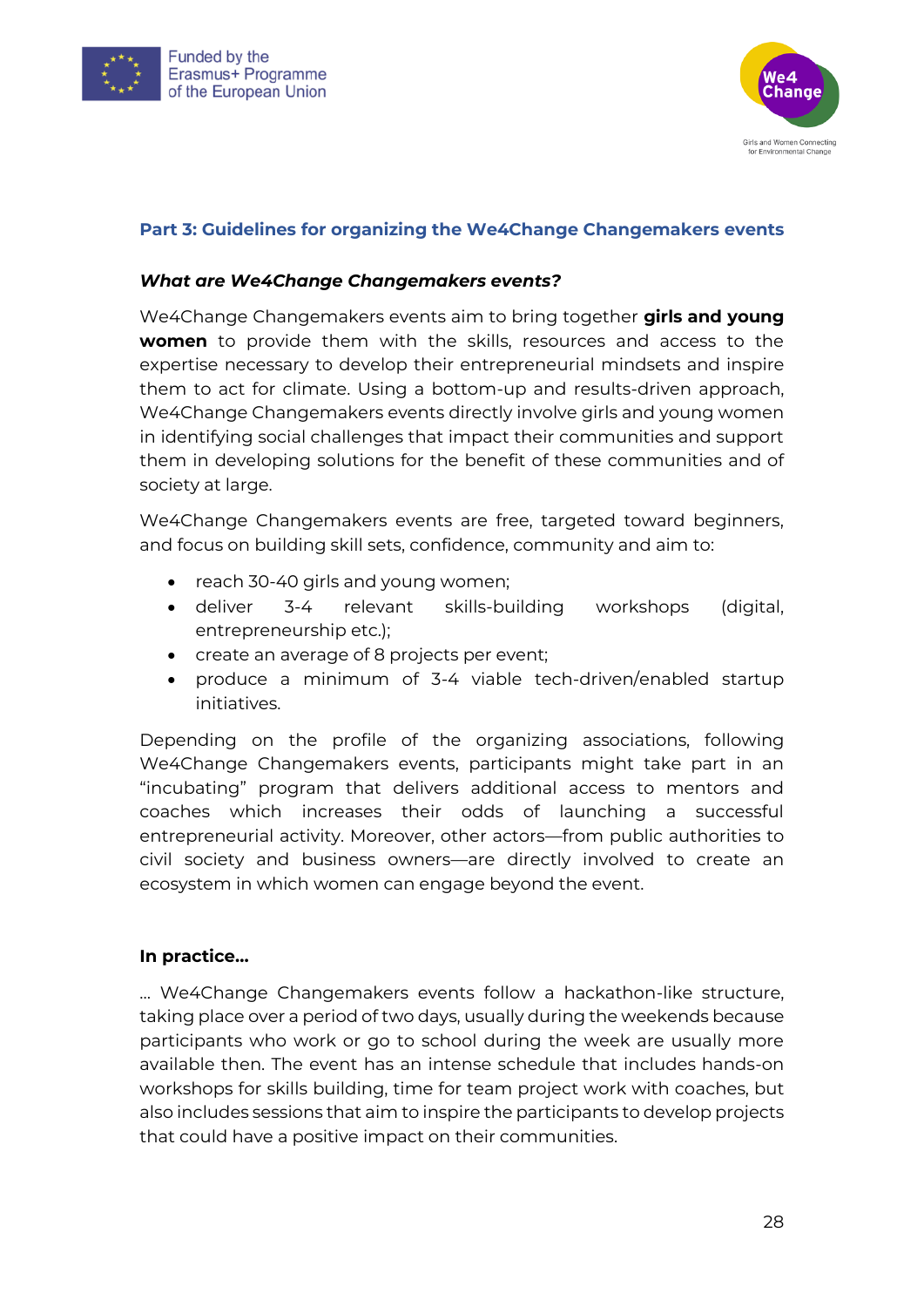



Below you will find the structure of the event's agenda to inspire you, followed by practical tips on different elements to help you organize a successful We4Change Changemakers event.

#### *We4Change Changemakers Agenda*:

| Day 1 (Saturday)                                                                                                                                                                                                                                                                                                                                                                                                                                           | Day 2 (Sunday)                                                                               |
|------------------------------------------------------------------------------------------------------------------------------------------------------------------------------------------------------------------------------------------------------------------------------------------------------------------------------------------------------------------------------------------------------------------------------------------------------------|----------------------------------------------------------------------------------------------|
| $-10:00:$<br>Registration<br>9:00<br>8 <sub>1</sub><br>Welcome                                                                                                                                                                                                                                                                                                                                                                                             | 9:00 - 10:00: Registration & coffee +<br>review of first day                                 |
| 10:00 - 11:00 Opening session:<br>Introduction<br>of<br>the<br>≻<br>organization, event mission &<br>goals, thematic and<br>the<br>schedule of the two days;<br>presentation of why the<br>$\blacktriangleright$<br>$\mathsf{a}$<br>chosen thematic is important<br>for girls & young women with<br>examples & data;<br>$\geq$ 2-3 inspiring talks of women<br>who carry on (entrepreneurial)<br>activities related<br>the<br>to<br>thematic of the event. | 10:00 - 12:00: Workshop 3                                                                    |
| $11:15 - 11:30$ Break                                                                                                                                                                                                                                                                                                                                                                                                                                      | 12:00 - 17:00 Project work with<br>coaches<br>(1h of working lunch<br>included)              |
| 11:00 - 13:00 Workshop 1                                                                                                                                                                                                                                                                                                                                                                                                                                   | 17:00 - 18:00 Project presentations &<br>feedback session (or pitch session<br>with a jury*) |
| 13:00 - 14:00 Lunch break                                                                                                                                                                                                                                                                                                                                                                                                                                  | Closing<br>keynote<br>18:00:<br>&<br>Networking dinner                                       |
| 14:00 - 15:30 Ideation session                                                                                                                                                                                                                                                                                                                                                                                                                             |                                                                                              |
| 15:30 - 17:30 Workshop 2                                                                                                                                                                                                                                                                                                                                                                                                                                   |                                                                                              |
| 17:30 - Project work                                                                                                                                                                                                                                                                                                                                                                                                                                       |                                                                                              |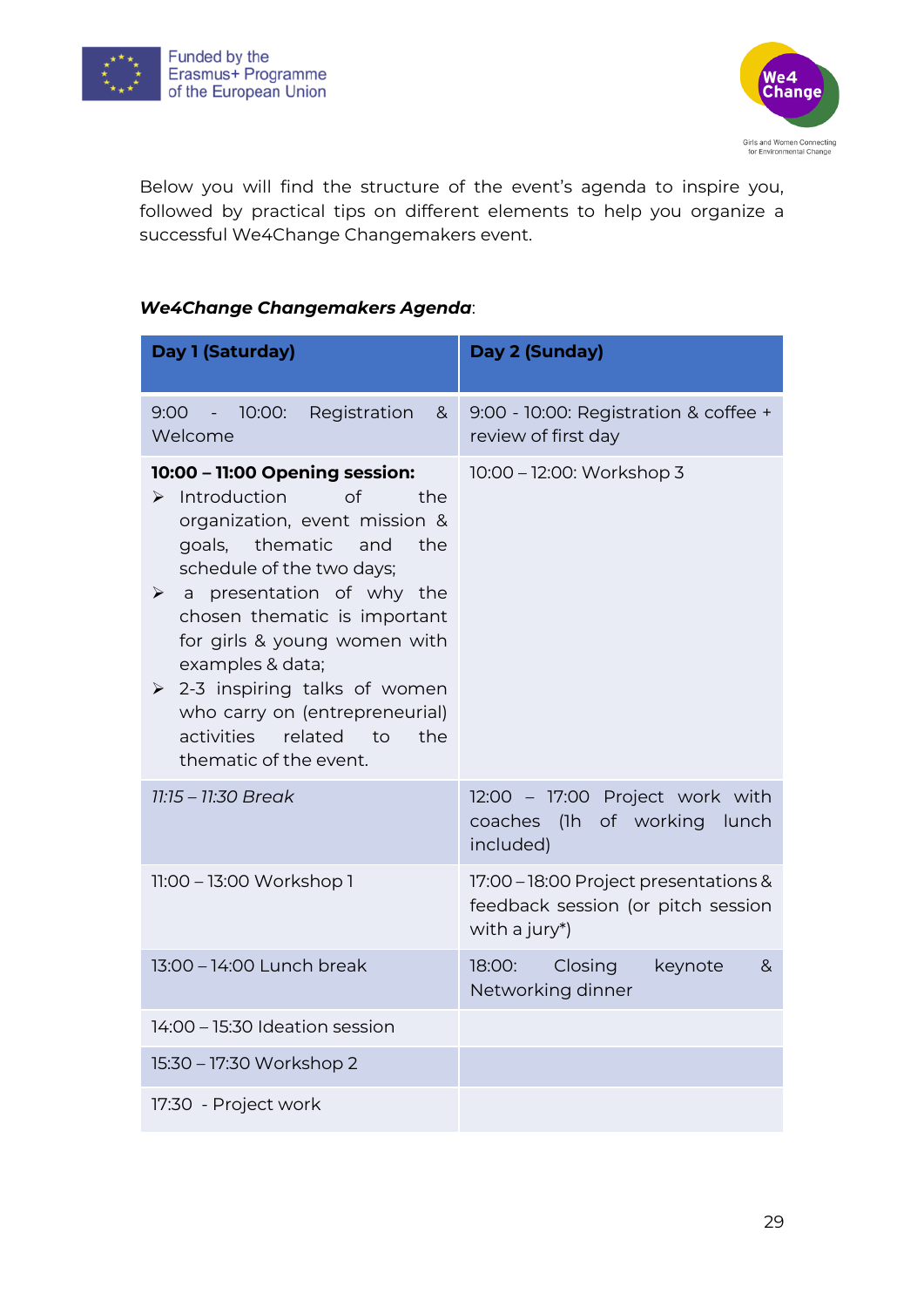



#### *Choosing a theme*

Choosing the theme of the We4Change Changemakers event is a critical first step, as it enables organizers to begin communicating about the event to potential sponsors, participants, coaches, speakers, etc. **The theme must be related to climate or environmental action that has the potential to disproportionately impact girls and women and their communities.**

Here are a few tips on how to choose the thematic:

- ➢ Look for areas that lack tools and services that consider women's needs, where the participants can create positive benefit fairly quickly for their target market;
- ➢ The theme should be broad enough to have a wide variety of solutions, and will ideally be focused on the latest innovation trends. The related discussions and solutions proposed should positively influence women, moving them towards better well-being and living: design solutions, timesaving, adaptation to new technologies, customers experience, inclusion in any field.
- $\triangleright$  Examples of themes include: affordable and clean energy, sustainable cities and communities, responsible production, sustainable consumption etc.

The title of the event should follow this format: We4Change: Girls and Women Connecting for *theme*

Example: *We4Change: Girls and Women Connecting for Sustainable Cities*

#### *The role of the organizers*

The organizer of an We4Change Changemakers event plays an important role both before and after the event. From putting together the concept and schedule of the event, inviting relevant speakers and coaches, to organizing the logistics and being in touch with potential sponsors or other organizations that can be involved in the event, the organizer will also be the main point of reference for the participants following the event, supporting them with relevant information or contact for them to carry their projects further.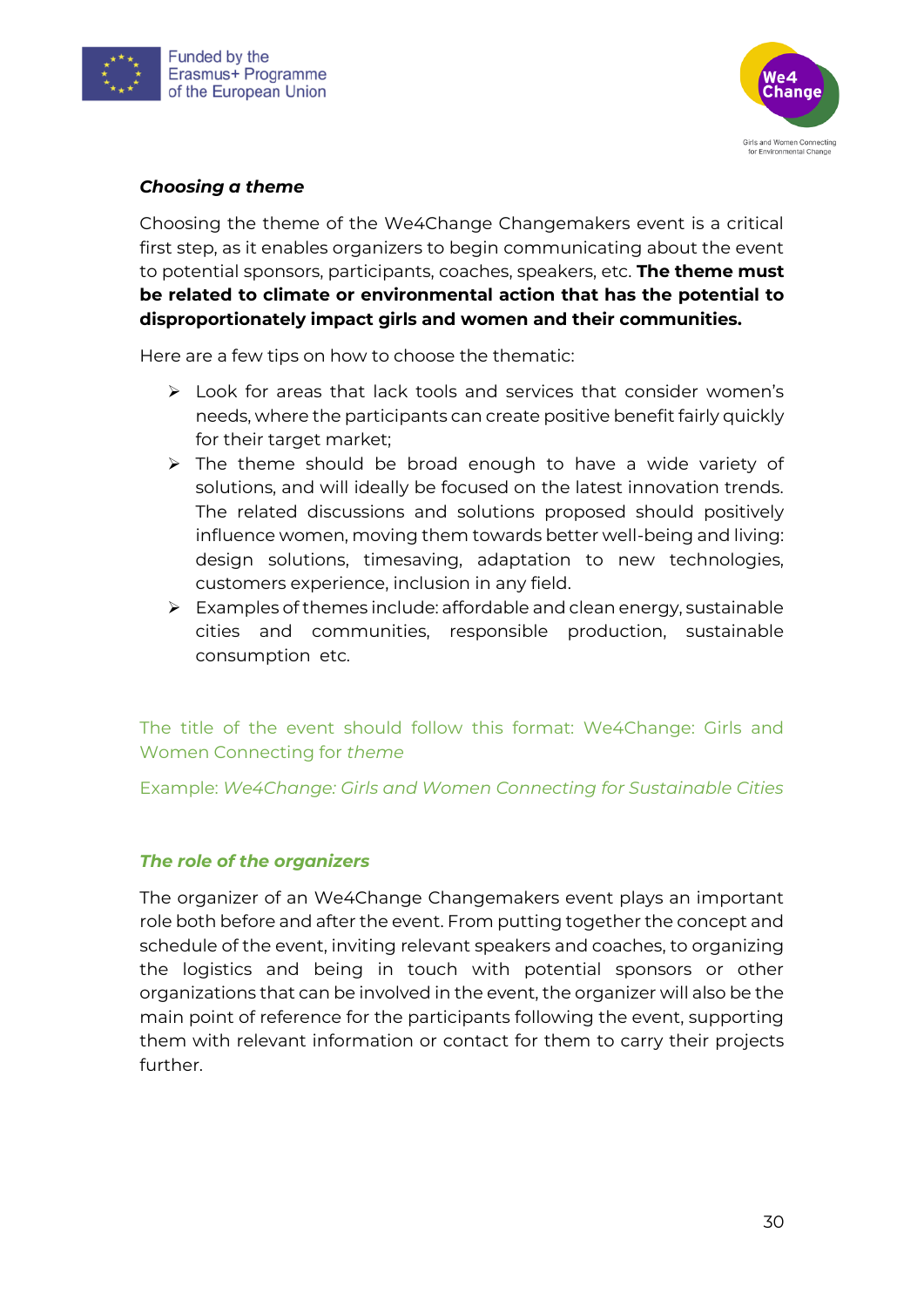



#### *Choosing the guests: inspirational speakers, workshop leaders & coaches*

**Inspirational speakers** add to the enriching atmosphere to a We4Change event. They take the message and deliver it with a special perspective that can increase motivation, change the audience's way of thinking and leave participants feeling energized and inspired, believing that they are capable of accomplishing anything important. A We4Change event requires at least three inspirational speakers: two during the Opening Session on Day 1 to set the scene and atmosphere within the selected topic, and one during the Closing Session on Day 2 to inspire follow-up and build on the community created by the event.

#### **Coaches:**

During the two days of the event, participants work on the project idea they select during the brainstorming session. During this phase, external coaches will step in to guide and help with project work. The point of project work with coaches is to provide groups with real-life experience and to allow them to get suggestions and advice from an expert in the field. Coaches can be partners of the event organizers, but as noted in the previous section, it is important that coaches come from different backgrounds and domains in order to provide participants with experience from different fields.

The coaches will also be the ones who will give feedback on the project presentations of each team.

#### **\*Optional: Jury members**

If the project presentations will be organized as a pitching session with an independent jury, the jury will be made up of an average of five people with diverse profiles, ideally representing the criteria evaluated in the Presentation/Pitching Session of the project teams, for example: content expertise in the topic area of the event; expertise in the kinds of technical solutions the teams may propose as outcomes; decision-makers in the public and private sector that can influence support for and access to resources for projects going forward; and functional experts who can support the projects with technical, marketing or other knowledge for developing and building enterprises beyond the event.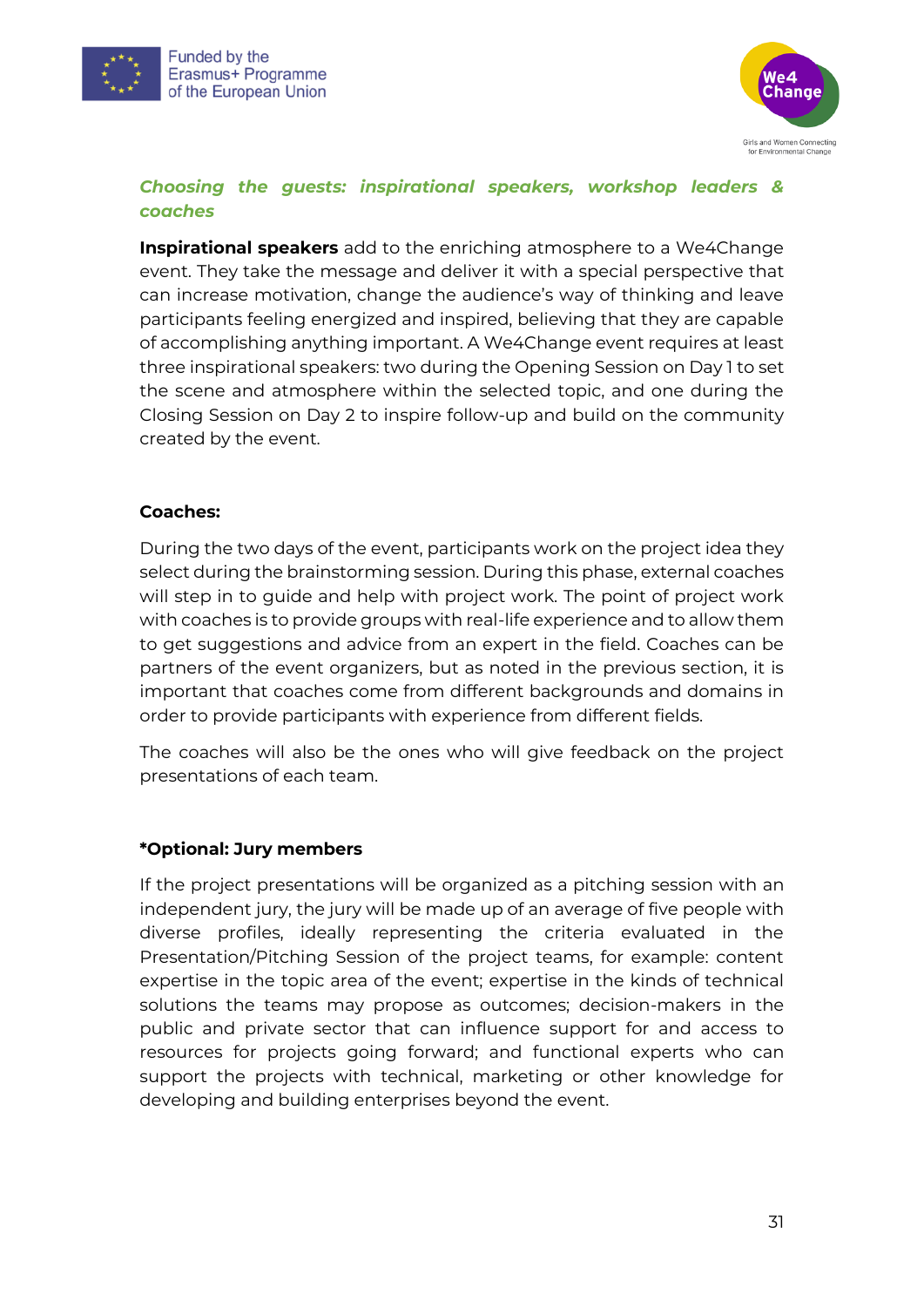



#### **The Master of Ceremony**

The Master of Ceremony or host of We4Change Changemakers event is a facilitator who is well-informed about the idea and the goals of your event, progress and results, the person who keeps the event moving. It is advisable to have someone who has good communication skills (good body language and vocabulary, and good at reading people and making them feel comfortable), and can create a relaxed yet motivating atmosphere for work and collaboration.

During the event, the host's role is to:

- Give the welcome speech and introduce the event during the opening session;
- Introduce speakers
- Keep event timing and structure
- Facilitate brainstorming, selection of ideas to work on, grouping of participants into project teams, explaining project criteria and presentation/pitching approach
- Introduce coaches (or jury members) and explain presentation rules and judging criteria
- Facilitate the feedback session (or project selection with the jury members).
- Close event with thanks to participants and partners.

#### *The event sessions*

#### **The Opening Session**

During the Opening Session, the Master of Ceremony briefly welcomes participants and outlines the agenda for the two days of the event. This includes introducing the We4Change concept and the event, thanking potential sponsors, and explaining logistics. Usually, four keynote speeches are held during the entire event: three during the Opening Session at the beginning of the first day and one during the Closing Session at the end of the second day.

During the Opening Session on the first day, the keynote speeches are held after the welcoming address in order to officially launch the event. Each keynote address lasts about twenty minutes and they set the scene for the event, inspiring the participants through their personal examples, giving them the opportunity to learn from and potentially replicate the factors that contributed to the speaker's success.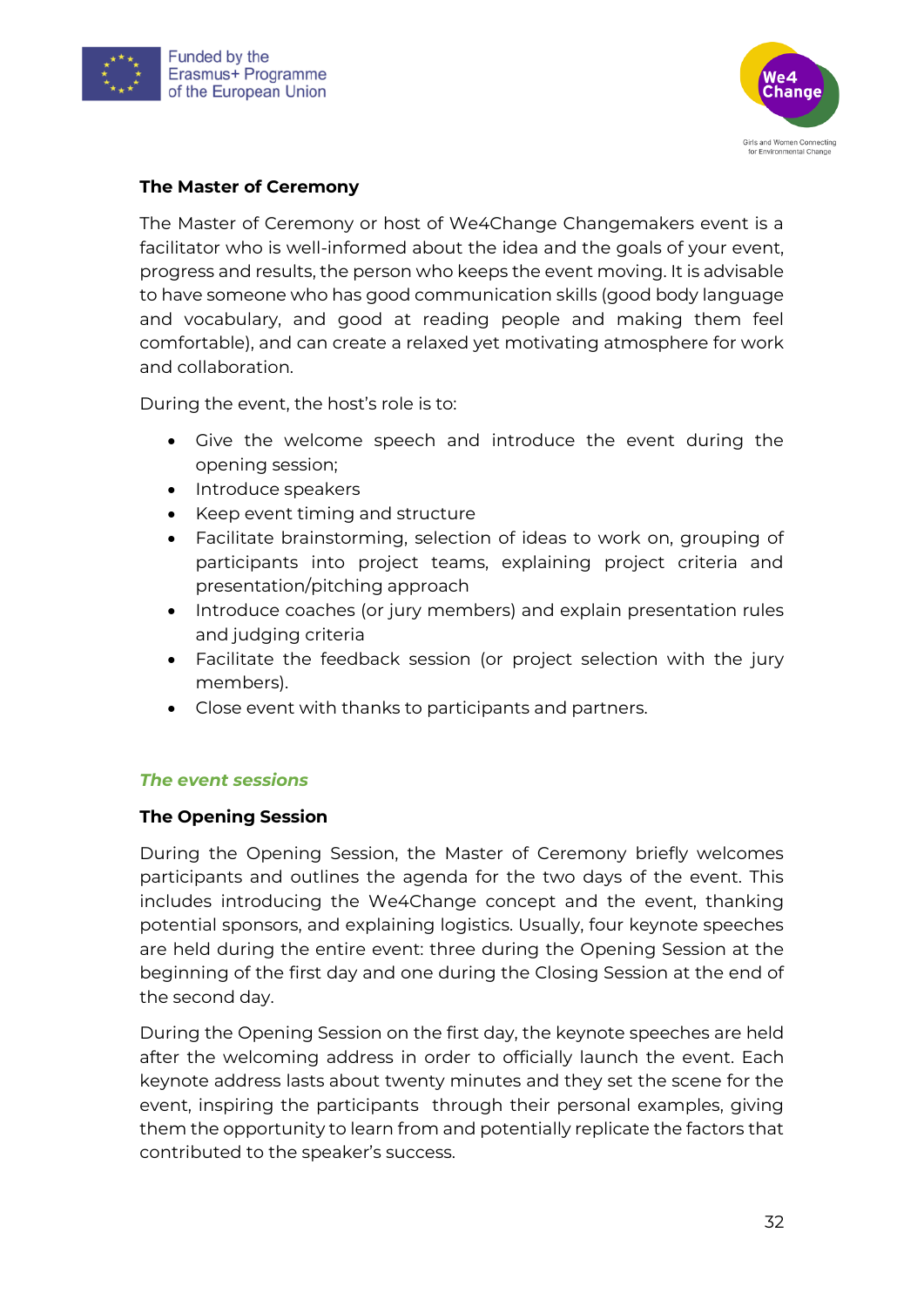



#### **Choosing the workshops**

Hands-on and practical training is an important part of the event because it teaches concrete technical skills useful for developing during the event relevant (digital) solutions. The objective is to promote among girls and young women a "do-it-yourself" attitude to gain confidence in their changemakers competences. The workshops should cover digital and entrepreneurial topics that can be applied to the chosen thematic.

The workshop must be led by a technical expert, ideally with some expertise in the field covered by the event thematic. The workshop is NOT a conference/seminar, but is a "show and do-it yourself" training. All participants need to have their computers and other needs materials. Each workshop lasts ideally between 1.5h to two hours and is led by a workshop leader that can be assisted by another one or two facilitators that have the role of supporting the participants in following the steps

Example of workshop that introduce technical skills:

- ➢ Launch a WordPress website in the cloud with AWS
- ➢ Build an Android smartphone app with MIT AppInventor
- ➢ Visualize data with Tableau
- ➢ Storytelling with Virtual reality (VR)

Example of workshop that introduce entrepreneurial skills**:**

- ➢ Design thinking
- ➢ Digital business model canvas
- ➢ Pitching your idea

#### **Ideation and teams grouping**

The ideation session takes place after participants have followed the Opening Session and are more

informed about the theme. It consists in a discussion with the participants on potential problems or needs that they identified in their communities or daily lives related to the thematic of the event and the solutions they want to work on and transform into potential businesses.

At this point, they may still feel unsure about actively participating in an ideation (brainstorming) discussion, however. It is therefore the job of the host to step in and tactfully encourage participation. Every idea proposed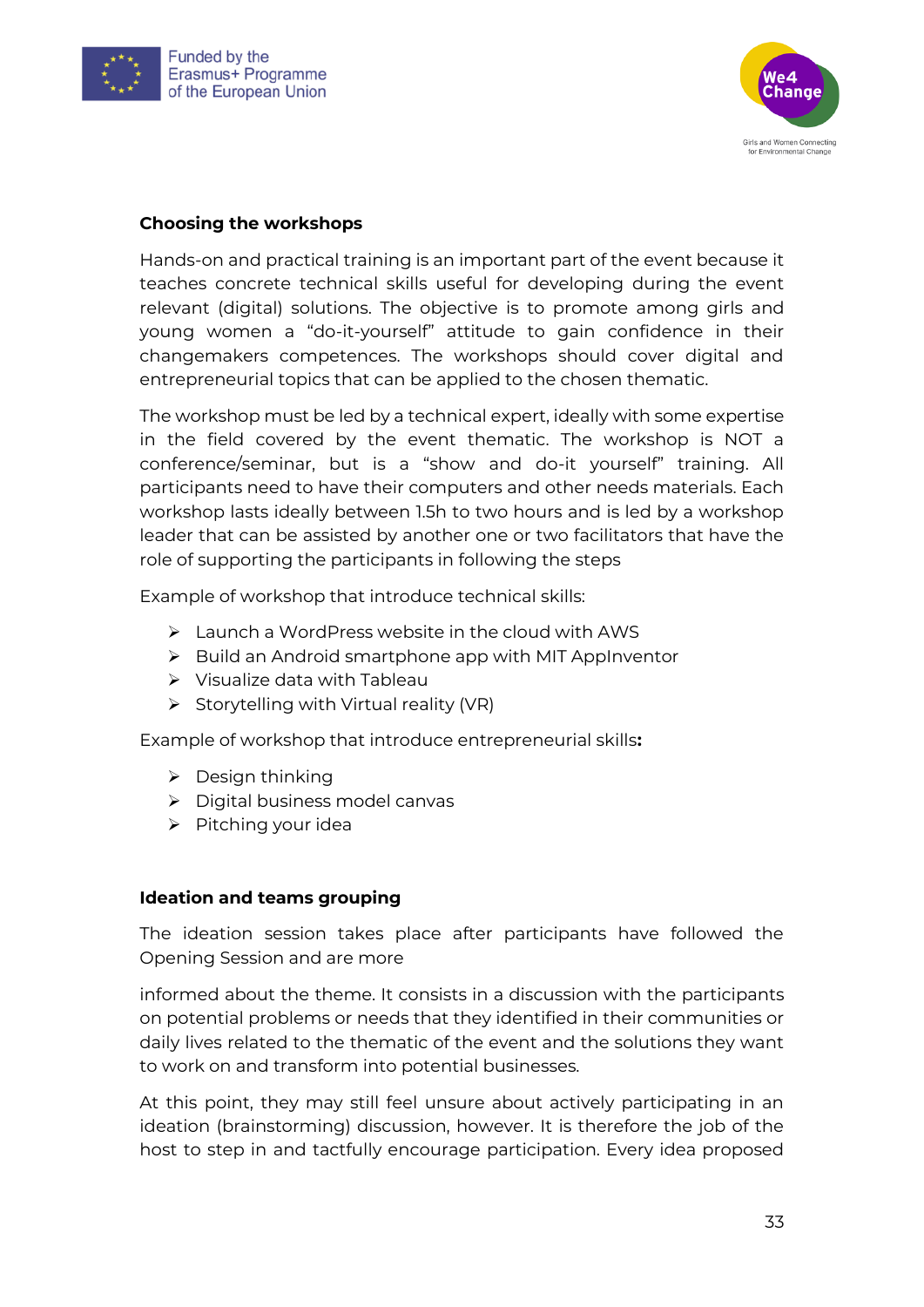



within the group is accepted and can be used to start a discussion. The host guides and facilitates the brainstorm, while still enforcing timing and making sure discussion does not drift too far away from the topic.

#### Ideation steps:

- 1. START: Initially, the group may be reluctant to speak up, so the host might begin by listing the ideas/problems/solutions related to the event theme that was presented in the keynote speeches at the beginning of the event.
- 2. 2. INITIAL IDEAS: S/he will then encourage participants who have project ideas on the given topic to articulate them while s/he records each idea visibly on a whiteboard or a digital document (PPT or Word) projected on a big screen for all participants to see. At this point, no ideas are discarded, critiqued or eliminated.
- 3. ENGAGE EVERYONE: It is important that everyone get an opportunity to speak her mind. If a participant is reluctant to speak, the host should act to elicit a response in a gentle manner, i.e. by gently asking questions that begin with phrases like "What do you think…?" or "Do you have a suggestion on this…?" etc. Reading body language, being gently persistent, and an active listener will contribute to the host's success in facilitating a fruitful project brainstorm. S/he should encourage a collaborative, friendly and results-oriented environment for the brainstorming session.
- 4. STICK TO THE THEME: While writing the project ideas on the board, the host makes sure to keep the ideas flowing in the right direction and more importantly that everybody feels like their ideas are being listened to. The theme of the event is important, and the MC should determine if an idea is within the guidelines of the theme or if it drifts away too much. In this case, the host might refer back to the theme and invite the participants to suggest ideas more closely linked.
- 5. GROUP SIMILAR IDEAS: Once the flow of ideas is finished, the host groups similar ideas together and/or suggest potential changes to the ideas, if slightly out of scope, in order to stick to the theme.
- 6. VOTE FOR VIABLE IDEAS: After all project ideas have been written down on the board, everyone should vote on the ideas. From all gathered ideas, usually, 20+ will be gathered, from which eight or nine ideas should be chosen for further work as projects, depending on the number of participants, with a guideline that each project team have a minimum of three members. The selection of the projects to be created during the event can happen by a simple show of hands or via a more complicated online voting tool, where the eight projects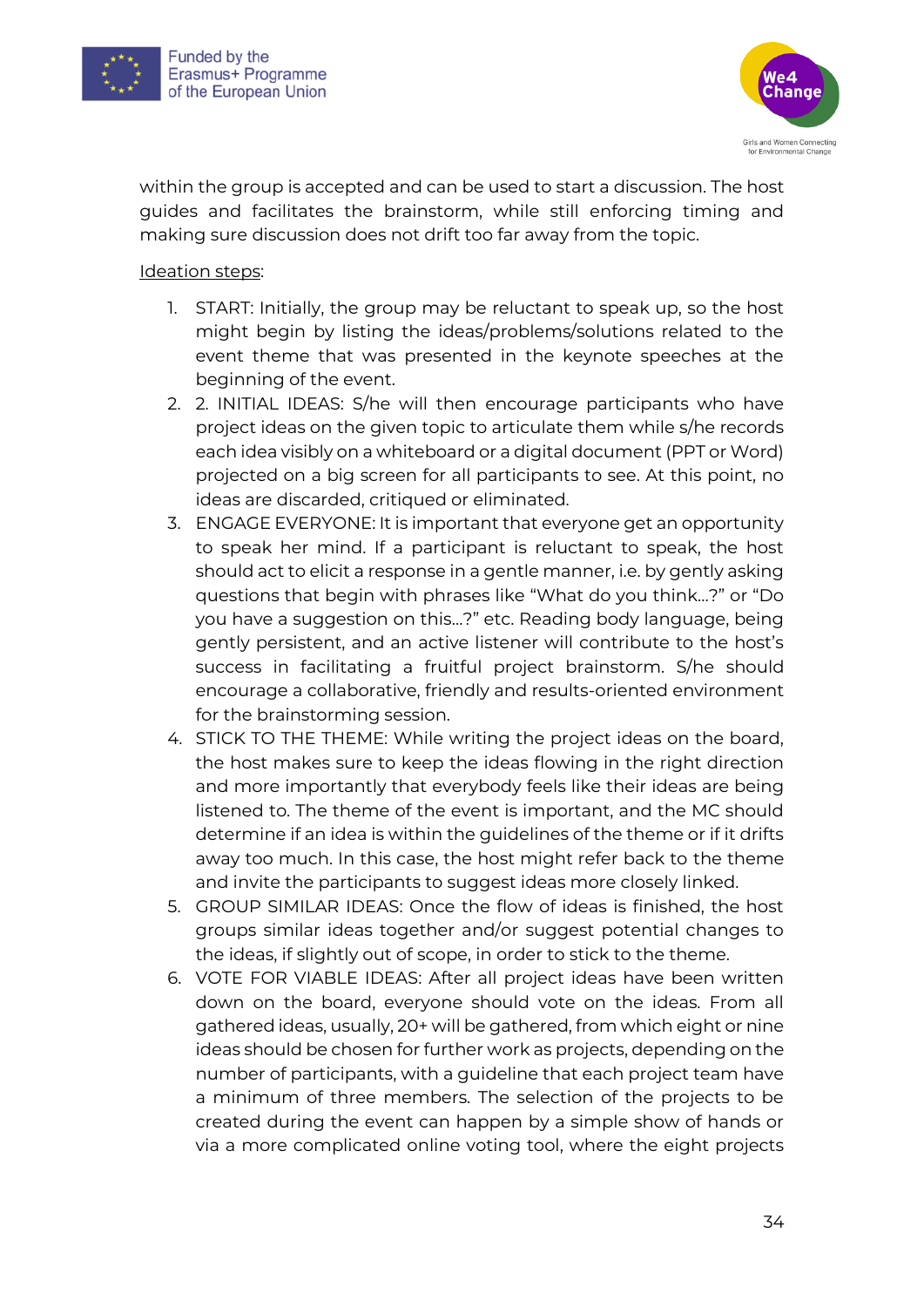



with the most votes survive. Little stickers can be also used by people to vote for each idea—each participant can get a set number of "votes", like 3. Then it's very easy to see visually which projects got the most vote.

7. GROUP INTO TEAMS: After project ideas have been voted on, each participant should express their preference for the project on which they wish to work for the next two days. The host uses either a simple showing of hands or another method to ensure that each participant is happily engaged with a specific project team. Participants should keep in mind that they will be working on the project idea that they choose for the next two days, so they need to be motivated to do it and be aligned with their interest.

#### **Project work in teams**

During the two days of the event, participants work on the project idea they select during the ideation session. During this phase, external coaches will step in to guide and help with project work. The point of project work with coaches is to provide groups with real-life experience and to allow them to get suggestions and advice from experts in different fields. Teams will structure their project ideas so that it aligns with the assessment criteria for the feedback session, and they are encouraged to even build a prototype of the product they are developing using some of the knowledge they learned during the practical workshops, if possible. Coaches are encouraged to spend the same average amount of time with each group and not show a preference for one team over another.

#### **Project presentation & feedback (Or pitch to a jury)**

Participants will be informed during the first day that they will present their projects at the end of the event and they will receive feedback on the following criteria:

1: The problem or need identified by the project team as related to the theme of the event;

2: The unique solution or answer to the problem/need proposed by the project team;

3: A short action plan or steps the group identified as crucial to carry out the project, as well as an idea of the team involved, budget, and practical aspects of effectively delivering the proposed solution;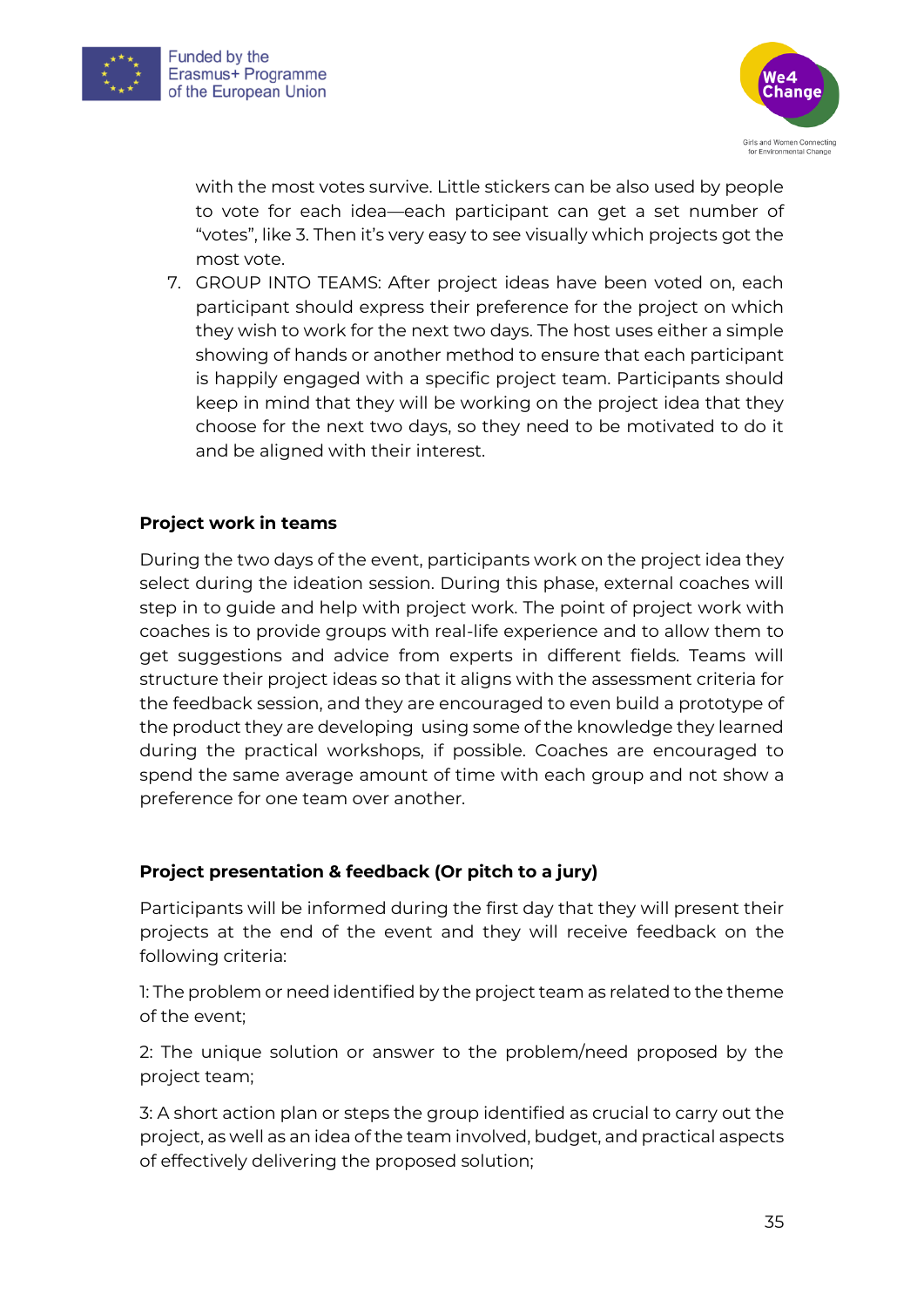



4: The impact the project idea would have on the community, market or society while addressing the problem/theme area;

5: The quality of the project presentation, i.e. how effectively and convincingly the project idea is presented to the jury.

*Alternatively, the presentation can also be organized as a pitching session with a jury with the same evaluation criteria.*

When structuring their project presentations, participants must therefore address the first four criteria from a content perspective, and also pay attention to how well they execute the presentation itself. The idea behind this last criterion, the pitch, is that participants understand the value of a good presentation to prepare them for future opportunities to pitch their business idea in front of investors. Each team has five minutes to do their presentation followed by another 5 minutes for questions from the assessment team/jury.

This session is very important as it represents the opportunity for the participating teams to present the solutions they have been working on throughout the weekend and it strengthens their sense of accomplishment.

After all project ideas have been presented/pitched, the jury retreats to a separate room along with the host to deliberate. Three projects will be recognized as covering the best the awards criteria mentioned above in the following categories:

- Most Innovative For the project reflecting a digital/technical approach or solution that does not necessarily exist in the landscape at present;
- Most Impact For the project with the most ambitious vision and/or impact on society in addressing the problem addressed by the event; and
- Overall Best For the project demonstrating an effective and holistic combination of the aforementioned plus other elements that place it above all the rest.

In presenting their feedback and the awards, the assessment team/jury give a short description of the factors contributing to their decision, i.e., why the winning project stood out from the rest; if it's the case, they describe what the prize is for that particular award, and then they announce the name of the project that is awarded.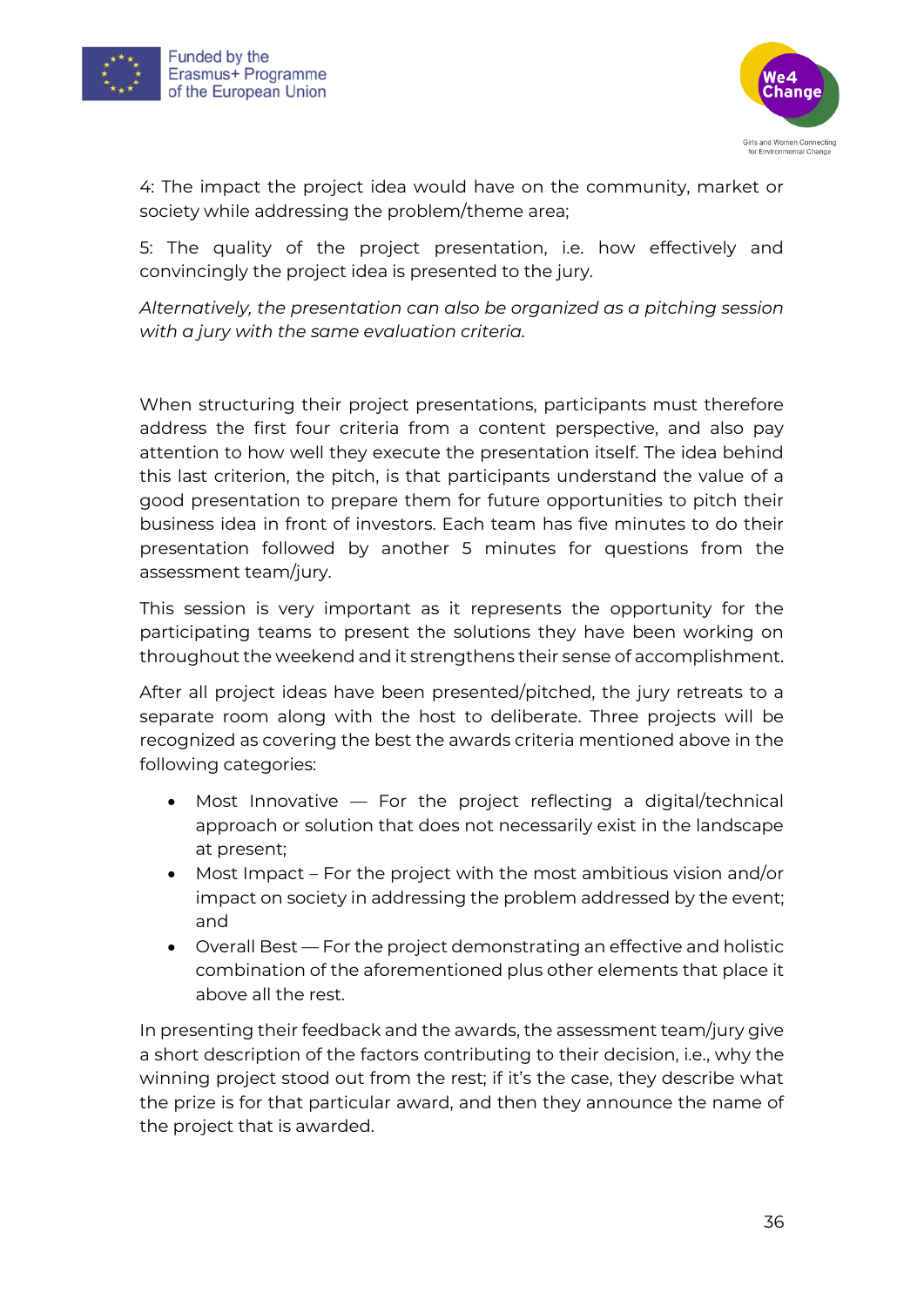



#### **PRACTICALITIES**

#### *Venue*

We4Change Changemakers events are best organized in a venue that includes minimum two separate rooms, namely:

- **Space 1:** The most important space for the event is one that is large and multiuse and can function for presentations and speeches, project work, meals and break-out sessions. For project work, the best is a classroom set up with movable tables arranged in a U-shape to facilitate group work, presentations and speeches. The ideal setup consists of at least eight tables with enough chairs to enable groups of 5 to 6 people to work comfortably. The room should also have a table at the front of the room for workshop leaders to sit with a computer and present content, including overhead projections and/or other materials, to the group.
- **Space 2:** A separate smaller room for the assessment team/jury members to discuss their evaluation during the project selection process.

#### *Technical and digital material*

- The event location should be equipped with fast internet accessible to all the participants;
- A screen or a projector to show the different presentations throughout the event;
- There should be enough extension cords to keep all computers charged;
- Each participant will need a computer on which to work during the workshops and project work. These can be brought in by the participants themselves, provided by sponsors or partners, and/or shared by other participants, with a maximum of two people utilizing one computer, particularly for digital skills trainings.
- Printed materials: assessment sheets, award certificates, participation certificates; other printed materials as presentations, info sheets for workshops etc.

#### *Catering*

#### **Coffee**

The catering for both days should include coffee and breakfast in the morning which can be served during registration and be available during breaks.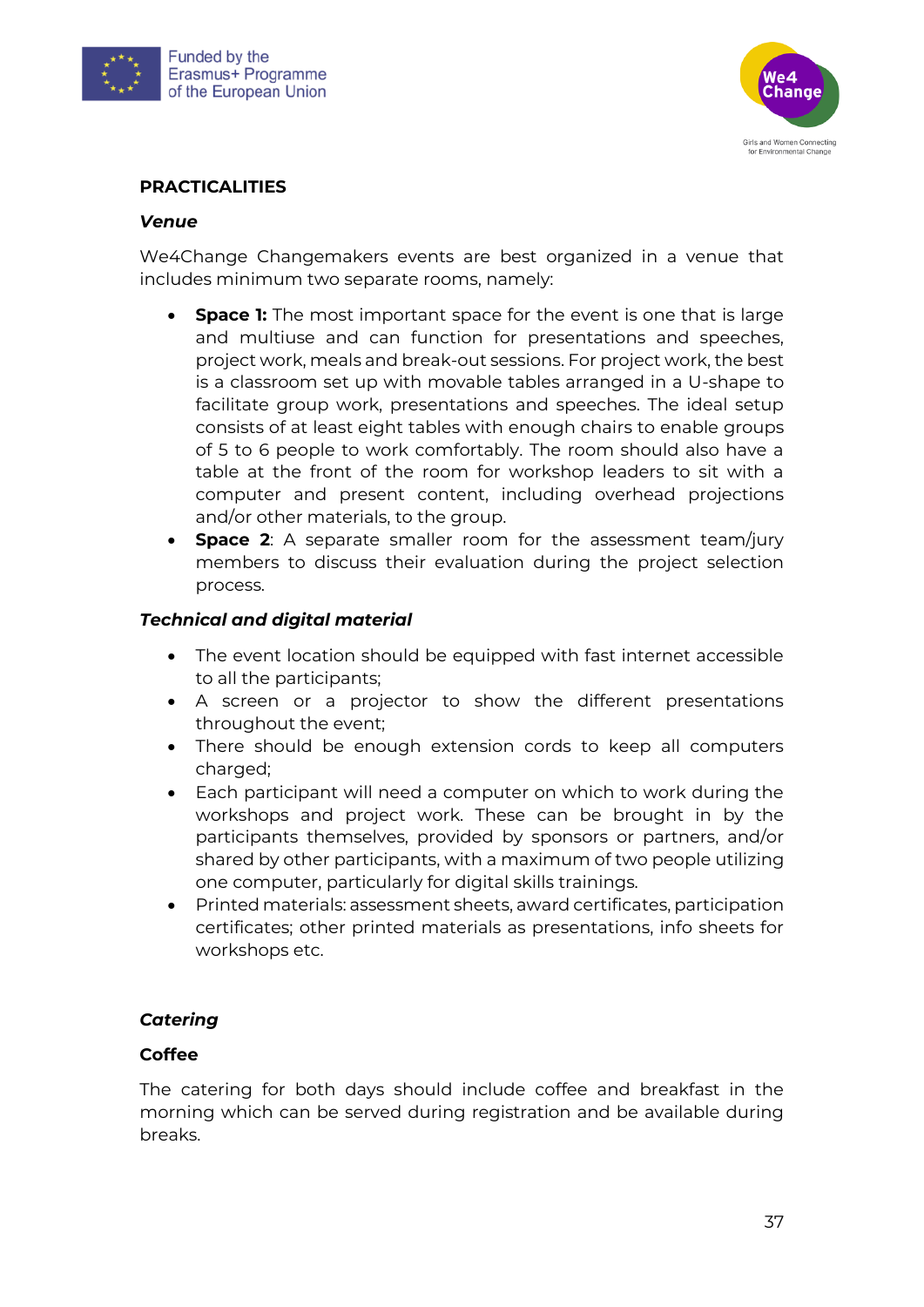



#### **Lunch and dinner**

To make the most out of the time and keep the workflow going, a "working lunch" should be served on the spot and should not last more than one hour. Dinner is optional on the first day depending if participants wish to continue working on their projects during dinner time. Dinner is strongly encouraged on the second day, as it creates a networking opportunity between the event partners and participants and encourages contact beyond the event. This networking dinner can be open for external guests upon registration (with a small charge to cover their food) and should take dietary restrictions into consideration (that can be part of the registration process).

#### **Organizing the event online**

Alternatively, the We4Change Changemakers events can be also organized virtually when you would like to reach an audience that is not in the same geography or an in-person event cannot be held. This means planning a virtual event is an opportunity to present your brand to a global audience.

When deciding to hold the event virtually, you should keep the same structure of the We4Change Changemakers event as presented above, with some elements adapted to the virtual space. Here are a few tips to ensure your virtual event runs smoothly:

- ✓ **Select a suitable and safe web space.** The different types of sessions and activities to be organized during the We4Change Changemakers events require the use of a virtual platform that adapts to their characteristics. Make sure that the platform you select allows all participants to use video and audio functions to interact with each other, to have the option of sharing their screen for the workshops and projects presentations and to be able have parallel sessions for project work in groups. Likewise, look for a platform that can provide a secure space, with login access and greater privacy guarantees.
- ✓ **Make sure all participants – including coaches and speakers – are well informed on how to access the virtual event at any time**. Share the access link (to each session if they are different) well in advance and send a reminder with it one hour before the event starts. This is a very important detail as you might risk delays of the different sessions or reduced participation if the access information is not clearly specified and easy to find.
- ✓ **Organize a brief info session on how to use the different functionalities of the online platform at the beginning of the**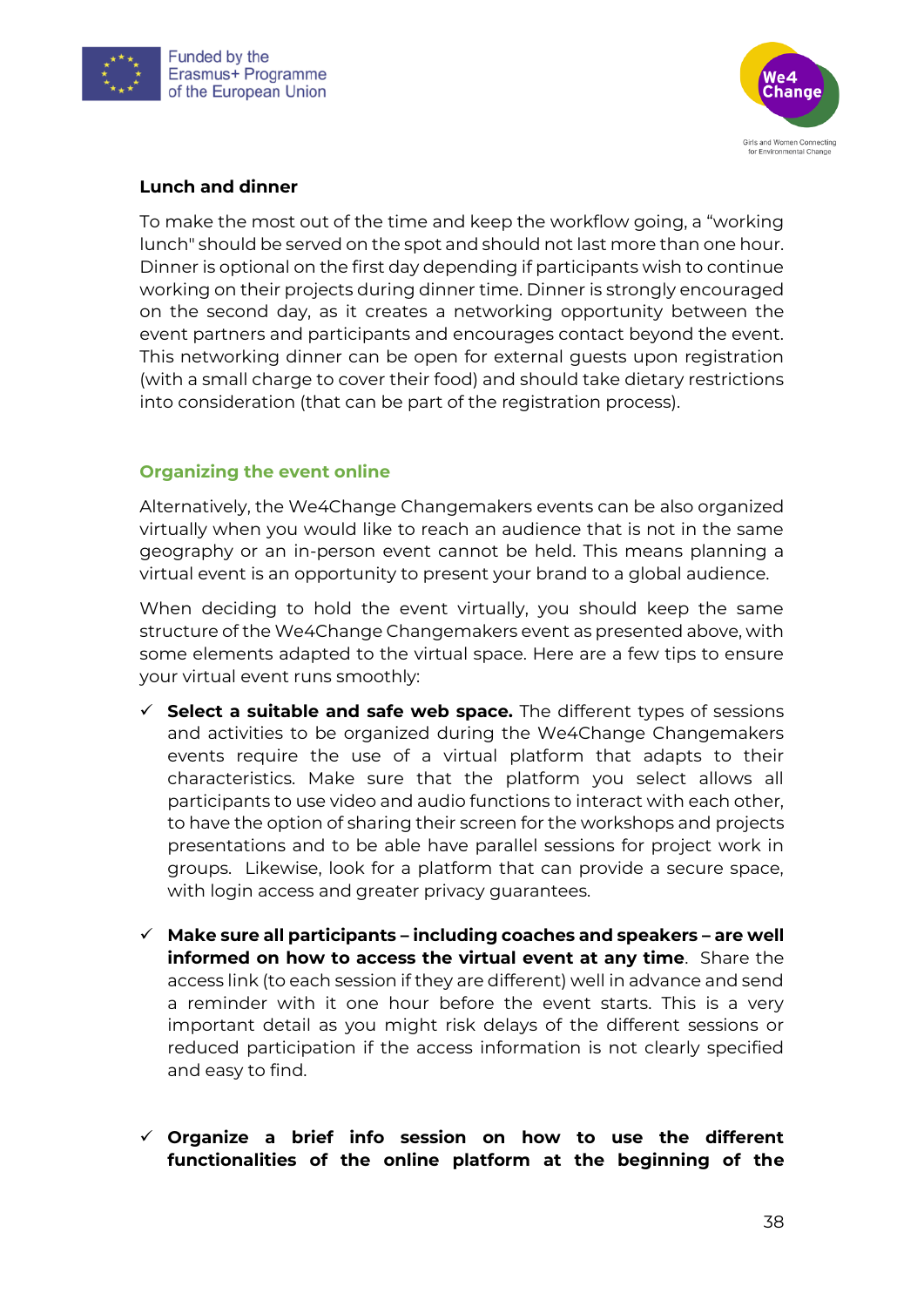



**We4Change Changemakers event.** Don't assume all participants are familiar with the platform you are using for the event. Make sure that at the beginning of the event you brief the participants on what functionalities are available for their use (how and when to turn on and off the cameras and microphones or how to share their screen, for example), how and when to move between the different sessions of the event, which virtual "room" is dedicated to each group for the project work, etc.

- ✓ **Make all the materials to be used during the event available to be downloaded online.** Dedicate a page on your website or the website where you advertise the event to add all the resources that will be used by participants such as the full agenda, training materials other resources.
- ✓ **Add different online tools to support project work and make your event more interactive.** Use digital tools that enable remote teams to collaborate (Mirro, Mural, MindMaps are just a few examples) or that create interactivity during the sessions (live polls, interactive Q&A etc.).
- ✓ **If possible, involve facilitators for the project work in groups.** While synergies between participants happen more naturally during in-person events, online not all participants might feel comfortable to interact with each other from the beginning. If possible, involve more facilitators during the event to support the host, especially during project work time in groups, to encourage and support the communication between group members.

#### **General tips (either for online or physical events):**

✓ **Create a positive atmosphere and engage creatively the participants:**  Try to spark the motivation of the female participants for the events' topics with a creative way (e.g., by showing them a video, by opening a discussion and sharing thought with drawing or group reflection, by listening other people's narratives on the examined area., etc.).

You will need to engage with participants who have different interests, culture, opinions, and level of background knowledge on the selected topics. Some of them might find the workshop topic of greater personal relevance than others. Some people look forward to learning something new, whereas others are resistant to change.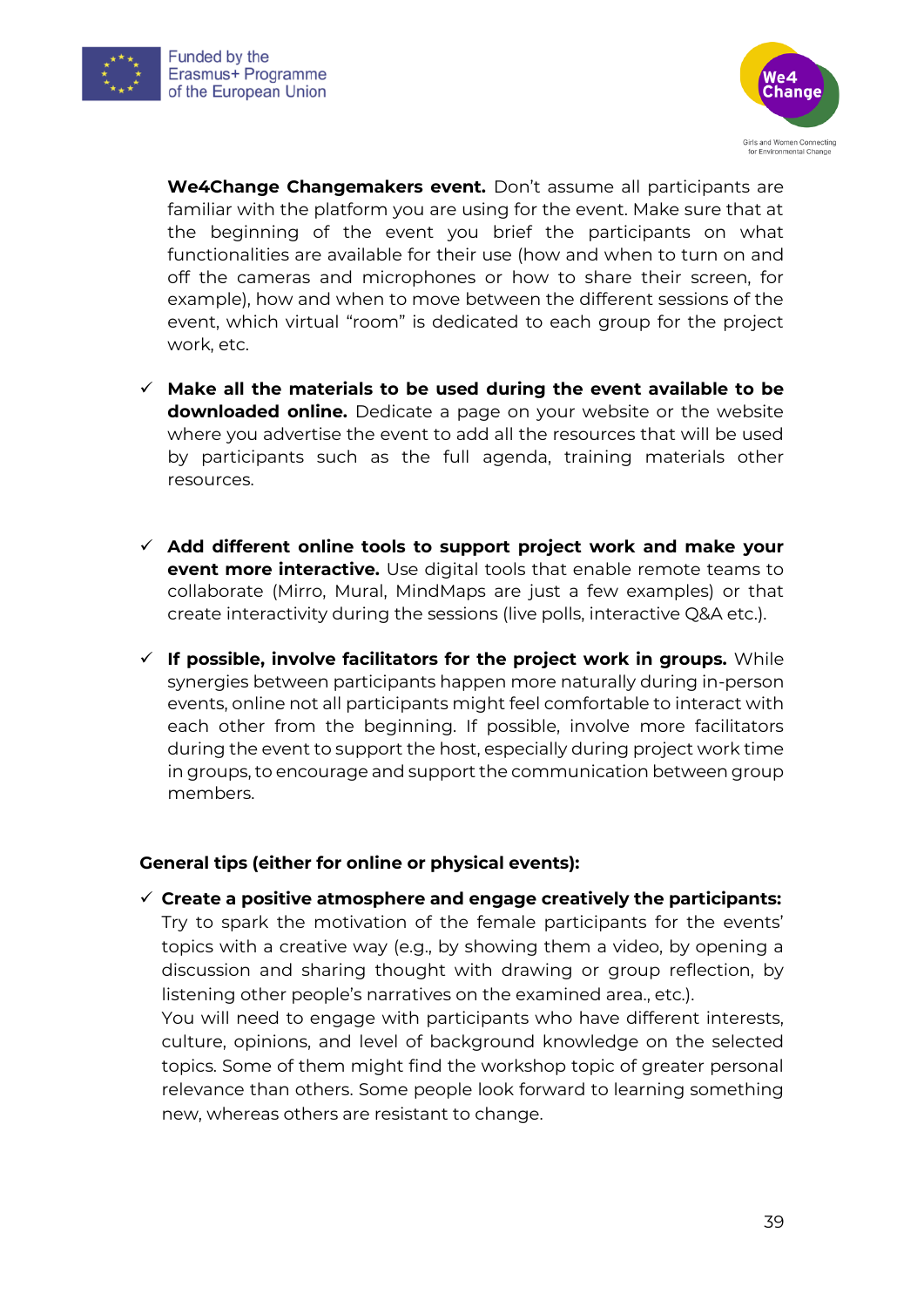



- ✓ **Be flexible and calm over potential obstacles**: with any event, there is bound to be last minute scheduling conflicts, technical issues and other unexpected barriers/ unlucky moments. Wherever possible, have backup plans that can be deployed if needed.
- ✓ **Keep things fun**: the level of commitment needed to put on a Changemaker event can sometimes feel daunting. Helping everyone, including yourself, to have fun can make the overall process easier. Try to do team building activities like having potlucks alongside meetings or attending a fun event together.
- ✓ **Develop a project timeline**: Use the timeline to develop a general overall plan for planning and implementation of each event. Also develop a more detailed timeline with key deadlines to monitor the progress of the events' operation.
- ✓ **Manage time in a smart way**: Keep an eye on the time, and make sure everyone is having a chance to contribute. Three or four minutes before your time is up you can:
	- **1.** Say thank you for great contribution and remind them to believe in themselves and in their idea.
	- **2.** Remind kindly to participants 'you have just a few minutes left, does anyone have anything they really want to say and haven't had a chance before to express it?'
	- **3. Try to leave time for questions and answers**: answering questions that come up during an activity can benefit other attendees. So, it is recommended to try to allocate the time such a way that after a training session there is a certain amount of time for questions and queries in order to help participants have a full understanding of what they are trained of.
- ✓ **Build trust and good mood among participants with icebreakers and warm-up activities**: making the participants feel comfortable from the very beginning is more than essential in each activity and workshop, both physically and virtually. Especially if the participants are unfamiliar to each other, it's a good idea to take some time in the beginning of the day to build trust and share some personal information or get involved for few minutes in a funny game.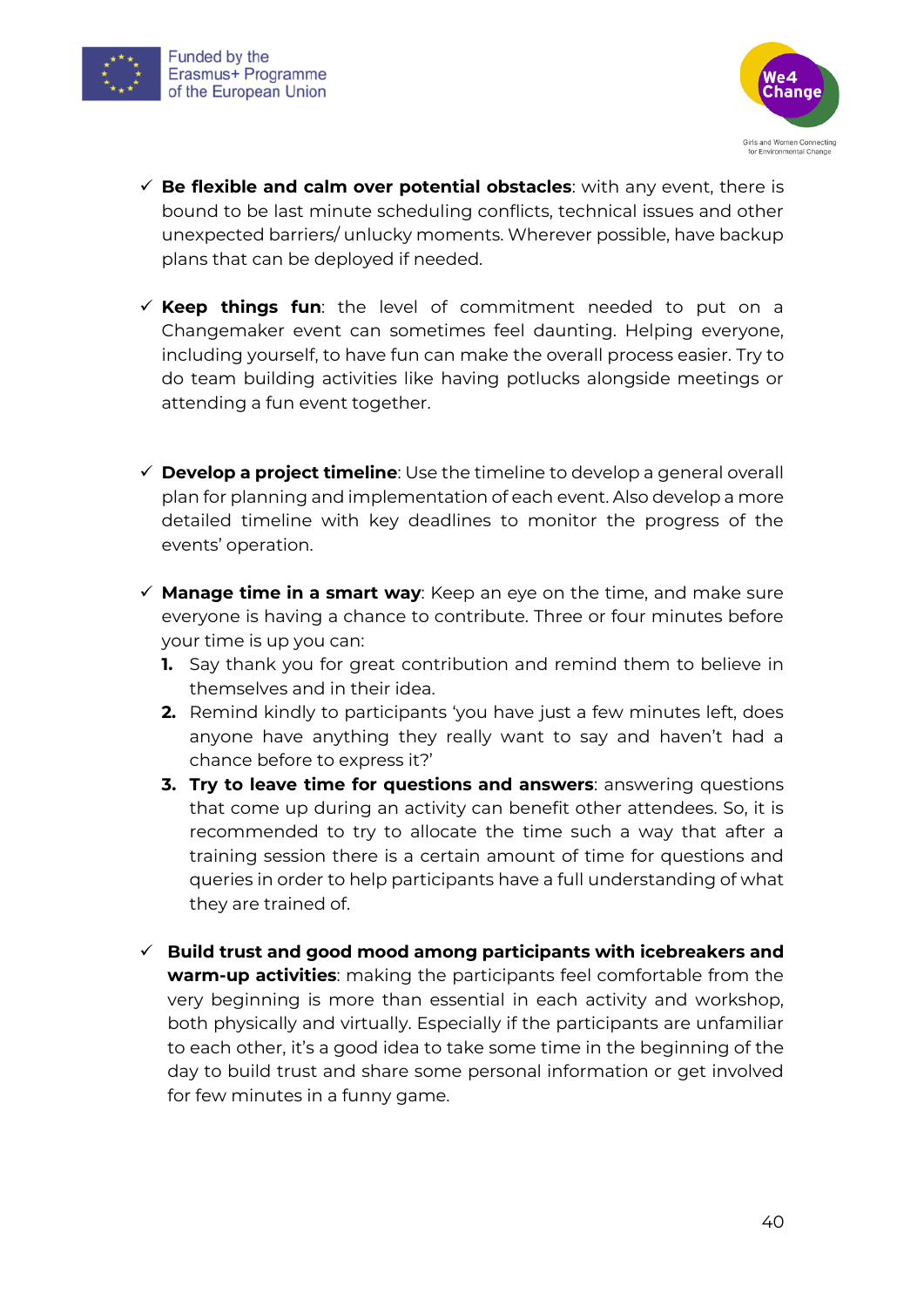



Below, there are a list of **indicative icebreakers** to create links within a group at the beginning or in the middle of each event:

#### **1 st proposed activity**: *Common features game<sup>8</sup>*

Divide the whole group in small groups of 3. For 10 minutes, each group will have to find as most common features as possible. It can be anything as long as they all share this common feature. At the end of the 10 minutes, one person from each trio has to share with the rest of the group, the number of common features identified, as well as the funniest of them.

This game allows the group to get very quickly to know each other's.

#### **2 nd proposed activity**: *Guess who?*

Each participant as to write 3 facts on themselves on a piece of paper. You can either leave them free of choosing which info they would like to share or suggest topics (why are you here? what is your superpower? what are you passionate about ? etc)

Then, fold the pieces of paper, mix them up and redistribute them randomly to each participant. Thanks to the 3 elements written on the piece of paper, they will have to find out who wrote it, as fast as possible, by asking questions to other. Once each person has been recognized, each participant should present to one they found thanks to their piece of paper.

#### **3 rd proposed activity**: *Hidden talents*

Before the event, reach out to each attendee to collect one funny (or not) hidden talent. Each person taking part in the event should have given his/her hidden talent. When the event starts, distribute pieces of paper with all the talents listed: the objective is for each attendee to be the fastest to recognize which talent belongs to who. It is also possible to do this exercise in small groups: the fastest group to recognize everybody wins!

#### **4 th proposed activity**: *Secret angel<sup>9</sup>*

<sup>8</sup> You can find more info about this game through this link: [https://www.starfishtaylor.com/team](https://www.starfishtaylor.com/team-building-icebreaker/)[building-icebreaker/](https://www.starfishtaylor.com/team-building-icebreaker/)

<sup>9</sup> You can find more info about this game through this link: [https://www.twinkl.fr/blog/secret-angel](https://www.twinkl.fr/blog/secret-angel-game)[game](https://www.twinkl.fr/blog/secret-angel-game)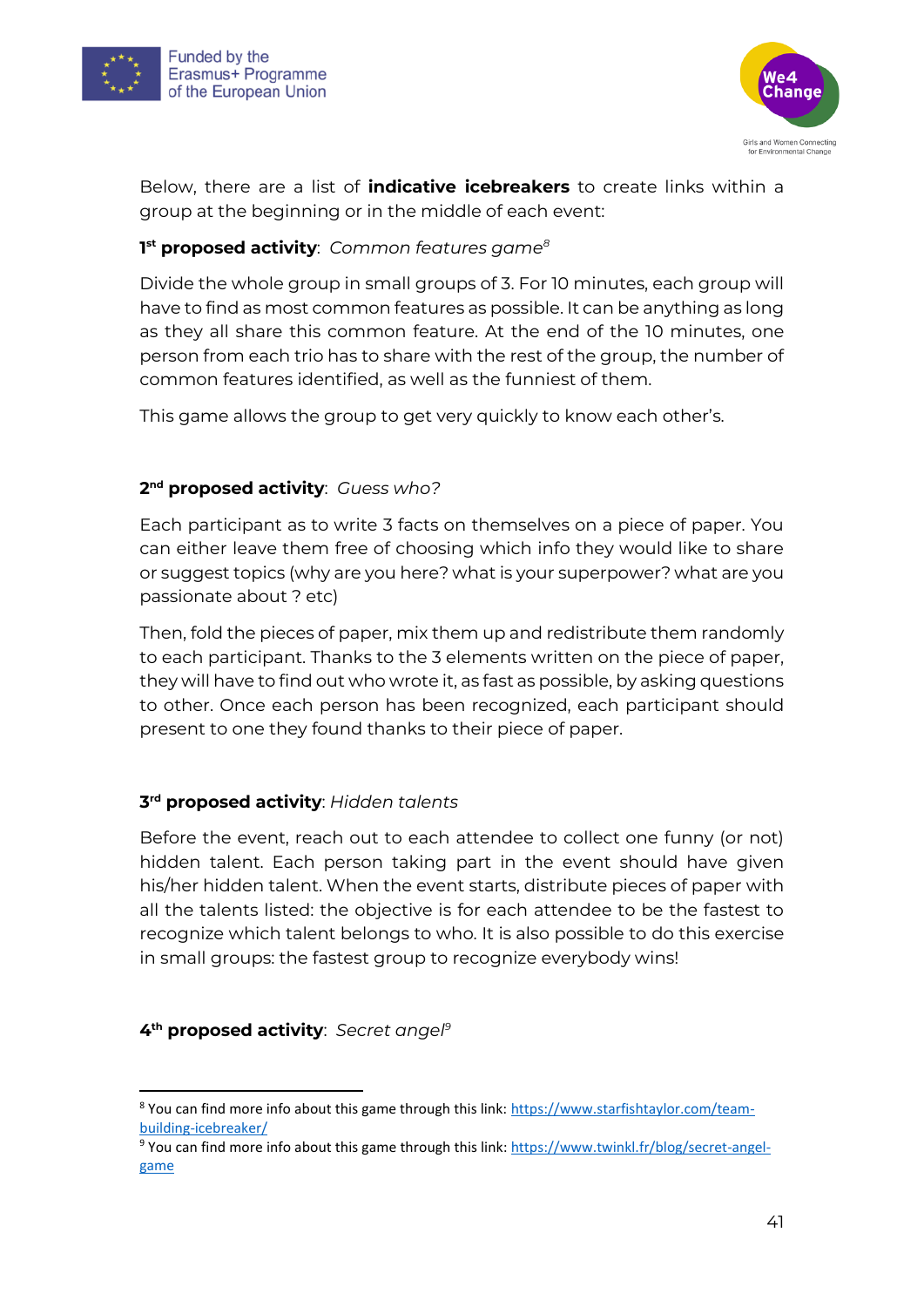



This game works for a group remaining the same for an event going on several day. Basically, each participant will become the secret angel of someone else: during the whole length of the event, the secret angel should look after another participant in particular, paying special attention to that person, but without this person knowing that it is his/her "secret angel".

Write the name of all the attendees on small pieces of paper and redistribute them randomly to the group: if someone picks his/ her name, they should let you know and pick another.

We can reveal the identity of secret angels and the end of the event.

**Note**: the previous activities are designed for in-person events, but they can be also adapted to online events.

Additional material for warm-up activities:

- 1. <https://www.sessionlab.com/library/energiser>
- 2. [https://www.howspace.com/resources/13-online-icebreakers-energizer](https://www.howspace.com/resources/13-online-icebreakers-energizer-activities-and-games-to-make-your-next-workshop-more-engaging)[activities-and-games-to-make-your-next-workshop-more-engaging](https://www.howspace.com/resources/13-online-icebreakers-energizer-activities-and-games-to-make-your-next-workshop-more-engaging)

### **THE IMPORTANCE OF CONTINUITY AND COMMUNITY BEYOND THE EVENT**

During their participation to the We4Change Changemakers events, girls and women gain skills, a sense of community, and a boost in self-esteem that they may not have felt previously. To carry on with what they have experienced in the two days of the event, an ongoing collaboration between participants and coaches, speakers or other partner associations, coordinated by the organizing team is therefore crucial as a follow-up to the event. This may be greatly facilitated by offering mentorship, training, opportunities for additional coaching, participation in "pitch" sessions, etc., as a part of the "prizes" awarded at the end of the event.

Community-building, by creating links between the participants and their community that will contribute to developing the project ideas from concept to self-sustainable products, is the main factor for achieving continuity beyond the We4Change Changemakers events. It is necessary to collaborate closely with local partners in order to continuously improve content and approaches and to provide optimal opportunities for growth by providing a safe, dedicated, and supportive environment for participants.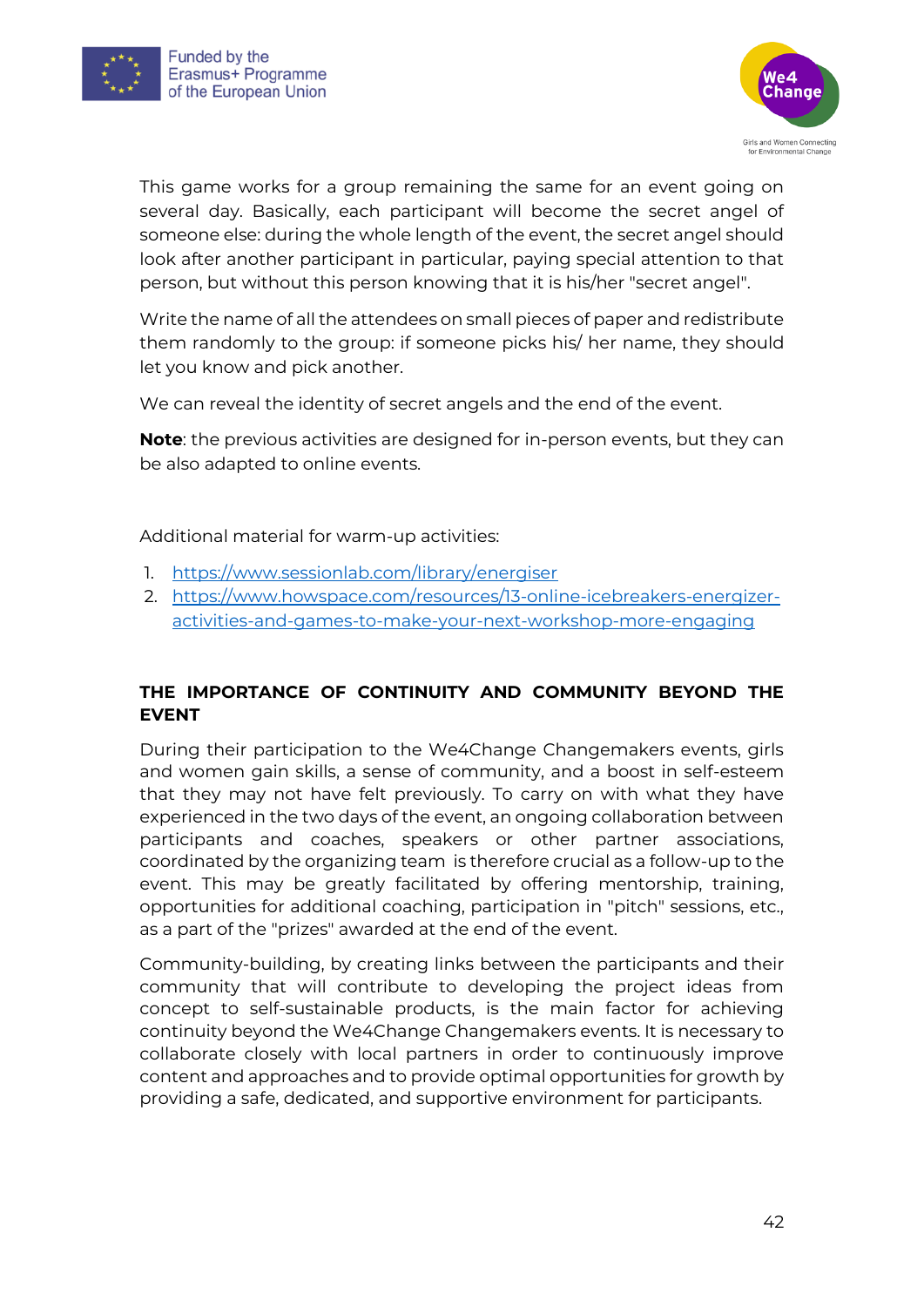



#### <span id="page-42-0"></span>**Part 4: Questionnaires for the events' assessment**

After the closing of each event in your country, you can distribute short ostevent feedback questionnaires for getting extra feedback from the participants about their experience.

Below, an indicative questionnaire is presented, and you can use it as a whole survey or you can be inspired by some questions of the following structure:

Question 1. *Which session for the event did you like the most*? (multiple choice)

- The part of digital skills
- The training in climate change and SDGs (clean energy, smart mobility, sustainable consumption)
- The training in design thinking
- The pitching part
- The presentation of my project
- All the above

Question 2. *How much helpful were the facilities and the rest of team during the event's implementation*? (Likert scale)

Please rate your opinion on a scale from 1(not at all helpful) to 5 (totally helpful)

Question 3. *What is your level of satisfaction for this event*? (Likert scale)

Rate your preference in a scale from 1 (very dissatisfied to 5 totally dissatisfied)

Question 4. *What, if anything, did you dislike about this event*? (Short answer)

Question 5. *How useful was this event for your knowledge and skills*? (Likert scale)

Rate your level of preference in a scale from 1 (not useful at all) to 5 (very useful)

Question 5. *Did the content and topics of the event meet your expectations*?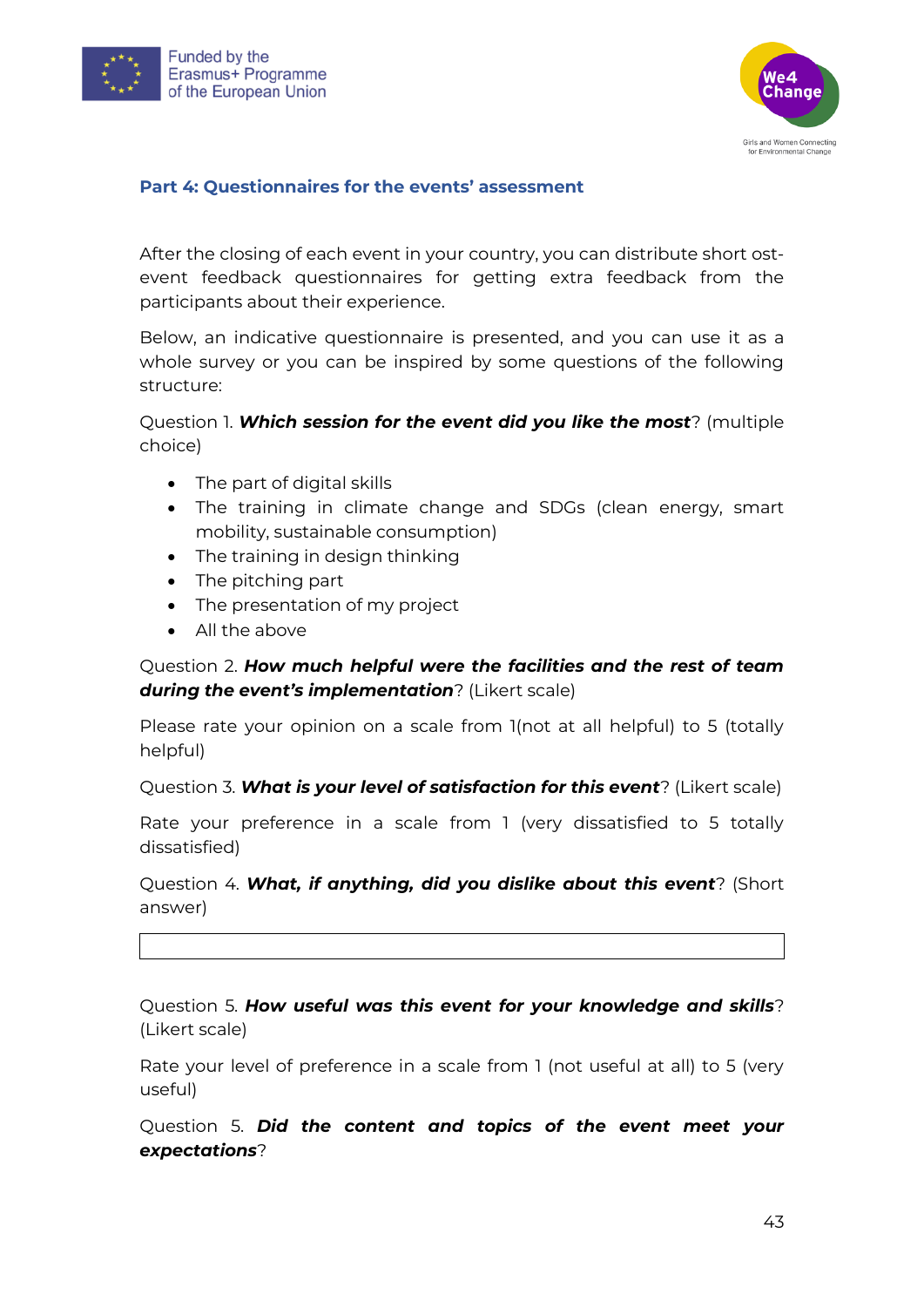



Yes

No (tick Yes or no)

Question 7. *What was your favorite experience or moment of the event*? (Short answer)

Question 8. *Would you want to attend this event again in the future*? (Tick Yes or No)

Yes

No

Question 9.1 *Did you met any challenges and difficulties during the training of the event or while you were preparing your idea and project*?

Yes

No

Question 9.2. *If yes, please specify, what difficulty/ obstacles you met*:

Question 10. *Is there something that you suggest change, technically or conceptually speaking, in this event*? Feel free to share your ideas and suggestions!

After filling in this post-event small survey, all participants can reflect together on their experience.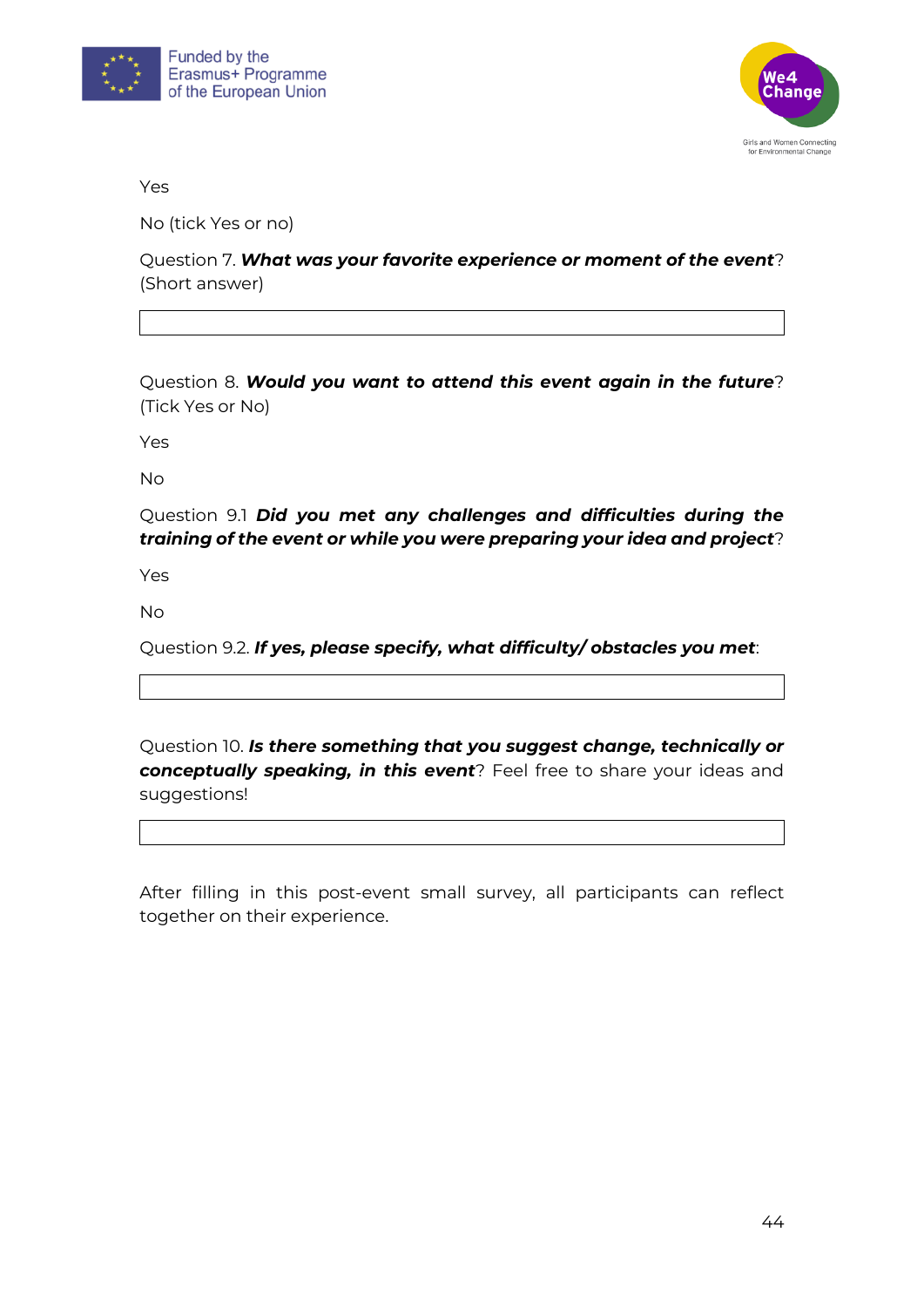



#### <span id="page-44-0"></span>**Sources**

Evrard, G. & Bergstein, R. (2016). A Competence Model for Youth Workers to Work Internationally. Salto Youth. Available at: [https://www.salto](https://www.salto-youth.net/downloads/4-17-3460/CompetencemodelForYoutworker_Online-web.pdf.pdf)[youth.net/downloads/4-17-3460/CompetencemodelForYoutworker\\_Online](https://www.salto-youth.net/downloads/4-17-3460/CompetencemodelForYoutworker_Online-web.pdf.pdf)[web.pdf.pdf](https://www.salto-youth.net/downloads/4-17-3460/CompetencemodelForYoutworker_Online-web.pdf.pdf)

EC. (2021). The Digital Competence Framework 2.0. Available at: [https://joint](https://joint-research-centre.ec.europa.eu/digcomp/digital-competence-framework-20_en)[research-centre.ec.europa.eu/digcomp/digital-competence-framework-](https://joint-research-centre.ec.europa.eu/digcomp/digital-competence-framework-20_en)[20\\_en](https://joint-research-centre.ec.europa.eu/digcomp/digital-competence-framework-20_en) & [https://joint-research-centre.ec.europa.eu/digcomp\\_en](https://joint-research-centre.ec.europa.eu/digcomp_en)

Bianchi, G., Pisiotis, U., Cabrera Giraldez, M. GreenComp – The European sustainability competence framework. Bacigalupo, M., Punie, Y. (editors), EUR 30955 EN, Publications Office of the European Union, Luxembourg, 2022; ISBN 978-92-76-46485-3, doi:10.2760/13286, JRC128040. Available at <https://publications.jrc.ec.europa.eu/repository/handle/JRC128040>

EC. (2022). The European Entrepreneurship Competence Framework (EntreComp). Retrieved Retrieved from: <https://ec.europa.eu/social/main.jsp?catId=1317&langId=en>

Kalemaki, I., Garefi, I., Kantsiou S., Protopsaltis, A. (2018). Retrieved from: [https://nemesis-edu.eu/wp-content/uploads/2019/07/D1.1\\_NEMESIS-Social-](https://nemesis-edu.eu/wp-content/uploads/2019/07/D1.1_NEMESIS-Social-Innovation-Competence-Framework-and-Pedagogical-Model_compressed.pdf)[Innovation-Competence-Framework-and-Pedagogical-](https://nemesis-edu.eu/wp-content/uploads/2019/07/D1.1_NEMESIS-Social-Innovation-Competence-Framework-and-Pedagogical-Model_compressed.pdf)[Model\\_compressed.pdf](https://nemesis-edu.eu/wp-content/uploads/2019/07/D1.1_NEMESIS-Social-Innovation-Competence-Framework-and-Pedagogical-Model_compressed.pdf)

Stang, G. & and Balazs, U. (2015). Climate change as a 'wicked problem'. European Union Institute for Security Studies. Retrieved from: [https://www.iss.europa.eu/sites/default/files/EUISSFiles/Alert\\_52\\_Climate\\_c](https://www.iss.europa.eu/sites/default/files/EUISSFiles/Alert_52_Climate_change.pdf) [hange.pdf](https://www.iss.europa.eu/sites/default/files/EUISSFiles/Alert_52_Climate_change.pdf)

Wodenbusinessnews. (2019). 5 TIPS FOR ENGAGING PARTICIPANTS IN ONLINE WORKSHOPS. Retrieved from: [https://www.wodenbusinessnews.com.au/learning/196-5-tips-for](https://www.wodenbusinessnews.com.au/learning/196-5-tips-for-engaging-participants-in-online-workshops.html)[engaging-participants-in-online-workshops.html](https://www.wodenbusinessnews.com.au/learning/196-5-tips-for-engaging-participants-in-online-workshops.html)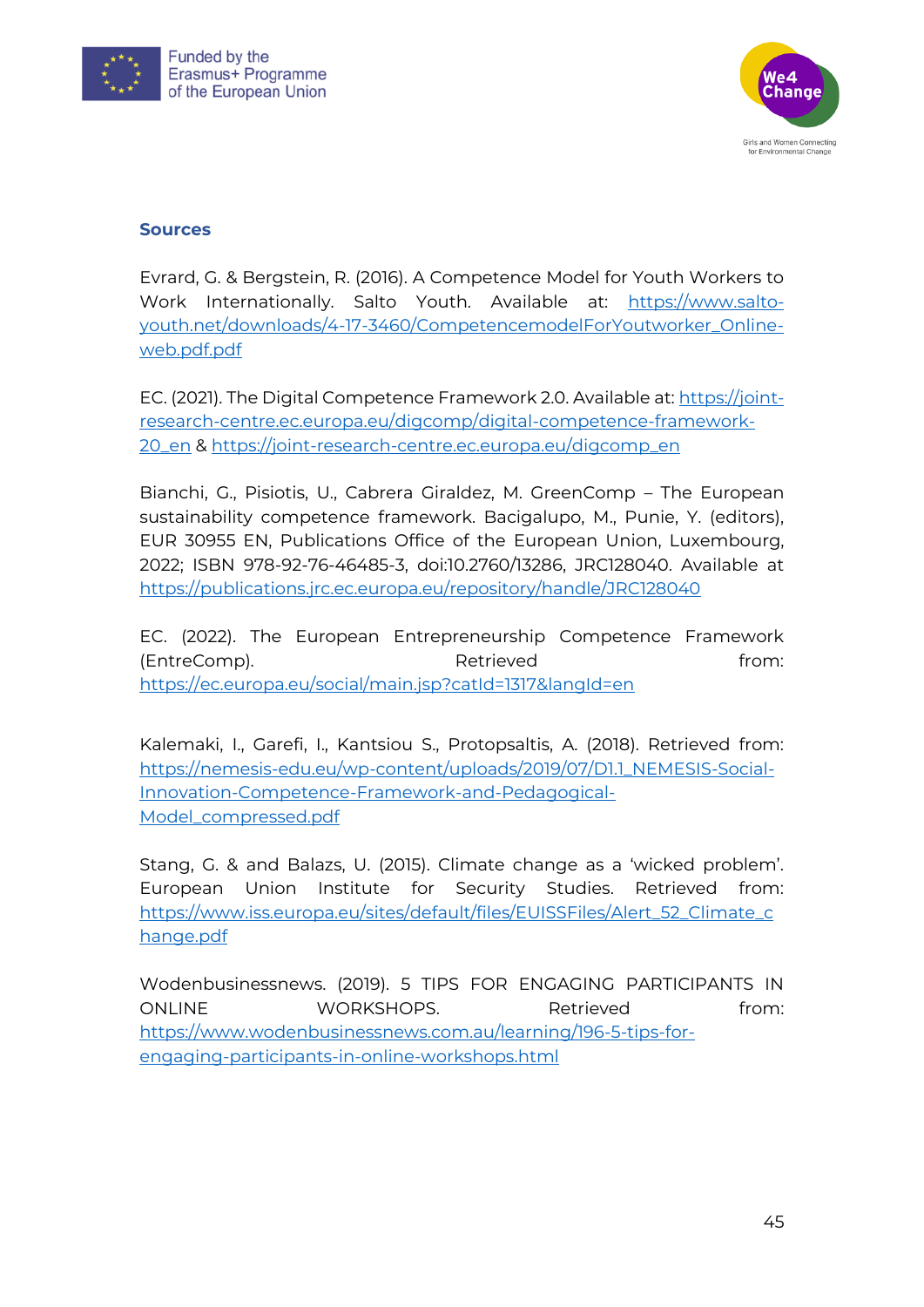



#### **Icebreakers for the events:**

Common features game: [https://www.starfishtaylor.com/team-building](https://www.starfishtaylor.com/team-building-icebreaker/)[icebreaker/](https://www.starfishtaylor.com/team-building-icebreaker/)

Secret angel:<https://www.twinkl.fr/blog/secret-angel-game>

#### **Additional sources for icebreakers/ warm-up activities:**

[https://www.howspace.com/resources/13-online-icebreakers-energizer](https://www.howspace.com/resources/13-online-icebreakers-energizer-activities-and-games-to-make-your-next-workshop-more-engaging)[activities-and-games-to-make-your-next-workshop-more-engaging](https://www.howspace.com/resources/13-online-icebreakers-energizer-activities-and-games-to-make-your-next-workshop-more-engaging)

<https://www.sessionlab.com/library/energiser>